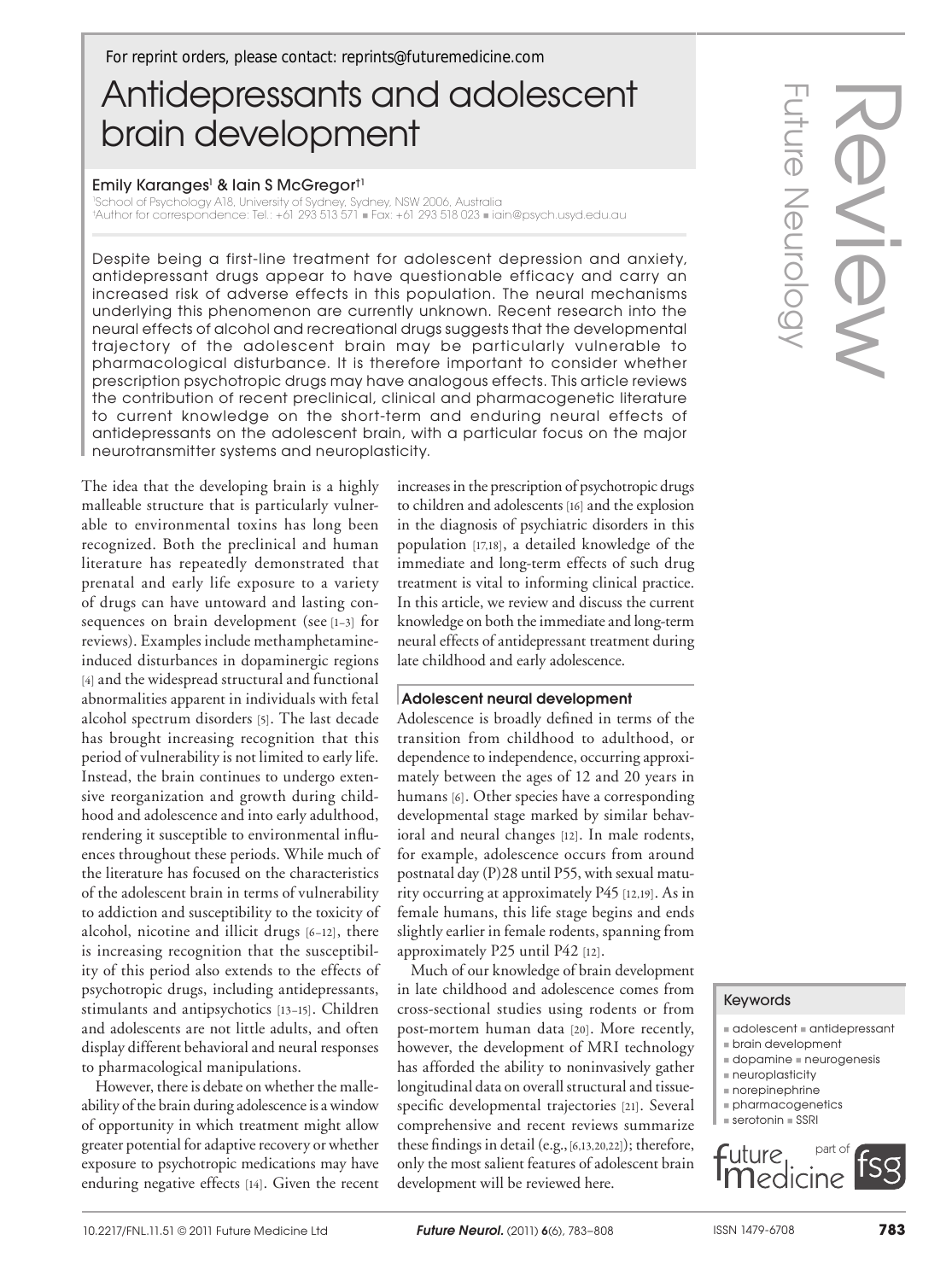#### Gross structural changes & remodeling

Adolescent brain development can be reduced in its simplest form to five general processes: a 'deeper-to-higher' trajectory; a 'back-to-front' developmental trajectory; early overproduction of synapses followed by pruning; increased myelination and efficiency of signal transduction; and increased connectivity between and within regions. The first of these points refers to the fact that the adolescent brain does not develop in a uniform fashion. Rather, in keeping with the stereotypical adolescent behavioral characteristics of risk taking, novelty and sensation seeking, affective reactivity and increased social interaction [23], maturation of 'deeper' subcortical brain regions precedes that of 'higher' cortical regions involved in cognitive control and decision making [24]. MRI studies demonstrate an inverted U-shaped developmental trajectory in gray matter volume, with maximal volume reached sometime in late childhood or early adolescence, depending on the lobe [21]. This growth and cortical thinning that follows proceeds in a 'back-to-front' fashion across the cortex: motor and sensory cortical regions mature first, followed by association regions, with higher cortical areas such as the prefrontal cortex (PFC) maturing later [20,21,25]. Cortical thinning and gray matter volume reduction encompasses, but is not limited to, processes of synaptic regression and pruning, particularly of excitatory glutamatergic cortical inputs [12]. Also contributing to the reduction in gray matter is a concurrent increase in myelination [26]. Volumetric increases in white matter occur fairly uniformly across the cortex and are accompanied by increases in anisotropy, facilitating efficient neuronal communication, particularly between subcortical and cortical regions [7,27]. Indeed, an important part of brain maturation is a remodeling and strengthening of connections between limbic regions and the PFC [12], reflected in the marked increase in dopaminergic, serotonergic and cholinergic inputs to the PFC during adolescence [6]. Accordingly, synaptic plasticity [28], neurogenesis [29] and dendritic spine proliferation [30] are elevated in the adolescent brain.

#### Monoaminergic maturation

Changes at the level of individual neurotransmitter systems are of great relevance in considering the effects of psychotropic drugs on the adolescent brain, many of which work primarily through monoaminergic systems. Modern antidepressants typically inhibit the reuptake capabilities of the serotonin transporter (5-HTT; e.g., the selective serotonin-reuptake inhibitors [SSRIs]) and/or norepinephrine transporter (e.g., serotonin–norepinephrine-reuptake inhibitors [SNRIs] and the tricyclic antidepressants [TCAs]), while the majority of antipsychotics are antagonists of the dopamine and/or serotonin system [31]. Stimulants such as atomoxetine and methylphenidate have both dopaminergic and noradrenergic effects [32].

The extensive functional connectivity between the monoamine systems means that alterations in one system can have consequences on the other systems, with potential developmental implications. For example, the inhibitory effects of serotonin (5-hydroxytryptamine [5-HT]) on dopaminergic outgrowth to the rodent medial PFC during late postnatal development has potential implications for the use of serotonergic drugs during this developmental period [33]. Similarly, 5-HT neurons in the raphe nucleus exert largely inhibitory effects on dopaminergic transmission in the substantia nigra and ventral tegmental area (VTA), key regions of the mesolimbic 'reward' pathway [34]. Thus, the SSRIs, despite their relative selectivity for the 5-HT system, have been shown to indirectly increase dopaminergic activity in these brain regions in adult rats [35]. Conversely, the SSRI escitalopram has inhibitory effects on the firing of noradrenergic neurons in the locus coeruleus (LC) through serotonergic mechanisms [36].

Age-related changes to the monoamine systems vary considerably depending on the sex of the individual, brain region of interest and receptor subtype [6,22]. For example, in the striatum, an important area of the mesolimbic pathway, dopamine receptor expression follows an inverted U trajectory, peaking in early adolescence before declining to adult levels [37]. This is accompanied by a steady increase in striatal dopamine turnover, synthesis and transporter density [6,12,38]. By contrast, dopamine receptors in the frontal cortex rise to reach adult levels by mid-adolescence, while dopamine turnover and synthesis peak before decreasing [6,12]. These regional changes appear to reflect a functional shift in the balance of mesocortical to mesolimbic dopaminergic activity as adolescence progresses [12], underscoring the malleability of the dopaminergic system during this epoch.

The serotonin system develops to near maturity early in life, with adult serotonergic innervation and serotonin synthesis capabilities obtained by the end of the third postnatal week in the rat [39]. However, maturational changes within the serotonin system occur throughout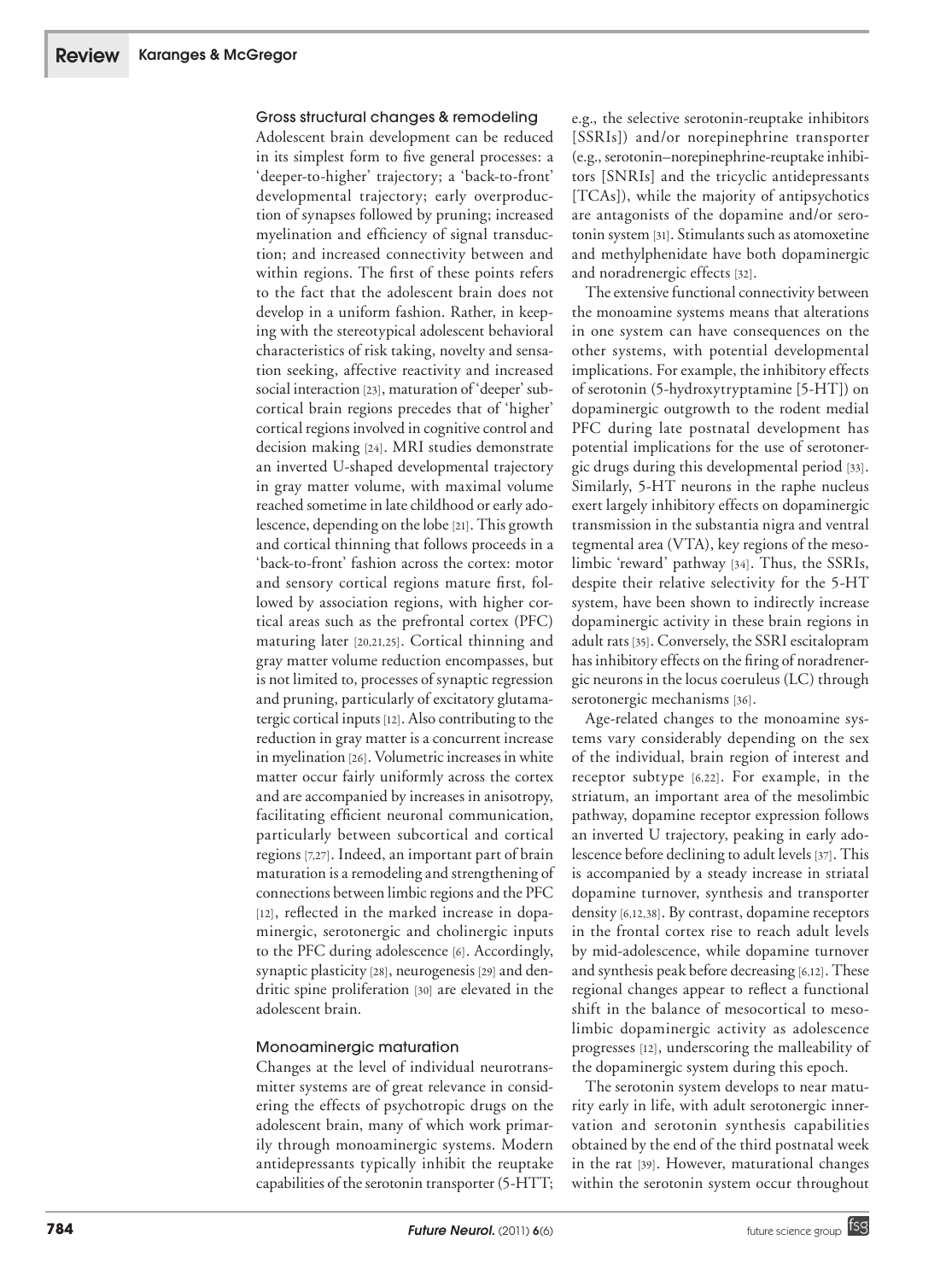adolescence. Serotonin levels and  $5-HT<sub>1A</sub>$  and 5-HT $_{24}$  receptor densities are elevated in the adolescent brain [6,39], while 5-HTT density and serotonin turnover is generally lower and increases towards adult levels as adolescence progresses [6,40].

Development of the norepinephrine system lags behind that of the serotonin system, with adult concentrations of norepinephrine not obtained until mid-adolescence in the rat [39]. Although somewhat variable between brain regions, the inverted U function is apparent for adrenergic receptors [41], synaptic density [39] and the norepinephrine transporter [42].

# Maintaining the balance

Given the high levels of reorganization, growth and pruning occurring during adolescence both within and between brain systems, perturbations of the balance between these processes can have profound and lasting consequences. The adolescent brain is highly receptive to environmental signals, whether natural or synthetic, and becomes wired to match this input [14]. Adolescence is also a period of heightened susceptibility to stress [43] and development of psychopathologies [26] for which psychotropic drugs are the most common form of treatment. As such, it is vital to evaluate the safety and efficacy of such treatments in adolescent populations.

# Antidepressant treatment of children & adolescents

Rates of antidepressant prescription have increased over the past two decades, with antidepressants now the most commonly prescribed class of medications in the USA [44]. Prescription of antidepressant drugs, particularly the SSRIs, also increased over this period in pediatric and adolescent populations [16,44], although declines followed the 2004 US FDA warnings on the hazards of antidepressant use in children and teenagers [45]. Despite these declines, approximately 2.5% of US children under the age of 18 years are thought to currently receive antidepressant drugs [44,45].

One factor driving these high rates of antidepressant prescription is the difficulty in finding effective treatments for depression in children and adolescents. While psychotherapeutic options such as cognitive–behavioral therapy and interpersonal therapy show some benefit [46], they tend to be slow to take effect and are less effective in cases of greater severity or with externalizing comorbid conditions [47,48]. TCAs and monoamine oxidase inhibitors (MAOIs) are not recommended in young people due to their unfavorable sideeffect profile, cardiotoxicity, lack of efficacy and association with fatal overdose [48,49]. Consequently, the SSRIs and to a certain extent, SNRIs are widely used as first-line treatments for young people with depression.

# The SSRI controversy

In recent years, the use of SSRIs in the treatment of childhood and adolescent depression and anxiety has become a topic of considerable debate. This debate is concerned with two issues, namely efficacy (i.e., SSRIs, with the possible exception of fluoxetine [50], appear to have minimal efficacy in young people with depressive disorders [51,52]) and safety (i.e., SSRIs may cause serious psychiatric side effects in children and adolescents, being associated with worsening of depression and increased risk of suicidal ideation and behavior [53–56], particularly during the early stages of treatment [57]). There are some indications that the SNRIs and TCAs may carry similar risks in adolescent populations [58].

Concerns about the safety of the SSRIs began in the early 1990s with several case reports detailing the emergence of suicidal preoccupation and deliberate self-harm in adults and young people treated with fluoxetine [59,60]. Subsequent investigations largely dismissed safety concerns in adults: many well-controlled studies revealed that, overall, adults treated with SSRIs had a similar or lower risk of suicidal ideation and attempts compared with those treated with placebo [53,54,61]. However, there is a recognition that as many as 50% of adult patients do not show a clinically significant response to SSRI treatment [62,63], and a subset are susceptible to treatment-emergent suicidality [54].

By contrast, concerns about pediatric suicidality due to SSRI treatment has intensified. In the late 1990s, the FDA requested well-controlled pediatric studies from the manufacturers of various antidepressants in an attempt to resolve the issue [301]. Although no completed suicides occurred in any of these studies, the FDA reviewers noted that many of the reports suggested an increased risk of suicidality among treated children and adolescents compared with placebo-treated controls. Furthermore, many of the studies reported little evidence of efficacy [301].

The most concerning findings, perhaps, were associated with the SSRI paroxetine. In 2001, a controversial and apparently ghostwritten paper published in the *Journal of the American Academy of Child and Adolescent Psychiatry* under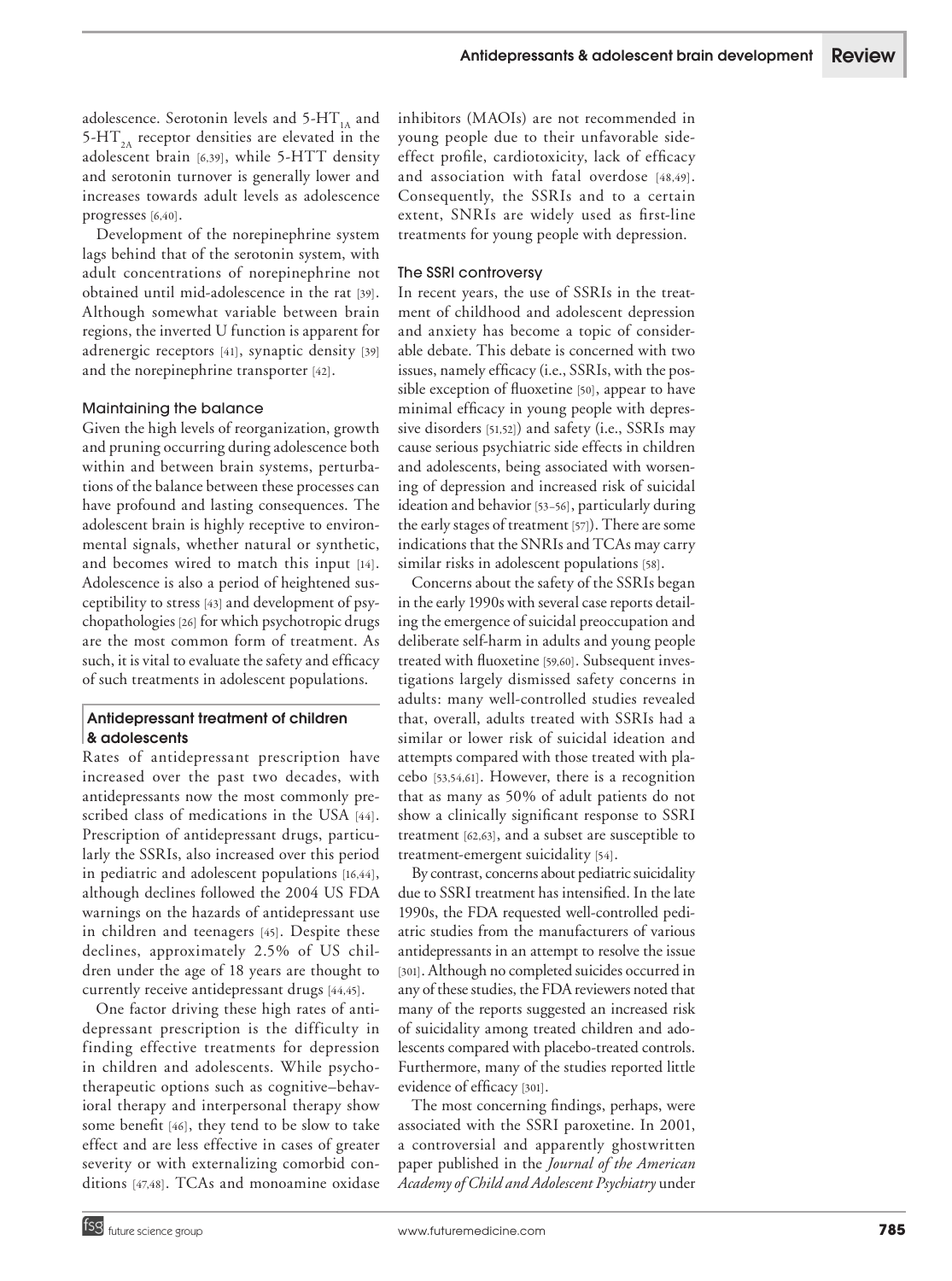the authorship of Keller and colleagues presented the results of SmithKline Beecham's Study 329 on paroxetine in adolescent major depression **(Box 1)** [64]. Contrary to the misleading claims of the published paper that "paroxetine is generally well-tolerated and effective for major depression in adolescents" [65], Study 329 actually showed evidence of elevated rates of adverse effects, including suicidal ideation/gestures, worsening depression and aggression in paroxetine-treated adolescents. Furthermore, paroxetine failed to show efficacy on the two predefined primary measures. Later studies supported these initial findings [50,66,67]. In 2003, the FDA recommended against the use of paroxetine in depressed children and adolescents [68]. The UK Medicines and Healthcare Regulatory Agency (MHRA) took a more drastic approach, prohibiting its use entirely in those under 18 years of age [302].

Paroxetine was not the only antidepressant to show such effects. Although some studies demonstrated efficacy of sertraline [69] and citalopram [70] for the treatment of depression in young people, the majority showed no benefit over placebo [50,51,67]. Furthermore, elevated risk of suicidal ideation and other potentially related adverse effects (e.g., mania, hypomania, agitation and aggression) have been reported in pediatric trials involving sertraline, citalopram and fluvoxamine [55,61,71]. The only exception appears to be fluoxetine, which demonstrates efficacy in pediatric randomized controlled trials [72,73] and appears to be associated with a lower risk of suicide-related adverse effects than other SSRIs [50,55]. Consequently, fluoxetine is currently the only antidepressant approved for the treatment of depression in pediatric patients in the UK and USA [301]. Even so, questions remain about the safety and efficacy of fluoxetine in adolescent populations [74].

Although the pediatric use of all other SSRIs is contraindicated in the UK [303], the FDA stopped short of such a move in light of the limited treatments available for depression in young people. Instead, in 2004 the FDA introduced a black box warning on all SSRIs, notifying prescribers and consumers of the potential increased risk of suicidal ideation and behavior in people under 18 years of age [75]. This warning was modified in 2007 to include people aged 24 years and under, following evidence that the increased risk extends into young adulthood [54].

Nevertheless, the association between SSRIs and suicidality in pediatric patients remains uncertain. Although evidence from randomized controlled trials appears to point to a causal relationship, methodological shortcomings relating to sample selection [76,77] suggest that the results should be treated with caution. The rarity of suicide also necessitates the use of less definite measures of suicidality in these trials, such as attempts and ideation, which may not necessarily predict suicide completion [78]. In addition, some epidemiological studies suggest a negative relationship between SSRI prescription and suicide rates [76,79], although these claims are contested [78,80–82].

**Box 1. Adolescents and paroxetine: misleading claims of Study 329.**

- n 1992, Keller and colleagues formulated a proposal for a multicenter, randomized controlled trial comparing the selective serotoninreuptake inhibitor paroxetine and the tricyclic antidepressant imipramine in adolescent major depression. SmithKline Beecham (SKB; now GlaxoSmithKline; producers of paroxetine [Paxil®]) accepted the proposal and the resulting study, Study 329, was completed in 1997 [201]. In 2001, the study was published in the *Journal of the American Academy of Child and Adolescent Psychiatry* with Keller as first author. The publication concludes: "The findings of this study provide evidence of the efficacy and safety of the selective serotonin-reuptake inhibitor, paroxetine, in the treatment of adolescent depression" [65].
- $=$  Following publication, however, the authenticity of these claims was questioned, and in 2004, various lawsuits were filed against SKB for misrepresentation of the efficacy and safety of paroxetine in young people [202,203]. These lawsuits led to disclosure of the contents of thousands of industry documents, the details of which are reviewed in detail elsewhere [201,203]. In summary, these internal documents revealed that "study 329 was negative for efficacy and positive for harm" [201].
- The study protocol specified two predefined primary outcome measures (change in Hamilton Depression Rating Scale score and proportion with Hamilton Depression Rating Scale score ≤8 or reduced by ≥50%) and six secondary measures, none of which reached significance for paroxetine compared with placebo. At least 19 additional measures were introduced following initial data analysis. Of these, only four gave positive results [201]. The final published study presents these outcomes as primary and depression-related outcome measures.
- <sup>n</sup>The paper also reports the occurrence of 11 serious adverse effects in adolescents treated with paroxetine (compared with five and two in imipramine and placebo groups, respectively). Of these, ten were considered psychiatric events and five were grouped under the term 'emotional lability'. However, the authors concluded that only one of these serious adverse effects (headache) was related to treatment. By contrast, SKB's internal reports revealed that at least eight paroxetine-treated patients self-harmed or reported treatment-emergent suicidal ideation, and that most adverse effects were considered to be related or possibly related to treatment [201]. Despite these revelations, requests to the publishing journal for retraction of the article have been denied [203].
- Some have cited Study 329 as symptomatic of a larger problem within medical research, whereby widespread practices such as selective publishing [204] and medical ghostwriting [205,206] undermine the scientific ethic of objective reporting.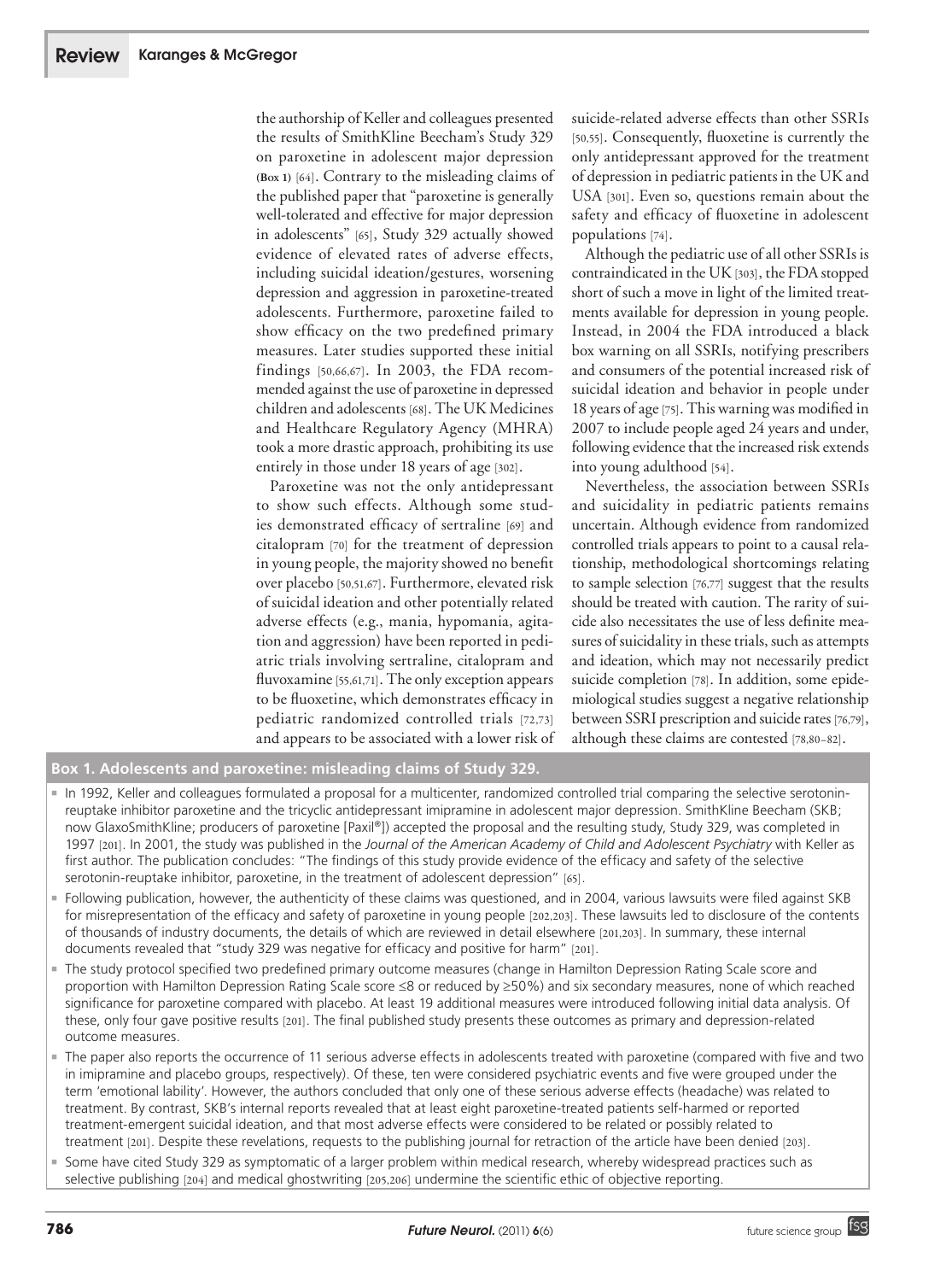Overall, however, the evidence suggests that adults and young people respond differently to antidepressant drugs, with SSRIs less likely to show efficacy and more likely to lead to adverse psychiatric effects in those under 25 years of age. The mechanism underlying these effects is unknown, although pharmacokinetic differences [83] and increased susceptibility to activating side effects [84] have been suggested to play a role in the emergence of suicidal behavior. Studies investigating developmental differences in neural responses to antidepressants have provided additional clues. These studies will be reviewed in the following sections. Summaries of the key preclinical and pharmacogenomic findings are presented in **Tables <sup>1</sup> & <sup>2</sup>**, respectively.

# Neural effects of antidepressants in adolescents: considerations in reviewing the literature

Why animal studies?

Given the complications involved in the investigation of brain structure and function, it is not surprising that the majority of studies exploring developmental differences in neural effects of antidepressants have employed laboratory animals. In addition to this prime advantage, animal studies overcome many limitations associated with the use of clinical samples, such as attrition, prior, current and future treatment exposure, difficulties in cause–effect determination and the prohibitive time span of studies looking for long-term effects [14]. In addition, clinical trials often employ patients with a wide age range, limiting their ability to detect developmental differences [85]. By contrast, animal studies allow for examination of effects over a clearly restricted age range with key variables under strict experimental control.

Of course, the limitations of animal studies cannot be ignored. Extrapolation to the human condition can be complicated by species differences, dose selection and route of drug administration. These issues are of particular relevance when conducting developmental comparisons [12]. For example, agerelated pharmacokinetic differences may produce dramatically different drug concentrations in the brain and plasma of adolescent rodents compared with those seen in adults given an equivalent dose [86,87]. Strain differences can also complicate conclusions drawn from animal studies as different strains often differ in baseline behavior and neurochemistry, as well as responsiveness to antidepressants and other drugs [88,89].

Regardless, adolescent rodents provide some surprising analogs of the behavioral response of young persons to antidepressants, generally displaying behaviors reflective of minimal efficacy and increased risk of adverse effects. For example, SSRI administration to adolescent rodents has been associated with increases in anxiety-like [90] and depression-like behaviors [87], minimal antidepressant-like effects (see **Figure <sup>1</sup>** [86]) and decreased sociability [86].

# Normal animals versus animal models of depression

An additional advantage of animal studies is the ability to separate drug effects from the underlying disease state, allowing easier detection of adverse neural and behavioral effects [14]. For example, animal studies have an important role to play in resolving the recent controversy on the role of antipsychotic drugs in the regional brain atrophy observed in schizophrenic patients [91]. Similarly, studies employing 'normal' animals can help to disentangle the effects of antidepressant drug exposure from the effects of the underlying depressive or anxious states. Furthermore, although most people who are prescribed antidepressants suffer from a mood disorder, a significant proportion of prescriptions are for alternative diagnoses such as anxiety disorders, eating disorders, substance abuse, dementia, headache, fibromyalgia and chronic pain [92,93]. Concerns about off-label prescribing, overdiagnosis and overprescription [94] suggest the use of 'normal' animals may be increasingly relevant to the clinical situation.

Nonetheless, the primary aim of therapeutic drugs is to normalize aberrant behavior and/or brain function, and this cannot be examined in normal animals [14]. Animal models of depression have been developed in an attempt to reflect the etiology of depression and its neural correlates. Given the association between stressful life events and the development of depression in humans (see [95,96] for reviews), many paradigms expose standard or genetically susceptible strains to early-life or chronic stress [97]. Use of such models facilitates detection of interaction effects occurring between the disease state and the drug treatment, whereby the treatment has one effect in a model of depression and an opposite (or null) effect in normal animals (e.g., [98]). The use of a combination of animal models, normal animals and clinical studies is needed to obtain a full picture of drug actions.

# Timing of drug administration & outcome assessment

Critical or sensitive periods are time-limited windows when development requires, or is strongly influenced by, certain environmental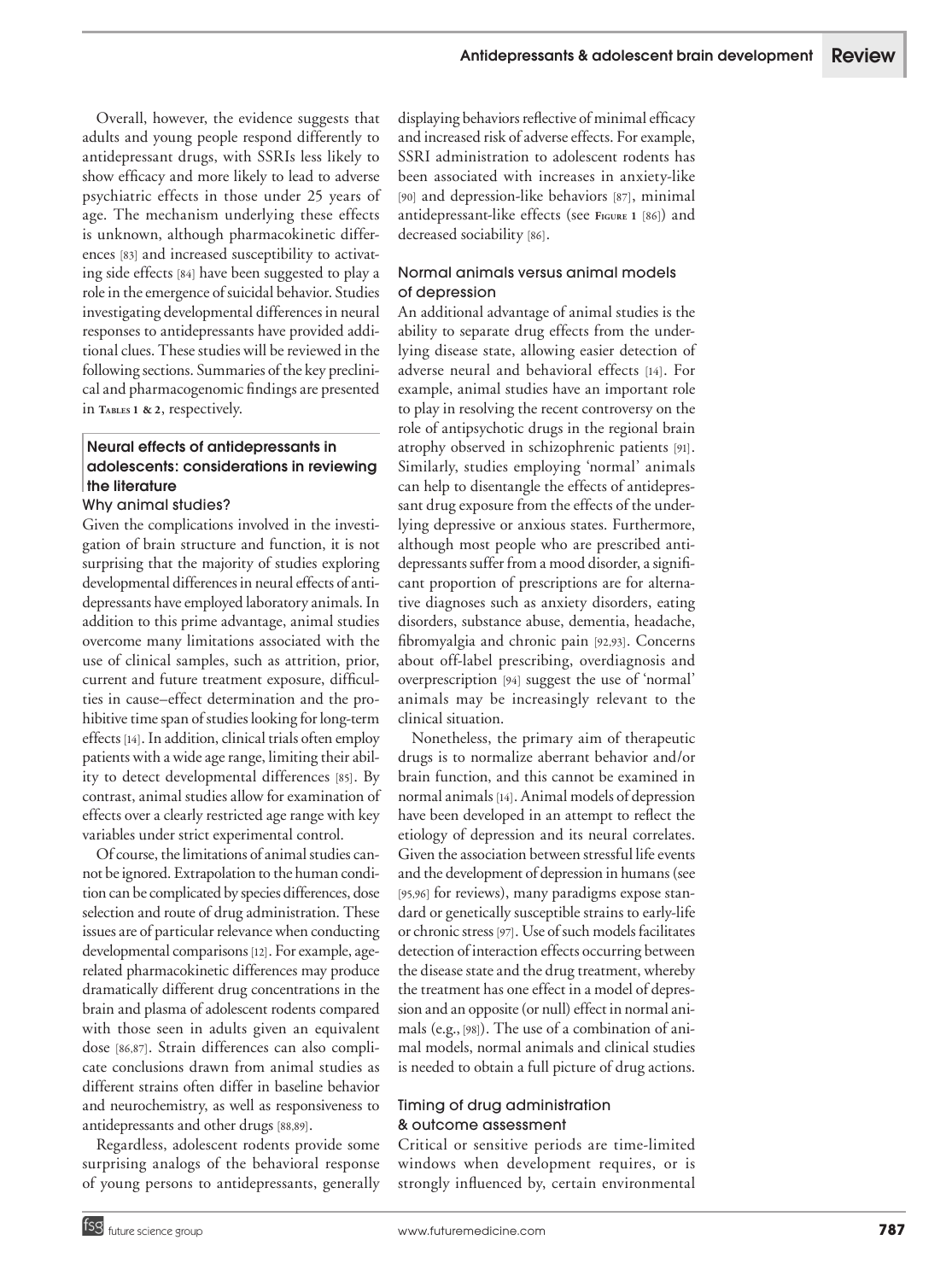| Table 1. Preclinical literature investigating the neural responses to antidepressants in adolescent rodents |  |  |
|-------------------------------------------------------------------------------------------------------------|--|--|
|                                                                                                             |  |  |

| <b>Study</b>       | <b>Measure</b>                                            | <b>Species</b>               | Age during drug<br>and strain administration                        |   | Sex Drug and route<br>of administration                  |                 |                                           | <b>Duration Washout Results: adolescent</b>                                                                                                                                                                                                                                                                                                                                                                                                                        | <b>Results: adult</b>                                                                                                                                                                        | Ref.    |
|--------------------|-----------------------------------------------------------|------------------------------|---------------------------------------------------------------------|---|----------------------------------------------------------|-----------------|-------------------------------------------|--------------------------------------------------------------------------------------------------------------------------------------------------------------------------------------------------------------------------------------------------------------------------------------------------------------------------------------------------------------------------------------------------------------------------------------------------------------------|----------------------------------------------------------------------------------------------------------------------------------------------------------------------------------------------|---------|
|                    | <b>Serotonergic function</b>                              |                              |                                                                     |   |                                                          |                 |                                           |                                                                                                                                                                                                                                                                                                                                                                                                                                                                    |                                                                                                                                                                                              |         |
| et al.             | Karanges 5-HT and metabolites                             | W rat                        | Adolescent (P28-49) M<br>Adult (P70-91)                             |   | 10 mg/kg PRX<br>(drinking water)                         | 22 d            | None                                      | L striatal 5-HIAA, 5-HT<br>turnover<br>$\leftrightarrow$ striatal 5-HT                                                                                                                                                                                                                                                                                                                                                                                             | L striatal 5-HIAA,<br>5-HT turnover<br>$\leftrightarrow$ striatal 5-HT                                                                                                                       | $[86]$  |
| Karanges<br>et al. | 5-HTT binding                                             | W rat                        | Adolescent (P28-49) M<br>Adult (P70-91)                             |   | 10 mg/kg PRX<br>(drinking water)                         | 22d             | 5 d                                       | $\uparrow$ 5-HTT (BLA)<br>$\leftrightarrow$ 5-HTT (CA3)                                                                                                                                                                                                                                                                                                                                                                                                            | $\leftrightarrow$ 5-HTT (BLA,<br>$\mathsf{C}\mathsf{A}3$                                                                                                                                     | $[86]$  |
| Wegerer<br>et al.  | 5-HTT binding/affinity                                    | W rat                        | Early adolescent<br>$(P25 - 40)$<br>Late adolescent<br>$(P50 - 65)$ | M | 5 mg/kg FLX<br>(drinking water)                          | 14 d            | 10 <sub>d</sub><br>(early)<br>25 d (late) | $\uparrow$ 5-HTT binding (FC) in early -<br>adolescent<br>$\leftrightarrow$ 5-HTT binding (PC, OC,<br>HYP, MB) in early adolescent<br>$\leftrightarrow$ 5-HTT binding in late<br>adolescent<br>$\leftrightarrow$ 5-HTT affinity                                                                                                                                                                                                                                    |                                                                                                                                                                                              | $[105]$ |
| Wegerer<br>et al.  | 5-HTT binding/affinity Wrat                               |                              | Early adolescent<br>$(P25 - 40)$                                    | M | 5 mg/kg FLX<br>(drinking water)                          | 14 <sub>d</sub> | 50 d                                      | ↑ 5-HTT binding (FC)<br>$\leftrightarrow$ 5-HTT binding (PC, OC<br>HYP, MB)<br>$\leftrightarrow$ 5-HTT affinity                                                                                                                                                                                                                                                                                                                                                    |                                                                                                                                                                                              | $[105]$ |
| Homberg<br>et al.  | 5-HT <sub>1</sub> $\lambda$ -R binding                    | WU rat                       | Adolescent (P25-49) M<br>Adult (P67-88)                             |   | 12 mg/kg FLX<br>(oral gavage)                            | 21 d            | $14 - 17$ d                               | $\leftrightarrow$ 5-HT <sub>14</sub>                                                                                                                                                                                                                                                                                                                                                                                                                               | $\leftrightarrow$ 5-HT <sub>1A</sub>                                                                                                                                                         | $[125]$ |
| de Jong<br>et al.  | 5-HT <sub>14</sub> -R function via<br>8-OH-DPAT challenge | W rat                        | Adolescent (P33-62) M                                               |   | 15 mg/kg PRX;<br>30 mg/kg FLV                            | 30 d            | 14 w                                      | $\leftrightarrow$ Sexual behavior, lower lip $-$<br>retraction                                                                                                                                                                                                                                                                                                                                                                                                     |                                                                                                                                                                                              | $[123]$ |
| Landry<br>et al.   | 5-HT <sub>24</sub> -R function via<br>± DOI challenge     | SD rat                       | Adolescent (P35-49) M                                               |   | 10 mg/kg FLX (ip.)                                       | 14 d            | None                                      | L oxytocin release<br>$\leftrightarrow$ ACTH, Cort, PRA, PRC                                                                                                                                                                                                                                                                                                                                                                                                       |                                                                                                                                                                                              | $[124]$ |
| Bhansali<br>et al. | $5$ -HT <sub>2C</sub> mRNA<br>pre-editing                 | BALB/cJ<br>mice<br>(SFR/IMS) | Adolescent (P32-61) M/F 7.5-16 mg/kg<br>Adult (P60-88)              |   | (adolescent)<br>16 mg/kg (adult)<br>FLX (drinking water) | 28 d            | 1 <sub>d</sub>                            | $\uparrow$ 5-HT <sub>2C</sub> mRNA pre-editing<br>( $\uparrow$ expression of 5-HT <sub>2C</sub> -R with<br>reduced function) (SFR)<br>$\downarrow$ 5-HT <sub>2C</sub> mRNA pre-editing<br>(IMS)<br>$\downarrow$ 5-HT <sub>2C</sub> mRNA pre-editing<br>increase in response to adult<br>stress (IMS)<br>$\leftrightarrow$ cytoplasmic 5-HT <sub>2C</sub> -R<br>mRNA concentration (SFR/<br>IMS)<br>$\downarrow$ Gaq mRNA (IMS)<br>$\leftrightarrow$ Gag mRNA (SFR) | $\leftrightarrow$ 5-HT <sub>2C</sub> mRNA<br>pre-editing or<br>cytoplasmic<br>$5-HT_{2c}$ -R mRNA<br>(IMS)<br>$\leftrightarrow$ Gag mRNA<br>(SFR)<br>$\downarrow$ Gag mRNA/<br>protein (IMS) | $[130]$ |

→: No difference versus controls; 1: Increase; 1: Decrease; (1): Trend toward increase versus controls (p < 0.07); (1): Trend toward decrease versus controls (p < 0.07); 5-HIAA: 5-hydroxyindoleacetic acid; *5-HT: 5-hydroxytryptamine; 5-HTT: Serotonin transporter; ACTH: Adrenocorticotropic hormone; Amyg: Amygdala; BDNF: Brain-derived neurotrophic factor; b.i.d.: Twice daily; BLA: Basolateral amygdala;*  CA1: CA1 region of the hippocampus; CA3: CA3 region of the hippocampus; Cort: Corticosterone; CPu: Caudate putamen; CREB: cAMP response element-binding protein; d: Day; DA: Dopamine; DAT: Dopamine; DAT: Dopamine transporter; DG: Dentate gyrus; DMI: Desipramine; DOPAC: 3,4-dihydroxyphenylacetic acid; DRN: Dorsal raphe nucleus; egr-3: Early growth response gene 3; ERK2: Extracellular signal-regulated kinase 2; ESC: Escitalopram; F: Female; FC: Frontal cortex; FLV: Fluvoxamine; FLX: Fluoxetine; Glu:Cr: Glutamate:creatine ratio; HIPP: Hippocampus; HVA: Homovanillic acid; HYP: Hypothalamus; IMS: Infant maternal separation; *int.: Significant age versus treatment interaction effect; ip.: Intraperitoneal; M: Male; m: Month; MB: Midbrain; MI:Cr: Myo-inositol:creatine ratio; mPFC: Medial prefrontal cortex; NAA:Cr: N-acetylaspartate:creatine ratio; NAcc: Nucleus accumbens; NE: Norepinephrine; NET: Norepinephrine transporter; OC: Occipital cortex; P: Postnatal day; PC: Parietal cortex; PRA: Plasma renin activity; PRC: Plasma renin concentration;*  PRX: Paroxetine; PSA-NCAM: Polysialylated from of the neural cell adhesion molecule; R: Right; SD: Sprague–Dawley; Ser: Sertraline; SFR: Standard facility reared; SIR: Social isolation rearing; SS: Social stress; *STR: Striatum; SW: Swiss Webster; TIAN: Tianeptine; VEN: Venlafaxine; VTA: Ventral tegmental area; W: Wistar; w: Week; WU: Wistar Unilever; zif268: Early growth response protein-1.*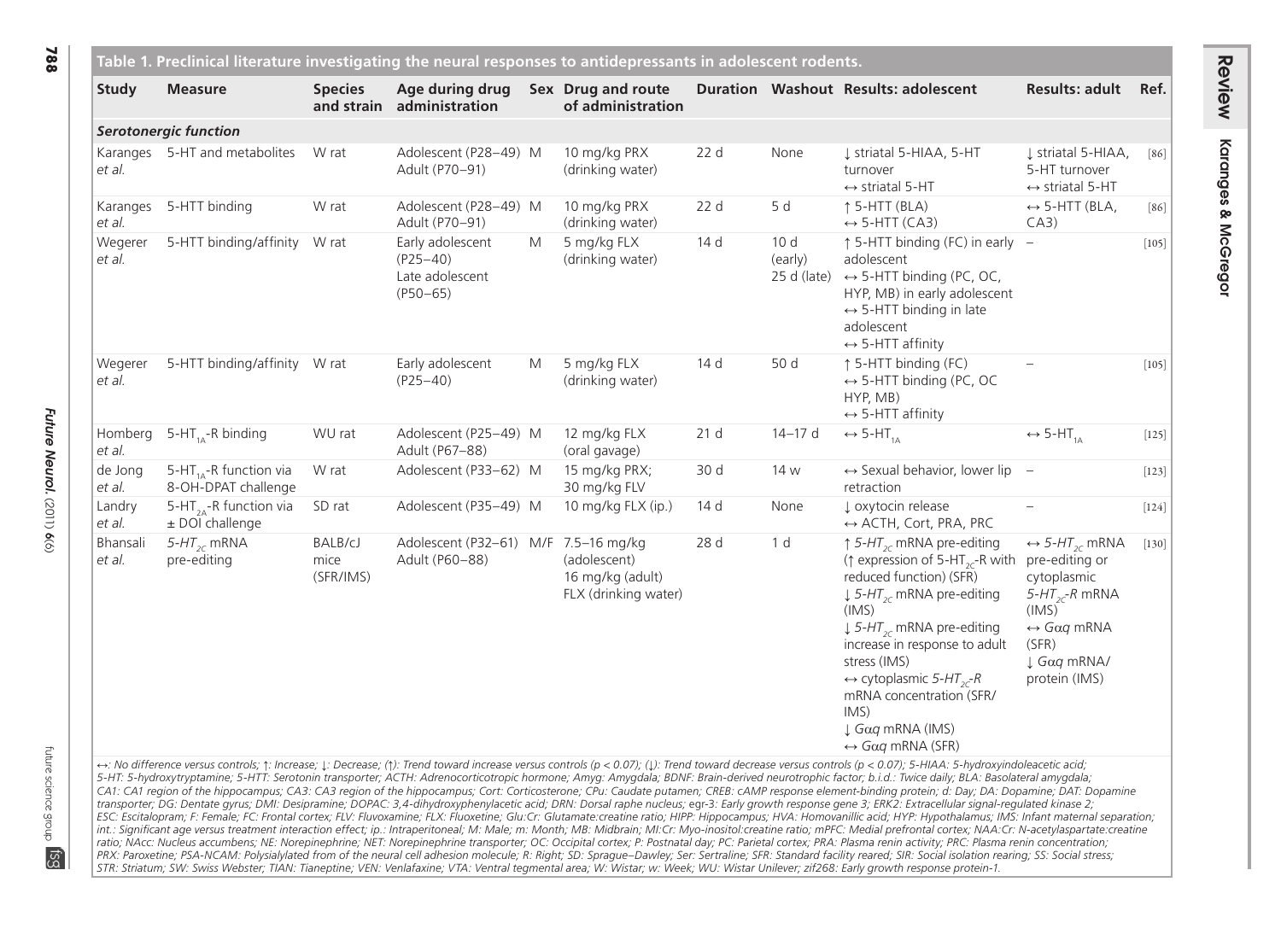|              | Table 1. Preclinical literature investigating the neural responses to antidepressants in adolescent rodents (cont.). |                |                           |                   |  |                                                                         |
|--------------|----------------------------------------------------------------------------------------------------------------------|----------------|---------------------------|-------------------|--|-------------------------------------------------------------------------|
| <b>Study</b> | <b>Measure</b>                                                                                                       | <b>Species</b> | and strain administration | of administration |  | Age during drug Sex Drug and route Duration Washout Results: adolescent |
|              | Serotonergic function (cont.)                                                                                        |                |                           |                   |  |                                                                         |

| Carrey<br>et al.      | Fenfluramine challenge SD rat   |       | Early adolescent<br>$(P20 - 39)$<br>Late adolescent<br>$(P40 - 59)$<br>Adult (P80-100) | M | 2, 10 mg/kg SER (ip.) 14 d                     |                  | 5 d                                 | $\leftrightarrow$ prolactin at 2, 10 mg/kg                                                                                                                                                                   | $\downarrow$ prolactin at 2,<br>10 mg/kg                                                                                                    | $[85]$  |
|-----------------------|---------------------------------|-------|----------------------------------------------------------------------------------------|---|------------------------------------------------|------------------|-------------------------------------|--------------------------------------------------------------------------------------------------------------------------------------------------------------------------------------------------------------|---------------------------------------------------------------------------------------------------------------------------------------------|---------|
|                       | <b>Dopaminergic function</b>    |       |                                                                                        |   |                                                |                  |                                     |                                                                                                                                                                                                              |                                                                                                                                             |         |
| et al.                | Karanges DA and metabolites     | W rat | Adolescent (P28-49) M<br>Adult (P70-91)                                                |   | 10 mg/kg PRX<br>(drinking water)               | 22 d             | None                                | $\leftrightarrow$ striatal DA, HVA, DA<br>turnover<br>$(l)$ DOPAC (int.)                                                                                                                                     | ↑ striatal HVA,<br>DA turnover<br>$\leftrightarrow$ DA<br>$(†)$ DOPAC (int.)                                                                | $[86]$  |
| Karanges<br>et al.    | DAT                             | W rat | Adolescent (P28-49) M<br>Adult (P70-91)                                                |   | 10 mg/kg PRX<br>(drinking water)               | 22 d             | 5 d                                 | $\leftrightarrow$ DAT (NAcc, medial/lateral<br>CPu)                                                                                                                                                          | L DAT (NAcc)<br>$\leftrightarrow$ DAT (medial/<br>lateral CPu)                                                                              | $[86]$  |
|                       | <b>Noradrenergic function</b>   |       |                                                                                        |   |                                                |                  |                                     |                                                                                                                                                                                                              |                                                                                                                                             |         |
| Karanges NE<br>et al. |                                 | W rat | Adolescent (P28-49) M<br>Adult (P70-91)                                                |   | 10 mg/kg PRX<br>(drinking water)               | 22 d             | None                                | $\leftrightarrow$ NE                                                                                                                                                                                         | $\leftrightarrow$ NE                                                                                                                        | $[86]$  |
| Wegerer<br>et al.     | NET binding/affinity            | W rat | Early adolescent<br>$(P25 - 40)$<br>Late adolescent<br>$(P50 - 65)$                    | M | 5 mg/kg FLX<br>(drinking water)                | 14 d             | 10,50 d<br>(early)<br>$25 d$ (late) | $\leftrightarrow$ NET binding/affinity                                                                                                                                                                       |                                                                                                                                             | $[105]$ |
| West<br>et al.        | Locus coeruleus activity SD rat |       | Adolescent (P45-58) M<br>Adult $(5 + m)$                                               |   | 0.625, 1.25, 2.5,<br>5 mg/kg PRX<br>(minipump) | 2, 4, 8,<br>14 d | None                                | ↑ spontaneous firing/<br>sensory-evoked firing at<br>1.25, 2.5 mg/kg (2, 4 d)<br>I spontaneous firing at<br>5 mg/kg (2 d)<br>Į spontaneous firing/<br>sensory-evoked firing at all<br>tested doses (8, 14 d) | I spontaneous<br>firing/sensory-<br>evoked firing at<br>2.5 mg/kg (after<br>2 d); $2.5$ ,<br>5 mg/kg (4 d); all<br>tested doses<br>(8, 14d) | $[87]$  |
| West<br>et al.        | Locus coeruleus activity SD rat |       | Adolescent (P45-48) M                                                                  |   | 10 mg/kg VEN<br>2.5 mg/kg DMI<br>(minipump)    | 4 d              | None                                | ↑ spontaneous firing/<br>sensory-evoked firing (VEN)<br>Į spontaneous firing/<br>sensory-evoked firing (DMI)                                                                                                 |                                                                                                                                             | [143]   |

→: No difference versus controls; 1: Increase; 1: Decrease; (1): Trend toward increase versus controls (p < 0.07); (1): Trend toward decrease versus controls (p < 0.07); 5-HIAA: 5-hydroxyindoleacetic acid; *5-HT: 5-hydroxytryptamine; 5-HTT: Serotonin transporter; ACTH: Adrenocorticotropic hormone; Amyg: Amygdala; BDNF: Brain-derived neurotrophic factor; b.i.d.: Twice daily; BLA: Basolateral amygdala;*  CA1: CA1 region of the hippocampus; CA3: CA3 region of the hippocampus; Cort: Corticosterone; CPu: Caudate putamen; CREB: cAMP response element-binding protein; d: Day; DA: Dopamine; DAT: Dopamine; DAT: Dopamine transporter; DG: Dentate gyrus; DMI: Desipramine; DOPAC: 3,4-dihydroxyphenylacetic acid; DRN: Dorsal raphe nucleus; egr-3: Early growth response gene 3; ERK2: Extracellular signal-regulated kinase 2; ESC: Escitalopram; F: Female; FC: Frontal cortex; FLV: Fluvoxamine; FLX: Fluoxetine; Glu:Cr: Glutamate:creatine ratio; HIPP: Hippocampus; HVA: Homovanillic acid; HYP: Hypothalamus; IMS: Infant maternal separation; *int.: Significant age versus treatment interaction effect; ip.: Intraperitoneal; M: Male; m: Month; MB: Midbrain; MI:Cr: Myo-inositol:creatine ratio; mPFC: Medial prefrontal cortex; NAA:Cr: N-acetylaspartate:creatine ratio; NAcc: Nucleus accumbens; NE: Norepinephrine; NET: Norepinephrine transporter; OC: Occipital cortex; P: Postnatal day; PC: Parietal cortex; PRA: Plasma renin activity; PRC: Plasma renin concentration;*  PRX: Paroxetine; PSA-NCAM: Polysialylated from of the neural cell adhesion molecule; R: Right; SD: Spraque–Dawley; Ser: Sertraline; SFR: Standard facility reared; SIR: Social isolation rearing; SS: Social stress; *STR: Striatum; SW: Swiss Webster; TIAN: Tianeptine; VEN: Venlafaxine; VTA: Ventral tegmental area; W: Wistar; w: Week; WU: Wistar Unilever; zif268: Early growth response protein-1.*

**Washout Results: adolescent Results: adult Ref.**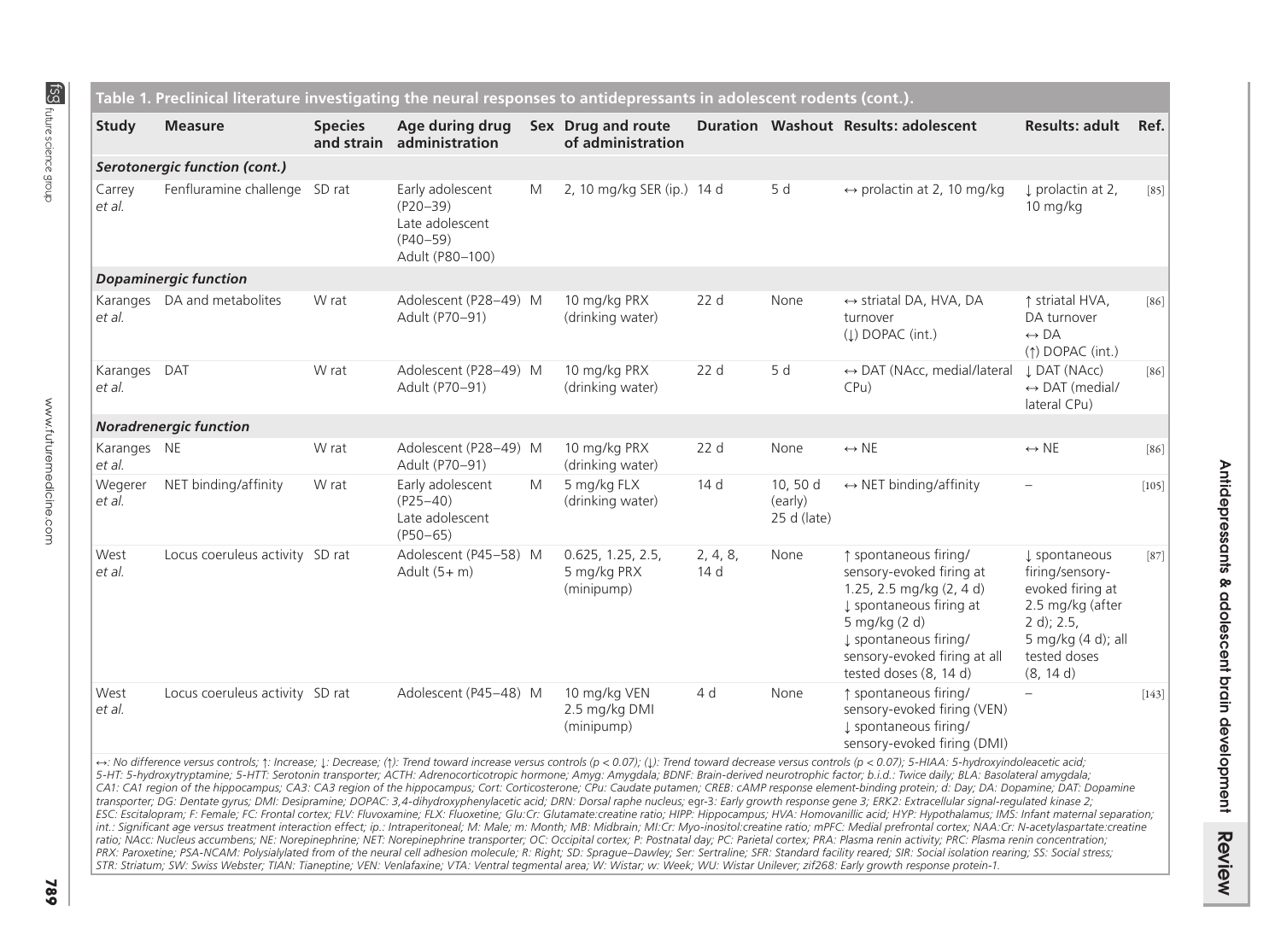|  | Table 1. Preclinical literature investigating the neural responses to antidepressants in adolescent rodents (cont |  |
|--|-------------------------------------------------------------------------------------------------------------------|--|
|  |                                                                                                                   |  |

| Study               | <b>Measure</b>                     | <b>Species</b>                            | Age during drug<br>and strain administration               |   | Sex Drug and route<br>of administration         |                 |            | <b>Duration Washout Results: adolescent</b>                                                                                                                                                                                                                                                                                                                                       | <b>Results: adult</b>                                                                                                                                                      | Ref.    |
|---------------------|------------------------------------|-------------------------------------------|------------------------------------------------------------|---|-------------------------------------------------|-----------------|------------|-----------------------------------------------------------------------------------------------------------------------------------------------------------------------------------------------------------------------------------------------------------------------------------------------------------------------------------------------------------------------------------|----------------------------------------------------------------------------------------------------------------------------------------------------------------------------|---------|
|                     | <b>Neurogenesis and plasticity</b> |                                           |                                                            |   |                                                 |                 |            |                                                                                                                                                                                                                                                                                                                                                                                   |                                                                                                                                                                            |         |
| Hodes<br>et al.     | Adult hippocampal<br>neurogenesis  | SD rat                                    | Peripubertal<br>$(P24 - 40)$<br>Adult (P63-90)             |   | M/F 5 mg/kg FLX (ip.)                           | $14 - 18d$      | 1, 2, 29 d | $\leftrightarrow$ DNA synthesis; cell<br>proliferation (M/F)<br>$\leftrightarrow$ cell survival (M)<br>$(l)$ cell survival $(F)$                                                                                                                                                                                                                                                  | ↑ DNA synthesis;<br>cell proliferation<br>(M)<br>$\leftrightarrow$ cell survival<br>(M)<br>$\leftrightarrow$ DNA<br>synthesis, cell<br>proliferation, cell<br>survival (F) | $[161]$ |
| Cowen<br>et al.     | Adult hippocampal<br>neurogenesis  | SD rat                                    | Adolescent (P28-52) M<br>Adult (P70-94)<br>Aged (12 m)     |   | 5 mg/kg FLX (ip.)                               | 25d             | 1 d        | $\leftrightarrow$ DG volume<br>$\leftrightarrow$ cell proliferation/survival                                                                                                                                                                                                                                                                                                      | $\leftrightarrow$ DG volume<br>$\leftrightarrow$ cell<br>proliferation/<br>survival                                                                                        | $[28]$  |
| Oh et al.           | Adult hippocampal<br>neurogenesis  | SW mice                                   | Juvenile (P14-42)                                          | M | 3 mg/kg FLX<br>$(minipump +$<br>drinking water) | 28 d            | None       | $\leftrightarrow$ cell proliferation                                                                                                                                                                                                                                                                                                                                              |                                                                                                                                                                            | $[90]$  |
| Navailles<br>et al. | Adult hippocampal<br>neurogenesis  | C57Bl/6J,<br>BALB/cJ<br>mice<br>(SFR/IMS) | Adolescent (P32-56) M/F 10, 16, 25 mg/kg<br>Adult (P60-84) |   | FLX (drinking water)                            | 24 d            | 0, 14d     | ↑ cell proliferation, survival,<br>differentiation (C57Bl/6J at<br>16, 25 mg/kg after SFR)<br>↑ cell proliferation (BALB/cJ<br>at 16, 25 mg/kg after SFR)<br>$\leftrightarrow$ cell survival.<br>differentiation (BALB/cJ at<br>16, 25 mg/kg after SFR)<br>$\leftrightarrow$ cell proliferation, survival,<br>differentiation (C57Bl/6J,<br>BALB/cJ at 16, 25 mg/kg<br>after IMS) | $\leftrightarrow$ cell<br>proliferation,<br>survival,<br>differentiation<br>(C57Bl/6J,<br>BALB/cJ at 10.<br>16, 25 mg/kg)<br>after IMS/SFR                                 | $[98]$  |
| Ibi et al.          | Adult hippocampal<br>neurogenesis  | Mouse<br>(SIR/SFR)                        | Adolescent (P24-37) M                                      |   | 10 mg/kg FLX (ip.)                              | 14 <sub>d</sub> | None       | ↑ cell survival and NeuN-<br>positive cells (DG) (SIR)<br>$\leftrightarrow$ cell survival (DG) (SFR)                                                                                                                                                                                                                                                                              | $\equiv$                                                                                                                                                                   | $[159]$ |
| Kozisek<br>et al.   | BDNF, TrkB mRNA                    | Rat                                       | Prepubertal<br>$(P24 - 28)$<br>Adult                       |   | 10, 15 mg/kg ESC,<br>DMI (ip. b.i.d.)           | 4 d             | $12 - 14h$ | $\leftrightarrow$ TrkB mRNA, BDNF<br>mRNA/protein                                                                                                                                                                                                                                                                                                                                 | $\leftrightarrow$ TrkB mRNA,<br><b>BDNF</b> mRNA/<br>protein                                                                                                               | $[160]$ |

Review

→>: No difference versus controls; 1: Increase; 1: Decrease; (1): Trend toward increase versus controls (p < 0.07); (1): Trend toward decrease versus controls (p < 0.07); 5-HIAA: 5-hydroxyindoleacetic acid; 5-HT: 5-hydroxytryptamine; 5-HTT: Serotonin transporter; ACTH: Adrenocorticotropic hormone; Amyg: Amygdala; BDNF: Brain-derived neurotrophic factor; b.i.d.: Twice daily; BLA: Basolateral amygdala;<br>CA1: CA1 region of the hi transporter; DG: Dentate gyrus; DMI: Desipramine; DOPAC: 3,4-dihydroxyphenylacetic acid; DRN: Dorsal raphe nucleus; egr-3: Early growth response gene 3; ERK2: Extracellular signal-regulated kinase 2; ESC: Escitalopram; F: Female; FC: Frontal cortex; FLV: Fluvoxamine; FLX: Fluoxetine; Glu:Cr: Glutamate:creatine ratio; HIPP: Hippocampus; HVA: Homovanillic acid; HYP: Hypothalamus; IMS: Infant maternal separation; *int.: Significant age versus treatment interaction effect; ip.: Intraperitoneal; M: Male; m: Month; MB: Midbrain; MI:Cr: Myo-inositol:creatine ratio; mPFC: Medial prefrontal cortex; NAA:Cr: N-acetylaspartate:creatine ratio; NAcc: Nucleus accumbens; NE: Norepinephrine; NET: Norepinephrine transporter; OC: Occipital cortex; P: Postnatal day; PC: Parietal cortex; PRA: Plasma renin activity; PRC: Plasma renin concentration;*  PRX: Paroxetine; PSA-NCAM: Polysialylated from of the neural cell adhesion molecule; R: Right; SD: Spraque-Dawley; Ser: Sertraline; SFR: Standard facility reared; SIR: Social isolation rearing; SS: Social stress; *STR: Striatum; SW: Swiss Webster; TIAN: Tianeptine; VEN: Venlafaxine; VTA: Ventral tegmental area; W: Wistar; w: Week; WU: Wistar Unilever; zif268: Early growth response protein-1.*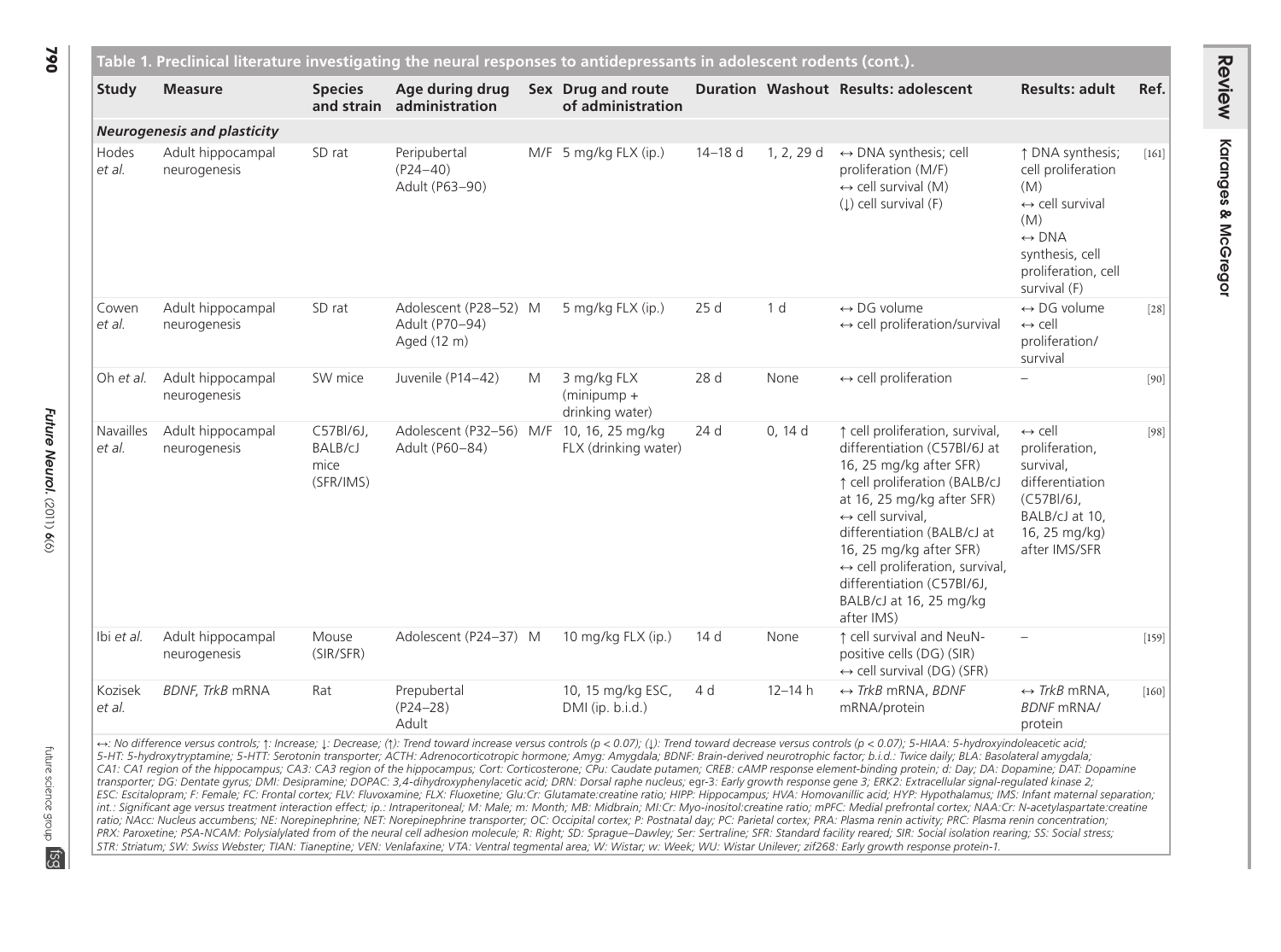| <b>Study</b>              | <b>Measure</b>                                         | <b>Species</b><br>and strain | Age during drug<br>administration              |   | Sex Drug and route<br>of administration |                 |                | <b>Duration Washout Results: adolescent</b>                                                                                                                                                                                                                                                  | <b>Results: adult</b>                                                              | Ref.    |
|---------------------------|--------------------------------------------------------|------------------------------|------------------------------------------------|---|-----------------------------------------|-----------------|----------------|----------------------------------------------------------------------------------------------------------------------------------------------------------------------------------------------------------------------------------------------------------------------------------------------|------------------------------------------------------------------------------------|---------|
|                           | <b>Neurogenesis and plasticity (cont.)</b>             |                              |                                                |   |                                         |                 |                |                                                                                                                                                                                                                                                                                              |                                                                                    |         |
| Warren<br>et al.          | <b>BDNF</b> and related<br>signaling molecules         | SD rat                       | Peripubertal<br>$(P20 - 34)$                   | M | 2.5 mg/kg FLX<br>(ip. b.i.d.)           | 15d             | 1 <sub>d</sub> | L ERK2, CREB mRNA<br>↑ <i>mTOR</i> mRNA<br>$\leftrightarrow$ BDNF, c-fos, zif268 mRNA<br>(VTA)                                                                                                                                                                                               |                                                                                    | $[104]$ |
| Warren<br>et al.          | <b>BDNF</b> and related<br>signaling molecules         | SD rat                       | Peripubertal<br>$(P20 - 34)$                   | M | 2.5 mg/kg FLX<br>(ip. b.i.d.)           | 15d             | 60 d           | L BDNF mRNA<br>$\leftrightarrow$ ERK2, CREB, mTOR, c-fos,<br>zif268 mRNA (VTA)                                                                                                                                                                                                               |                                                                                    | $[104]$ |
| Homberg<br>et al.         | Synaptic remodeling via WU rat<br>PSA-NCAM expression  |                              | Peripubertal<br>$(P25 - 49)$<br>Adult (P67-88) | M | 12 mg/kg FLX<br>(oral gavage)           | 21 <sub>d</sub> | $14 - 17$ d    | $(1)$ PSA-NCAM (Amyg)<br>$\leftrightarrow$ PSA-NCAM (DRN, mPFC)                                                                                                                                                                                                                              | $($ $\downarrow$ ) PSA-NCAM<br>(Amyg)<br>$\leftrightarrow$ PSA-NCAM<br>(DRN, mPFC) | $[125]$ |
| Leussis<br>et al.         | Synaptic plasticity via<br>synaptophysin<br>expression | SD rat<br>(SS/SFR)           | Adolescent (P40-55) M                          |   | 10 mg/kg TIAN (ip.)                     | 16d             | 5 d            | ↑ synaptophysin (HIPP)<br>after SFR<br>$\leftrightarrow$ synaptophysin (HIPP)<br>after SS<br>$\leftrightarrow$ synaptophysin (PFC, STR)<br>after SFR/SS                                                                                                                                      |                                                                                    | $[163]$ |
| Norrholm<br>and<br>Ouimet | Dendritic spine density                                | SD rat                       | Juvenile (P21)                                 | M | 5 mg/kg FLX,<br>5 mg/kg FLV (ip.)       | 1 <sub>d</sub>  | 1 <sub>d</sub> | ↑ dendritic spine density<br>(CA1, DG) with FLV<br>$\leftrightarrow$ dendritic spine density<br>(CA1, DG) with FLX<br>$\leftrightarrow$ secondary dendrite length<br>(CA1, DG) with FLV, FLX<br>↑ secondary dendrites (CA1)<br>with FLX<br>↑ summed dendritic lengths<br>(CA1) with FLX, FLV |                                                                                    | $[30]$  |

transporter; DG: Dentate gyrus; DMI: Desipramine; DOPAC: 3,4-dihydroxyphenylacetic acid; DRN: Dorsal raphe nucleus; egr-3: Early growth response gene 3; ERK2: Extracellular signal-regulated kinase 2; ESC: Escitalopram; F: Female; FC: Frontal cortex; FLV: Fluvoxamine; FLX: Fluoxetine; Glu:Cr: Glutamate:creatine ratio; HIPP: Hippocampus; HVA: Homovanillic acid; HYP: Hypothalamus; IMS: Infant maternal separation; *int.: Significant age versus treatment interaction effect; ip.: Intraperitoneal; M: Male; m: Month; MB: Midbrain; MI:Cr: Myo-inositol:creatine ratio; mPFC: Medial prefrontal cortex; NAA:Cr: N-acetylaspartate:creatine ratio; NAcc: Nucleus accumbens; NE: Norepinephrine; NET: Norepinephrine transporter; OC: Occipital cortex; P: Postnatal day; PC: Parietal cortex; PRA: Plasma renin activity; PRC: Plasma renin concentration;*  PRX: Paroxetine; PSA-NCAM: Polysialylated from of the neural cell adhesion molecule; R: Right; SD: Sprague–Dawley; Ser: Sertraline; SFR: Standard facility reared; SIR: Social isolation rearing; SS: Social stress; *STR: Striatum; SW: Swiss Webster; TIAN: Tianeptine; VEN: Venlafaxine; VTA: Ventral tegmental area; W: Wistar; w: Week; WU: Wistar Unilever; zif268: Early growth response protein-1.*

**Table 1. Preclinical literature investigating the neural responses to antidepressants in adolescent rodents (cont.).**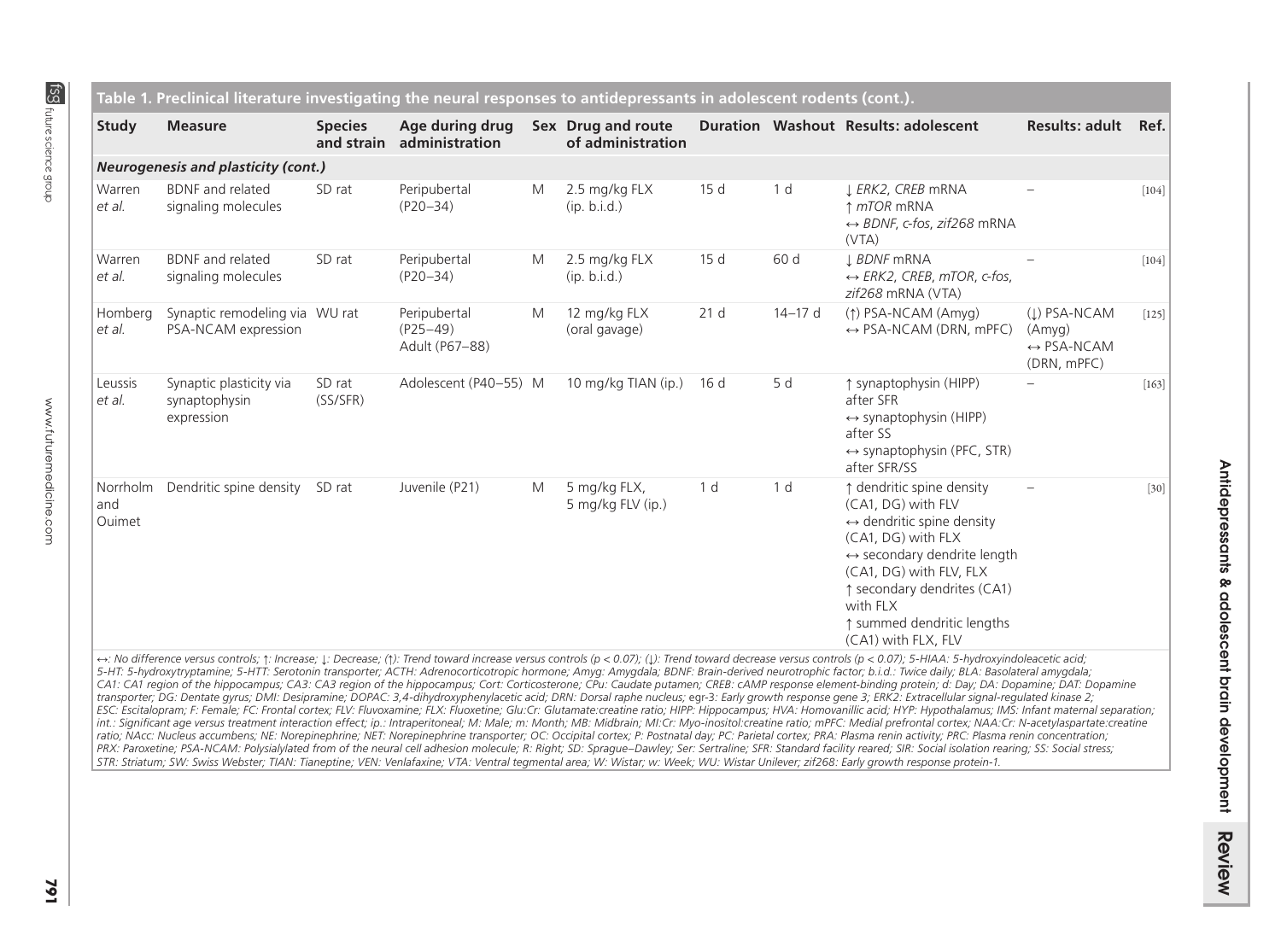|  | (cont.) Table 1. Preclinical literature investigating the neural responses to antidepressants in adolescent rodents |
|--|---------------------------------------------------------------------------------------------------------------------|
|  |                                                                                                                     |

| <b>Study</b>       | <b>Measure</b>                             | <b>Species</b><br>and strain | Age during drug<br>administration                      |   | Sex Drug and route<br>of administration                  |                 |                | <b>Duration Washout Results: adolescent</b>                                                                                                                                                                                               | <b>Results: adult</b>                                                                                         | Ref.    |
|--------------------|--------------------------------------------|------------------------------|--------------------------------------------------------|---|----------------------------------------------------------|-----------------|----------------|-------------------------------------------------------------------------------------------------------------------------------------------------------------------------------------------------------------------------------------------|---------------------------------------------------------------------------------------------------------------|---------|
|                    | <b>Neurogenesis and plasticity (cont.)</b> |                              |                                                        |   |                                                          |                 |                |                                                                                                                                                                                                                                           |                                                                                                               |         |
| and<br>Ouimet      | Norrholm Dendritic spine density SD rat    |                              | Juvenile (P21-P42)                                     | M | 5 mg/kg FLX,<br>5 mg/kg FLV (ip.)                        | 21 <sub>d</sub> | 1, 21 d        | I dendritic spine density<br>(CA1) with FLX<br>$\leftrightarrow$ dendritic spine density<br>(DG) with FLX, FLV<br>$\leftrightarrow$ secondary dendrites.<br>length secondary dendrites,<br>summed dendritic length<br>(CA1) with FLX, FLV |                                                                                                               | $[30]$  |
| Hui et al.         | HIPP integrity                             | SD rat<br>(IMS/SFR)          | Adolescent<br>$(P43 - 60)$                             |   | M/F 10 mg/kg ESC<br>(oral gavage)                        | 17 d            | $10 - 15d$     | $\leftrightarrow$ HIPP volume (M/F)<br>↑ NAA: Cr (R HIPP) for<br>SFR/IMS<br>↑ Glu:Cr (R HIPP), MI:Cr<br>(bilateral) for IMS only                                                                                                          |                                                                                                               | $[171]$ |
| Hodes<br>et al.    | Cort                                       | SD rat                       | Peripubertal<br>$(P24 - 40)$<br>Adult (P63-90)         |   | M/F 5 mg/kg FLX (ip.)                                    | $14 - 18$ d     | 1 <sub>d</sub> | $\leftrightarrow$ Cort (M/F)                                                                                                                                                                                                              | $\leftrightarrow$ Cort (M/F)                                                                                  | $[161]$ |
| Hodes<br>et al.    | Cort                                       | SD rat                       | Peripubertal<br>$(P24 - 40)$<br>Adult (P63-90)         |   | M/F 5 mg/kg FLX (ip.)                                    | $14 - 18$ d     | 29 d           | $\leftrightarrow$ Cort (M)<br>$\perp$ Cort (F)                                                                                                                                                                                            | $\leftrightarrow$ Cort (M/F)                                                                                  | $[161]$ |
| Landry<br>et al.   | Cort                                       | SD rat                       | Adolescent<br>$(P35 - 49)$                             | M | 10 mg/kg FLX (ip.)                                       | 14 d            | None           | $\leftrightarrow$ basal ACTH, Cort                                                                                                                                                                                                        |                                                                                                               | $[124]$ |
| Other              |                                            |                              |                                                        |   |                                                          |                 |                |                                                                                                                                                                                                                                           |                                                                                                               |         |
| Bhansali<br>et al. | $GABA_{A}$ -R mRNA, egr-3<br><b>mRNA</b>   | BALB/cJ<br>mice<br>(SFR/IMS) | Adolescent (P32-61) M/F 7.5-16 mg/kg<br>Adult (P60-88) |   | (adolescent)<br>16 mg/kg (adult)<br>FLX (drinking water) | 28 d            | 1 d            | $\downarrow$ GABA $_A$ -R $\alpha$ 1 subunit<br>mRNA (IMS)<br>$\leftrightarrow$ GABA $_{4}$ -R $\alpha$ 1 subunit<br>mRNA (SFR)<br>$\downarrow$ egr-3 mRNA (IMS)<br>↑ egr-3 mRNA (SFR)                                                    | $\leftrightarrow$ GABA $R \alpha$ 1<br>subunit mRNA<br>(IMS/SFR)<br>$\leftrightarrow$ egr-3 mRNA<br>(IMS/SFR) | $[130]$ |
| Landry<br>et al.   | Neuropeptides                              | SD rat                       | Adolescent<br>$(P35 - 49)$                             | M | 10 mg/kg FLX (ip.)                                       | 14 <sub>d</sub> | None           | $\leftrightarrow$ basal plasma oxytocin,<br>PRA, PRC                                                                                                                                                                                      | $\overline{\phantom{0}}$                                                                                      | $[124]$ |

*transporter; DG: Dentate gyrus; DMI: Desipramine; DOPAC: 3,4-dihydroxyphenylacetic acid; DRN: Dorsal raphe nucleus;* egr-3*: Early growth response gene 3; ERK2: Extracellular signal-regulated kinase 2;*  ESC: Escitalopram; F: Female; FC: Frontal cortex; FLV: Fluvoxamine; FLX: Fluoxetine; Glu:Cr: Glutamate:creatine ratio; HIPP: Hippocampus; HVA: Homovanillic acid; HYP: Hypothalamus; IMS: Infant maternal separation; int.: Significant age versus treatment interaction effect; ip.: Intraperitoneal; M: Male; m: Month; MB: Midbrain; MI:Cr: Myo-inositol:creatine ratio; mPFC: Medial prefrontal cortex; NAA:Cr: N-acetylaspartate:creatine *ratio; NAcc: Nucleus accumbens; NE: Norepinephrine; NET: Norepinephrine transporter; OC: Occipital cortex; P: Postnatal day; PC: Parietal cortex; PRA: Plasma renin activity; PRC: Plasma renin concentration;*  PRX: Paroxetine; PSA-NCAM: Polysialylated from of the neural cell adhesion molecule; R: Right; SD: Spraque–Dawley; Ser: Sertraline; SFR: Standard facility reared; SIR: Social isolation rearing; SS: Social stress; *STR: Striatum; SW: Swiss Webster; TIAN: Tianeptine; VEN: Venlafaxine; VTA: Ventral tegmental area; W: Wistar; w: Week; WU: Wistar Unilever; zif268: Early growth response protein-1.*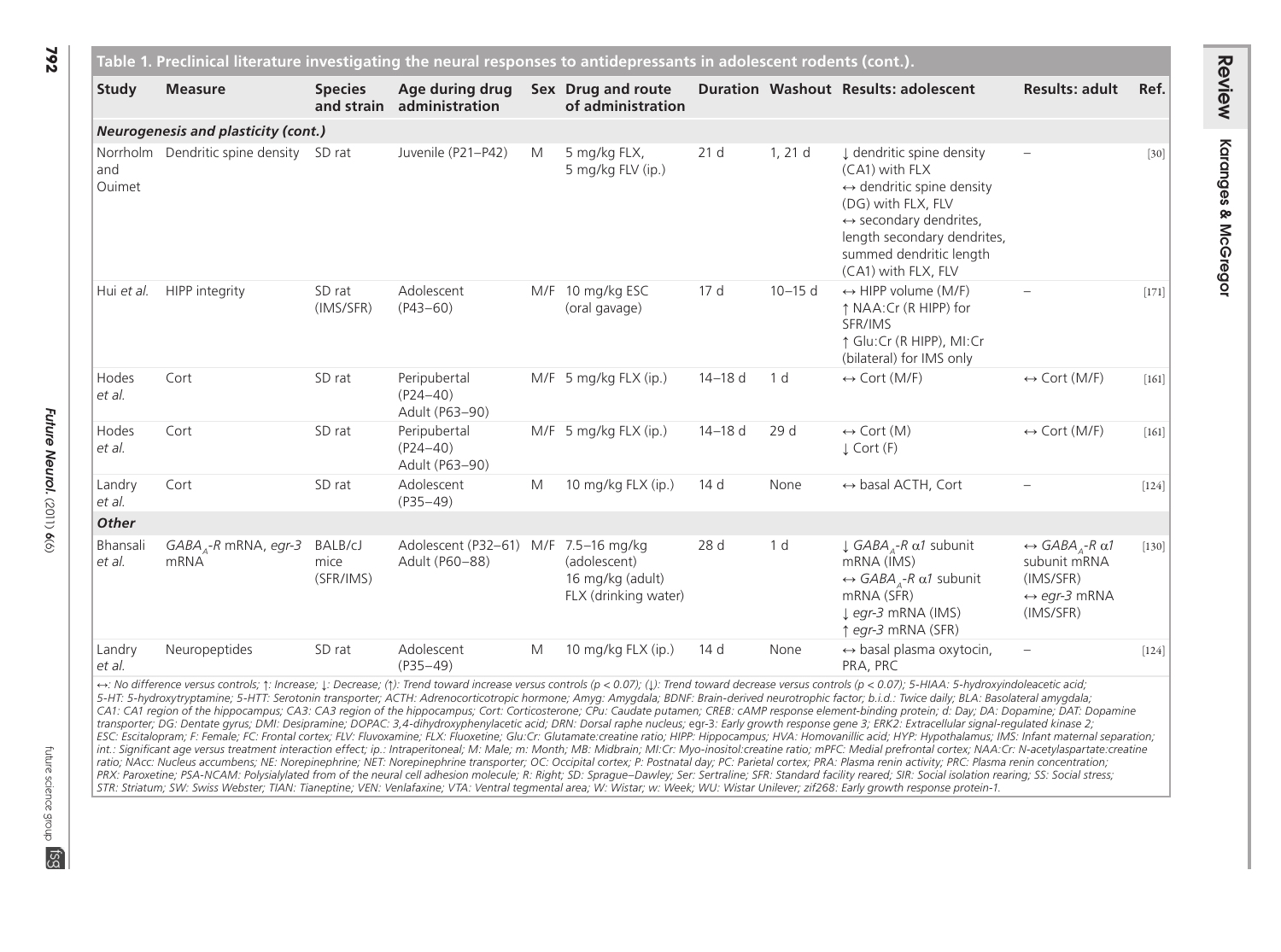| Study                      | Gene of<br>interest           | Population                                                                                 | <b>Treatment</b>                                                                    | <b>Results</b>                                                                                                                                                                                                                                                                      | Ref.    |
|----------------------------|-------------------------------|--------------------------------------------------------------------------------------------|-------------------------------------------------------------------------------------|-------------------------------------------------------------------------------------------------------------------------------------------------------------------------------------------------------------------------------------------------------------------------------------|---------|
| Brent et al.               | $FKBP5 +$<br>11 others        | 176 adolescents with<br>treatment-resistant<br>MDD (12-18 y) in the<br><b>TORDIA study</b> | SSRI (FLX, PRX, CIT)<br>or VEN or SSRI + CBT<br>or VEN + CBT                        | FKBP5 rs1360780TT, rs3800373GG genotypes<br>(subsensitivity of glucocorticoid receptor) associated with<br>suicidal events<br>No associations with treatment response (including<br>$TPH2, 5-HTT$                                                                                   | $[183]$ |
| Joyce et al.               | $5 - HTT$<br>GNB3             | 169 depressed<br>patients (mean age:<br>31.8 y)                                            | NOR, FLX for 6 w                                                                    | 5-HTTLPR ss genotype associated with lower treatment<br>response in patients aged ≥25 y (FLX, NOR)<br>No association with treatment response in patients<br>aged $<$ 25 y<br>$GN\beta$ 3 T allele associated with poorer treatment response<br>in patients aged $<$ 25 y (NOR only) | $[184]$ |
| Kronenberg 5-HTT<br>et al. |                               | 74 treatment-naive<br>out-patients with<br>MDD and/or anxiety<br>disorder (7-18 y)         | CIT (10 mg x 1 w,<br>then 20 mg $x$ 2 w,<br>then $20-40$ mg) for<br>up to 8 w       | 5-HTTLPR ss genotype associated with less symptom<br>improvement on CDRS-R scale (depression), higher rates<br>of suicidal ideation, lower rates of agitation                                                                                                                       | $[182]$ |
| Rotberg<br>et al.          | $5 - HTT$<br>TPH <sub>2</sub> | 83 children and<br>adolescents with<br>depression and<br>anxiety disorders                 | $CIT$ for $8w$                                                                      | 5-HTTLPR s allele associated with lower remission rate<br>TPH2 T allele associated with lower remission rate<br>(trend only)<br>5-HTTLPR L allele + TPH2 G allele most likely to remit<br>5-HTTLPR s allele + TPH2 T allele least likely to remit                                   | $[181]$ |
| Baumer<br>et al.           | $5 - HTT$                     | 47 children and<br>adolescents with<br>bipolar disorder or<br>subthreshold mania           | Retrospective<br>assessment of prior<br>reactions to<br>antidepressant<br>treatment | 5-HTTLPR genotype not associated with<br>antidepressant-induced mania                                                                                                                                                                                                               | $[185]$ |

5-HTT: Serotonin transporter; 5-HTTLPR: Serotonin-transporter-linked polymorphic region; CBT: Cognitive–behavioral therapy; CDRS-R: Children's Depression Rating<br>Scale – Revised; CIT: Citalopram; FLX: Fluoxetine; GNβ3: G p

factors [6,14]. The timing of a critical or sensitive period is influenced by the developmental trajectory of the affected system, and even small shifts in timing may dramatically alter the behavioral or neural effects of a drug. Indeed, a shift of timing by 1 week during a key period of noradrenergic development alters the antidepressant-like response of rats to TCAs from nonresponsive at P21 to responsive at P28 [99].

Equally important is the timing of outcome assessment. Conclusions regarding beneficial and/or adverse effects of adolescent drug exposure will differ depending on whether the outcomes are assessed during treatment, shortly after treatment cessation or following an extended phase of drug washout. Andersen and Navalta propose an elegant model describing the 'equal, but opposite' enduring effects of developmental drug exposure [13,14,100]: although a drug may produce similar short-term effects in the developing and adult brain (e.g., the inhibition of 5-HTT by SSRIs), the enduring effects on the developing system may well be opposite to those seen during treatment in adults. Such enduring 'opposite' behavioral and neural effects are clearly seen following *in utero* or early life 5-HTT blockade [3,101,102]. Similar consequences may conceivably occur following alteration of maturational processes by adolescent



#### **Figure 1. Effects of paroxetine (10 mg/kg in drinking water for 22 days) on depression-like behavior in the forced swim test in adolescent and adult rats.**

† The number of 5-s intervals throughout the 5-min test period in which the specified behavior (swimming, climbing or immobility) is the dominant behavior. \*Significant treatment effect compared with age-matched controls (p < 0.05). Ado: Adolescent; CON: Control; PRX: Paroxetine. Adapted with permission from [86].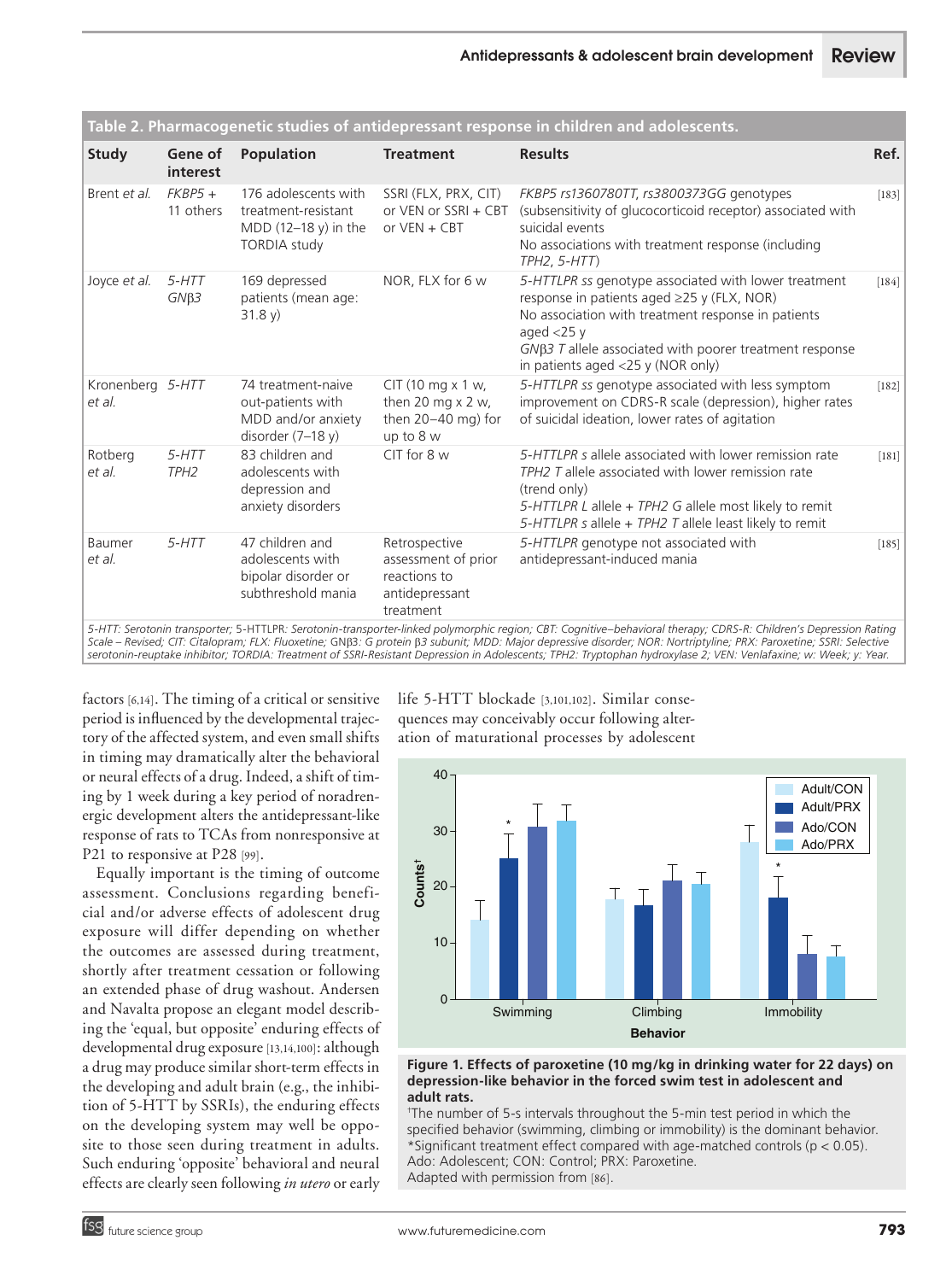drug exposure. Indeed, unlike the anxiolytic effects of adult antidepressant treatment [103], SSRI exposure during adolescence appears to have anxiogenic consequences in adulthood [104]. Similarly, as described in the 'Serotonin system' section, the enduring increases in 5-HTT expression following developmental SSRI exposure contrast with the decreases in expression normally observed during treatment in adults [105,106].

## Choice of antidepressant drug: differences between SSRIs

Despite their similarities, the SSRIs differ markedly from one another in pharmacokinetic and pharmacological profiles, and therefore in their efficacy, safety and suitability for clinical and animal studies. For example, the relative safety of fluoxetine in adolescents has been attributed to its long half-life and active metabolite, while paroxetine's short half-life has been implicated in its association with treatment-emergent suicidality [107]. Half-life is also a consideration in animal studies using once- or twice-daily drug administration, where a short half-life may prevent attainment of the steady-state levels needed for the detection of neural effects [108]. By contrast, many pharmacogenomic studies favor citalopram or escitalopram for its selectivity for the 5-HTT and limited interaction with the liver cytochrome P450 system [109].

# Neural effects of antidepressants in adolescent animals

## Effects on major neurotransmitter systems *Serotonin system*

Interest in the role of 5-HT in depression and the antidepressant response began in the 1960s following the discovery of the serotonergic effects of the TCAs [110] and was heightened following the development of the SSRIs. While it is now generally accepted that there is no simple relationship between serotonergic dysfunction and depression [111], 5-HT remains a major research interest due to its involvement in the regulation of mood, emotional processing, appetite and sleep, all of which are disrupted in depression [111,112], and its importance in the mechanism of action of the SSRIs.

The effects of the SSRIs on the serotonergic system during adulthood are generally well characterized. 5-HTT, the primary target of the SSRIs, controls the intensity and duration of 5-HT signaling, being responsible for the reuptake of synaptic 5-HT into the presynaptic neuron. Upon administration, SSRIs bind 5-HTT with high affinity, inhibiting reuptake and increasing the synaptic concentration of 5-HT. However, increases in synaptic 5-HT are rapidly attenuated by homeostatic activation of 5-HT<sub>1A</sub> and 5-HT<sub>1B</sub> autoreceptors [113]. Therefore, lasting alterations in serotonergic tone may not occur until these receptors become desensitized 2–3 weeks later [114].

In addition to 5-HT<sub>1A</sub> and 5-HT<sub>1B</sub> autoreceptor desensitization, chronic SSRI treatment in adults has frequently been associated with desensitization and/or downregulation of other receptor subtypes including 5-HT<sub>2A</sub> [115,116], 5-HT<sub>2C</sub> [117] and 5-HT<sub>4</sub> receptors [116]. Downregulation of 5-HTT is also often observed [106,108], although some studies report no difference from controls [118]. The reduction in the activity of 5-HT receptors and 5-HTT has been used to explain the delayed therapeutic response to SSRIs [119], although additional adaptive mechanisms are likely involved. Reductions in 5-HT turnover and in concentrations of the 5-HT metabolite 5-hydroxyindoleacetic acid also accompany chronic SSRI treatment in adults [86,120].

Studies in adolescent animals suggest that some components of the developing serotonergic system respond to SSRI treatment in a similar fashion to the adult system. For example, chronic (over 22 days) paroxetine had similar effects on whole-tissue concentrations of 5-HT (unchanged), 5-hydroxyindoleacetic acid (reduced) and 5-HT turnover (reduced) in the striatum of adult and adolescent rats (see **Figure <sup>2</sup>** [86]). However, the majority of studies describe age-specific effects of SSRIs on this system.

Two separate groups have investigated SSRIinduced changes in 5-HTT density in various regions of the adolescent rat brain following chronic SSRI administration. In contrast to the often-found decrease or null effect on 5-HTT binding density observed in adults, both studies report regional increases in 5-HTT binding in their younger cohort. An early study by Wegerer *et al.* reported increased levels of 5-HTT in the frontal cortex of early adolescent (P25) rats treated with fluoxetine for 14 days, with no alterations in binding density in the parietal cortex, occipital cortex, midbrain or hypothalamus [105]. Interestingly, no such effects were found in rats when treatment was started at P50, pointing to a sensitive period during early adolescent life. Karanges *et al.* reported similar findings, showing upregulation of 5-HTT in the amygdala, but not the hippocampus, in adolescent rats following chronic paroxetine treatment [86]. The frontal cortex and amygdala both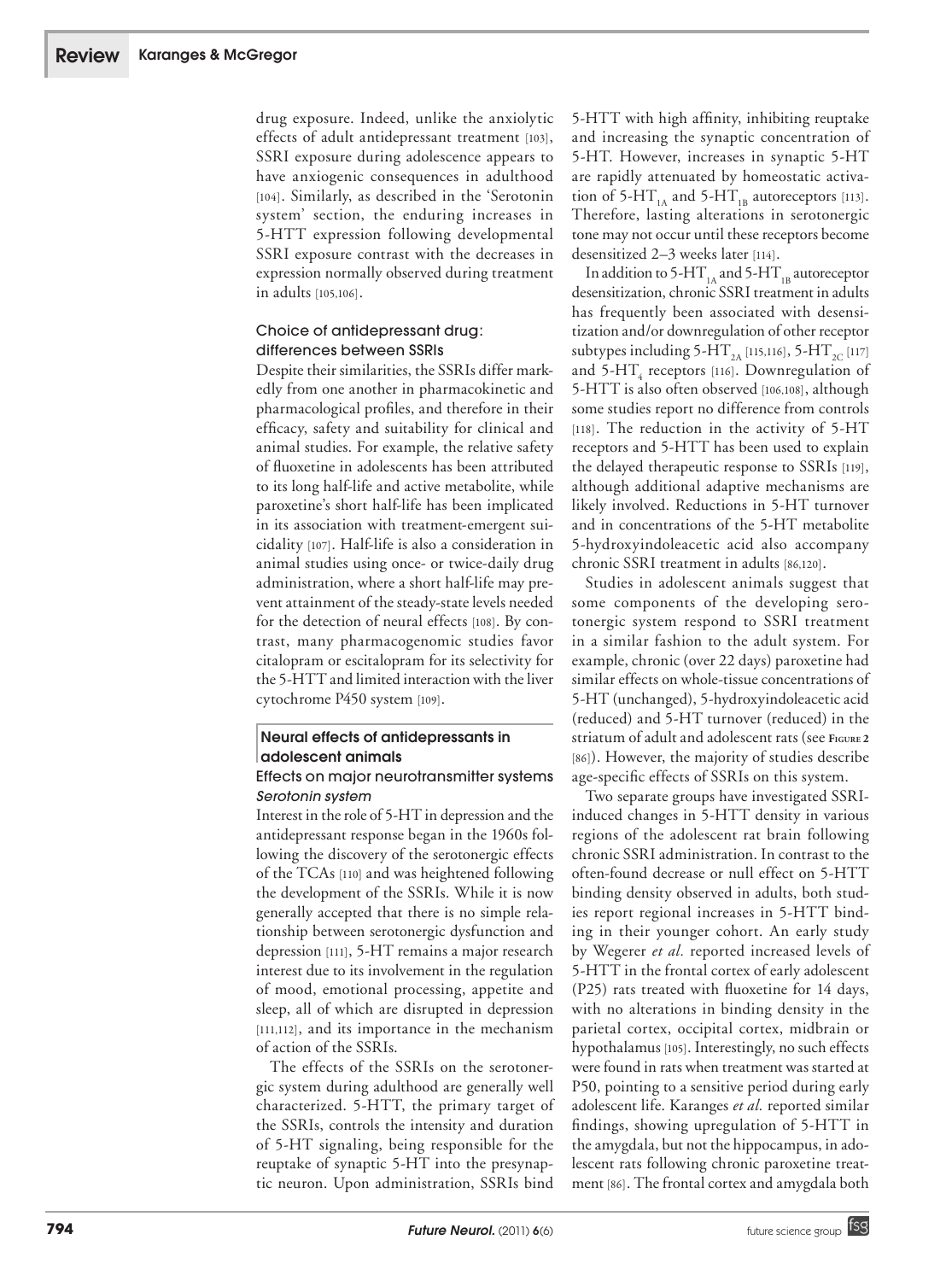receive serotonergic innervation from the raphe nucleus [121], suggesting that these findings may reflect regional increases in serotonergic innervation and synaptic outgrowth rather than a direct increase in 5-HTT expression. Indeed, given the extensive remodeling and strengthening of connections occurring during adolescence and the role of 5-HT in synaptic outgrowth during development [101,122], such an explanation is plausible.

Interestingly, Wegerer *et al.* provide evidence that the regional increases in 5-HTT density endure into adult life [105], in contrast to the rapid recovery of SSRI-induced 5-HTT downregulation in adults [119]. Lasting changes in 5-HTT may explain the increases in anxietylike behavior and sexual dysfunction observed in adult rats that have been treated with SSRIs during adolescence [123].

Several studies exploring the effects of SSRIs on 5-HT receptor function in adolescents have employed neuroendocrine or behavioral drug challenge techniques. In a study investigating the effects of chronic sertraline on serotonergic function, treated adult rats displayed the usual suppression of prolactin release to fenfluramine challenge, suggesting desensitization of postsynaptic serotonergic receptors in response to sertraline [85]. By contrast, the response to fenfluramine challenge was not altered by sertraline in prepubertal or peripubertal rats, suggesting that receptor desensitization may not occur prior to adulthood. Similarly, fluoxetine appears to have different effects on hypothalamic 5-HT<sub>2A</sub> receptor function in adult and adolescent rats, as shown by the neuroendocrine response to DOI challenge [124].

Two studies have investigated the effects of adolescent SSRI treatment on  $5-HT<sub>1A</sub>$  receptors in adulthood. These studies report no changes in 5-HT $_{14}$  receptor binding [125] or function [123] following extended wash-out periods (14– 17 days and 14 weeks, respectively). Changes in 5-HT $_{14}$  binding density do not appear to occur during SSRI treatment of adult animals [126], although decreases in receptor function have been observed [127]. It is currently unknown how 5-HT $_{14}$  function is affected during treatment in adolescent animals.

In adults, chronic SSRI treatment probably modulates the 5-HT $_{2C}$  receptor in two ways: the receptor becomes desensitized [117] and alterations in pre-mRNA editing modify the balance of different receptor isoforms [128]. The primary transcript of the 5-HT $_{2C}$  receptor is subject to post-transcriptional editing, producing various receptor isoforms that differ in their sensitivity for 5-HT and their ability to activate the receptor's associated G protein,  $G\alpha$ q [129]. Studies have demonstrated that chronic stress alters pre-mRNA editing, and treatment with SSRIs during adulthood reverses these effects [128].

Although the effect of antidepressants on 5-HT $_{2C}$  receptor desensitization in adolescents is unknown, Bhansali *et al.* investigated the impact of 28 days of fluoxetine treatment on adult and adolescent  $BALB/c$  mice with or without a history of infant maternal separation (IMS), and reported differential effects of the antidepressant depending on prior stress experiences and age [130]. IMS increased editing, thus reducing the sensitivity of the receptor for 5-HT. In what appears to be a compensatory response for the reduced interaction of the receptor with its G protein, the level of  $G\alpha q$  was also increased in IMS mice. Fluoxetine treatment normalized these effects in adolescents, but only reversed the increase in  $G\alpha q$  in adults. In contrast, normal adolescent mice showed the opposite response to fluoxetine, with increases in pre-mRNA editing without compensatory changes in  $Gaq$  binding. This resembles the response to chronic stress [128] and may suggest adverse effects of fluoxetine on the serotonin system in normal adolescent animals. This study provides a strong indication that effects of SSRIs on the developing brain may differ depending on prior history and depressive symptomatology.



#### **Figure 2. Chronic paroxetine (10 mg/kg in drinking water) exerts differential neurochemical effects in the striatum of adult and adolescent rats (n = 8/group).**

\*Significant treatment effect compared with age-matched controls (p < 0.05). \*\*Significant age × treatment interaction effect (p < 0.05).

5-HIAA: 5-hydroxyindoleacetic acid; 5-HT: Serotonin; Ado: Adolescent; CON: Control; DA: Dopamine; DOPAC: 3,4-dihydroxyphenylacetic acid; HVA: Homovanillic acid; PRX: Paroxetine. Adapted with permission from [86].

fsg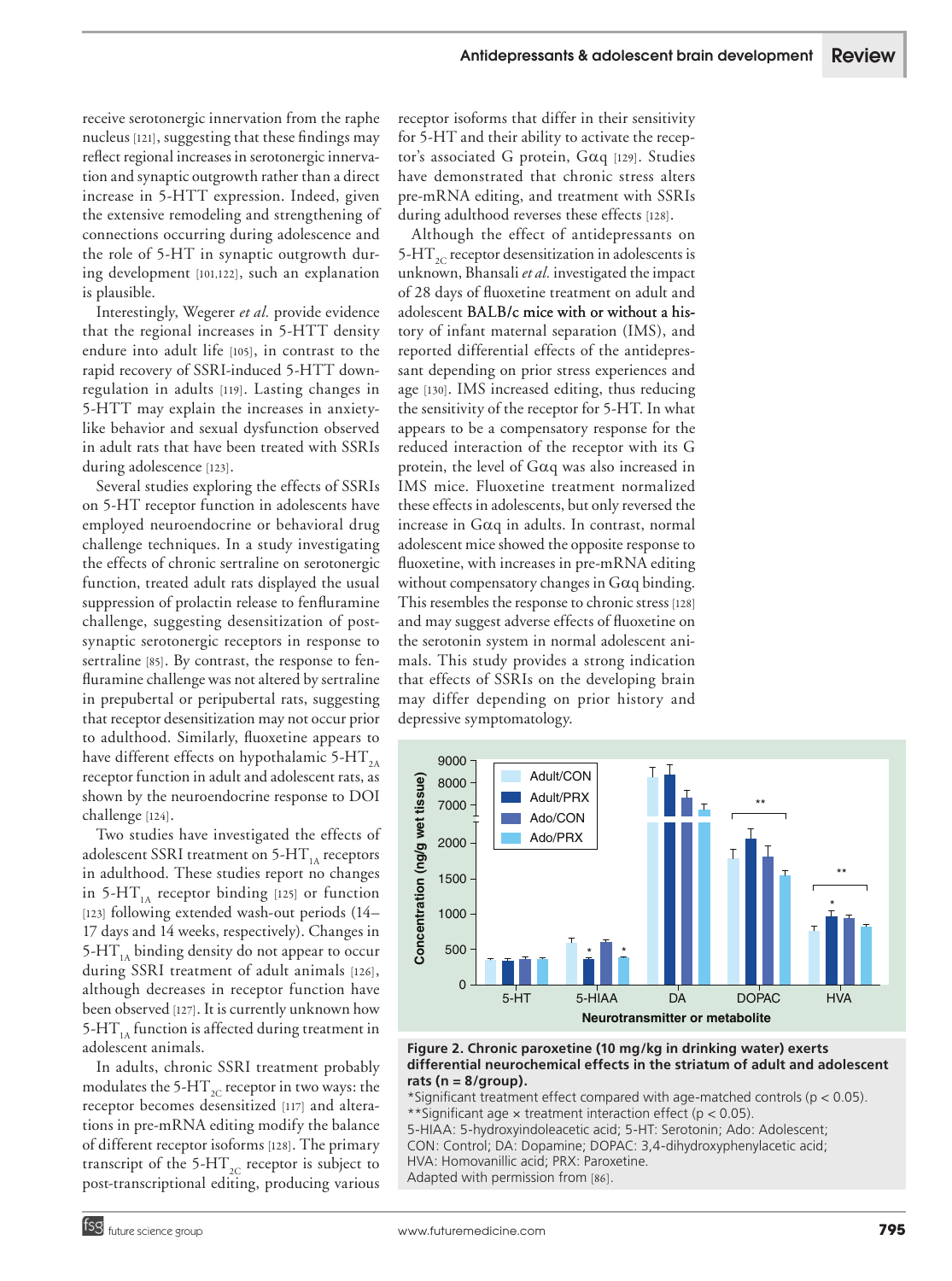#### *Dopamine system*

The mesocorticolimbic dopamine system, originating from the VTA and connecting with the PFC, amygdala, hippocampus and nucleus accumbens, is thought to play a role in the regulation of motivation, hedonic state, reward, social behavior, cognition and emotional control [112]. Given that anhedonia and loss of motivation are two of the core symptoms of depression, it is unsurprising that dopamine has been implicated in depression and the antidepressant response [131,132].

With the exception of high-dose sertraline, SSRIs have low affinity for components of the dopamine system, yet they are capable of influencing dopaminergic function after both chronic and acute administration [133]. Temporary attenuation of mesolimbic dopaminergic activity by acute SSRI treatment, mediated by serotonergic activation of  $5-HT_{2C}$  receptors, is thought to contribute to the early anxiogenic effects and delay in efficacy of the SSRIs [134]. Conversely, chronic SSRI treatment in adults has been associated with increased firing of mesocorticolimbic dopaminergic neurons [135] and increases in synaptic dopamine [136], suggesting that disinhibition of the dopamine system may be important for the therapeutic effects of the SSRIs [137].

Only one study has investigated whether SSRIs have similar effects on the dopamine system in adolescents. Karanges *et al.* conducted a direct adolescent versus adult comparison of the behavioral and neural effects of chronic paroxetine in rats, reporting developmental differences in the effects of the drug on dopamine metabolites and turnover in the striatum (see **Figure <sup>2</sup>**), and dopamine transporter binding density in the nucleus accumbens [86]. Specifically, paroxetine increased measures of dopamine turnover, homovanillic acid (a dopamine metabolite) and dopamine transporter in adult rats, with no such effects in adolescents. As reviewed earlier, the developing brain may not respond to chronic SSRI treatment with desensitization of the 5-HT receptor subtypes involved in the moderation of dopamine release, thus preventing the dopaminergic upregulation commonly seen in adults. These findings potentially explain some of the adverse behavioral effects and lack of therapeutic efficacy reported in adolescents.

#### *Norepinephrine system*

Dysfunction of the noradrenergic system has been implicated in depression and anxiety disorders [138], particularly with regard to symptoms associated with arousal, energy and vigilance [139]. Antidepressant drugs such as the TCAs and SNRIs have direct effects on noradrenergic function, while SSRIs appear to affect this system primarily through serotonergic mechanisms [139]. Specifically, chronic treatment with SSRIs in adults has been associated with reductions in extracellular norepinephrine in the amygdala and LC [140] and reductions in spontaneous and sensory-evoked firing of LC neurons [141]. Interestingly, inhibition of LC neuronal activity has been reliably associated with other antidepressant therapies including TCAs, MAOIs and electroconvulsive shock [135,141]. This has been proposed as a mechanism by which antidepressants facilitate dopamine release from the VTA [142], contributing to the relief of depression-related symptoms such as anhedonia.

However, a recent study by West *et al.* (see [87], and its addendum [143]) demonstrates that shortterm treatment with some antidepressants may actually produce opposite effects in adolescent rats. In contrast to the decrease in LC neuronal activity found in adults, short-term administration (over 2–4 days) of paroxetine or venlafaxine increased LC activity in adolescents, with reductions emerging after 8 or more days of treatment. Compellingly, the directional changes in LC activity reflected depressive-like behaviors in the forced swim test, suggesting that hyperactivity of LC neurons may contribute to depressogenic effects of antidepressants in some adolescents. Indeed, increases in LC neuronal activity have been previously observed in conjunction with depression-like behaviors in animal models of chronic stress [142].

However, certain components of the norepinephrine system are not commonly modulated by SSRI treatment. With the exception of paroxetine, which is known to block norepinephrine reuptake at high doses [144], SSRIs do not appear to modulate norepinephrine transporter binding or affinity [105] or total tissue norepinephrine [86] in adult or adolescent rodents.

#### Effects on neurogenesis & synaptic plasticity

The neurotrophic hypothesis of depression and antidepressant action, reviewed extensively elsewhere [145–149], proposes that reductions in hippocampal neurogenesis and/or neurotrophic factors play a role in the etiology of depression, and that antidepressants act to normalize these deficits. Supporting evidence for the role of neurogenesis in depression includes the hippocampal atrophy and reduced concentrations of neurotrophic factors such as brain-derived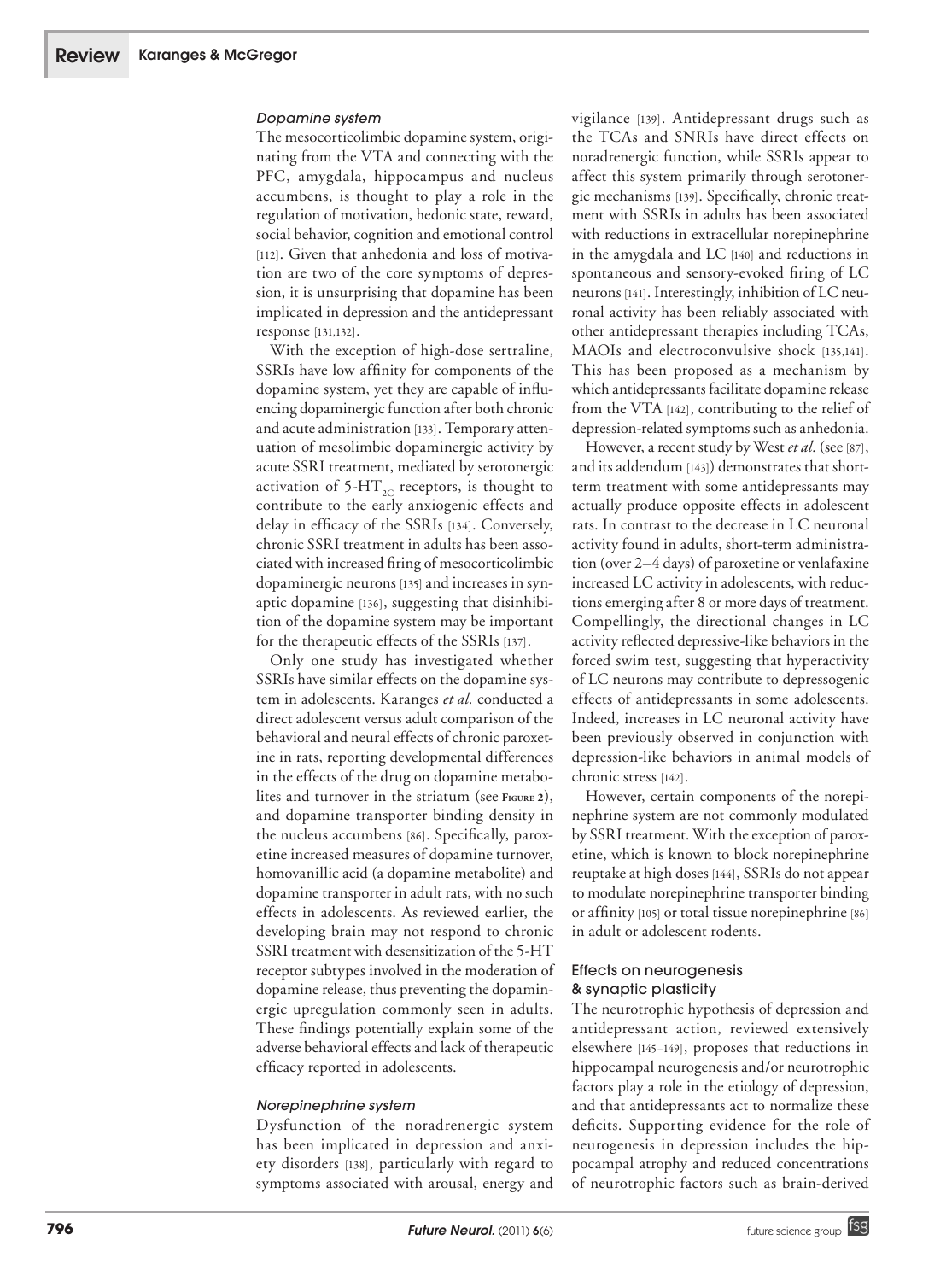neurotrophic factor (BDNF) in individuals with depression [146], and decreases in neurogenesis and BDNF expression in animals exposed to chronic stress [149]. Conversely, stimulation of neurogenesis is a key feature of many antidepressant therapies, including the SSRIs and other antidepressant drugs [150], exercise [151] and electroconvulsive shock [152], and suppression of these neurotrophic actions can prevent the relief of certain depression- or anxiety-like symptoms by such treatments [150,153,154]. Antidepressant treatment in adults has also been associated with upregulation of BDNF and other neurotrophic proteins [147,155,156], downregulation of proapoptotic proteins [155] and stimulation of dendritic arborization and synaptic plasticity [154,157]. Together, these findings suggest that the actions of antidepressants on neurogenesis may be important for their therapeutic effects [148,154].

Although it is not the purpose of this article to critique this hypothesis (see [158] for a recent critique), it is worth noting that not all studies support a causal relationship between stimulation of neurogenesis and antidepressant action. The behavioral effects of antidepressants appear to be neurogenesis independent in certain strains of rodents such as the BALB/cJ mouse [88], and stimulation of hippocampal neurogenesis appears to be required for relief of anxiety-like but not depression-like symptoms in some animal models [154]. These findings and others have led to the proposal that it is the stimulation of neuronal plasticity and associated processes rather than neurogenesis *per se* that underlies the behavioral response to antidepressants [149,154].

Regardless of whether the effect of antidepressants on neurotrophic processes are an epiphenomenon, the ability of antidepressants to affect synaptic plasticity has important implications for the treatment of adolescents, given the elevation of baseline synaptic plasticity and neurogenesis and the malleability of limbic–cortical links during adolescence [28]. The adolescent response to antidepressants has therefore been investigated more heavily with relation to neuroplasticity than any other aspect of the neural response. However, as with the adult literature, the adolescent literature is complicated by differences in prior stressor exposure, strain, drug, dose and variation in the dependent variables investigated.

Several studies have found no effect of antidepressant treatment on measures of hippocampal cell proliferation, differentiation and/or survival in standard-reared adolescent rodents. For example, following treatment with fluoxetine for 25 days, Cowen *et al.* report no differences in dentate gyrus volume, cell proliferation or cell survival in adolescent rats [28]. Similar findings have been reported in mice treated with fluoxetine during the juvenile and early adolescent periods [90,159]. In addition, in contrast to commonly observed effects in adults, adolescent antidepressant treatment does not appear to stimulate expression of neurotrophic factors, and may even disrupt associated signaling pathways [104,160]. However, it should be noted that these studies either lack an adult comparison group [90,104,159] or show none of the commonly observed neurogenic effects of antidepressant treatment in adults [28,160], limiting robust conclusions on developmental differences.

However, two studies have employed direct adult versus adolescent comparisons investigating the effects of chronic fluoxetine on hippocampal neurogenesis. While both studies report differential age effects, they are seemingly contradictory in direction and mediation by sex. Following administration of fluoxetine (5 mg/kg) to rats for 14–18 days, Hodes *et al.* report increased DNA synthesis and cell proliferation in adult male rats, with no such effects in sex-matched adolescents [161]. The pattern differed in females: aside from a trend toward decreased cell survival in fluoxetinetreated adolescents, fluoxetine did not stimulate hippocampal neurogenesis in either age group. In direct contrast, Navailles *et al.* show no effects of chronic fluoxetine (16 or 25 mg/ kg) on neurogenesis in adult mice of either sex, while observing increases in some, but not all, measures of neurogenesis in standard-reared adolescents [98]. The reason for these contradictory findings is unclear, but may be related to dose or species differences. Indeed, higher doses, such as those used by Navailles *et al.* [98], may be required to stimulate neurogenesis in adolescent rodents, which are known to metabolize drugs more rapidly than their adult counterparts [12]. Furthermore, granule cell proliferation and maturation follow different time courses in rats and mice, and are of greater functional importance in rats, with suggestions that the rat hippocampus may better model that of the human [162].

Rodent models of chronic stress may provide a more etiologically valid environment in which to examine the effects of antidepressants on neurogenesis. The studies relevant to this article employing such models have demonstrated modulation of adolescent responses to chronic fluoxetine and tianeptine by early life or adolescent stress paradigms [98,159,163]. In the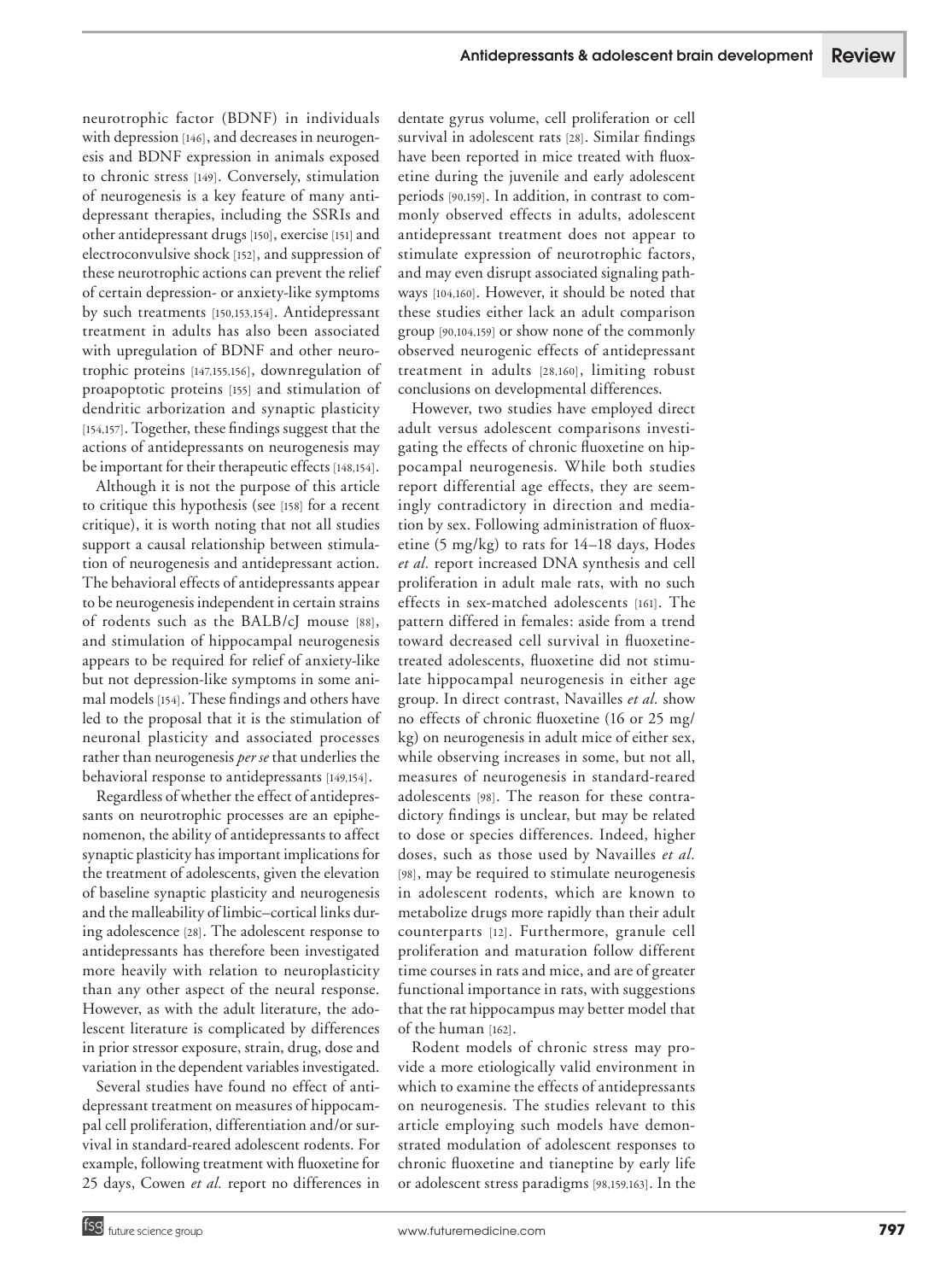study conducted by Navailles *et al.* reviewed earlier, IMS abolished the neurogenic responses to fluoxetine observed in standard facility reared adolescents [98]. Similarly, exposure to adolescent social stress removed the stimulatory effects of tianeptine on synaptophysin, a marker of synaptic plasticity [163]. By contrast, fluoxetine increased hippocampal cell proliferation and survival in adolescent mice exposed to social isolation rearing (SIR), with no such effects in standard facility-reared mice [159]. These conflicting findings may again reflect procedural differences: SIR and IMS may have different neural effects [164], influencing antidepressant action and neurogenesis. Furthermore, the inhibitory effects on hippocampal neurogenesis were only reported following the SIR manipulation in these studies.

Several studies have pointed to a relationship between adult hippocampal neurogenesis, hypothalamic–pituitary–adrenal axis activity and glucocorticoids. Glucocorticoids inhibit hippocampal neurogenesis [165] and the release of neurotrophic factors such as BDNF via activation of the glucocorticoid receptor (GR) [166]. Furthermore, antidepressants stimulate neurogenesis by GR-dependent mechanisms [167] and have been associated with reductions in cortisol and adrenocorticotropic hormone concentrations in treatment responders, but not in treatment nonresponders [168]. As such, changes in corticosterone concentrations with treatment may provide an indication of antidepressant efficacy. Studies investigating adolescent responses to SSRIs have uniformly reported no effects on corticosterone or adrenocorticotropic hormone concentrations during or shortly after treatment [124,161]. However, these studies were conducted in 'normal' animals, who are less likely to show alterations in corticosterone with treatment [169].

As previously inferred, the effects of antidepressants are not restricted to neurogenesis or even to the hippocampal region, but extend to related processes such as neuroplasticity, synaptic remodeling and synaptogenesis **(Box 2 & Table 3)**. Unsurprisingly, there are indications that antidepressant treatment during adolescence may cause lasting perturbations in normal developmental processes, altering dendritic spine development and synaptic outgrowth. For example, chronic treatment of rats with fluoxetine from P21 until P42 prevented the normal age-related increase in dendritic spine density in the CA1 region of the hippocampus [30]. This contrasts with reports that fluoxetine inhibits stress-induced atrophy of dendritic spines in adults [154], suggesting that hippocampal plasticity may be differentially affected by fluoxetine in adolescents. However, these effects may be specific to dendritic arborization, given indications that hippocampal N-acetyl aspartate, a marker of neuronal density and function, appears to increase in response to SSRI treatment in both adult humans [170] and adolescent rodents [171].

Chronic SSRI treatment during adolescence also seems to moderate synaptic plasticity in the amygdala. The polysialylated form of the neural cell adhesion molecule (PSA-NCAM) is a promoter of neurite and synaptic outgrowth and plays a key role in neuronal development [172]. Generally, upregulation of PSA-NCAM expression is indicative of increased synaptic remodeling, while reductions may indicate regressive structural changes [173]. In adult rodents, fluoxetine increases PSA-NCAM expression in the medial PFC and parts of the hippocampus, but decreases expression in the amygdala [173]. In a recent study, Homberg *et al.* measured lasting changes (14–17 days post-treatment) in PSA-NCAM in adult and adolescent rats treated chronically with fluoxetine [125]. In line with previous findings, fluoxetine tended to reduce PSA-NCAM concentrations in the amygdala of adult rats. By contrast, however, there was a trend towards increased PSA-NCAM expression in the amygdala of adolescent rats, suggesting increased amygdala plasticity in this age group in response to fluoxetine treatment. It is possible that these neuroplastic effects may underlie the increases in behavioral despair observed selectively in adolescent rats in this study.

## Pharmacogenetics of adolescent antidepressant response

As mentioned earlier, antidepressant medications appear to be associated with efficacy or alternatively, with adverse effects, in certain subgroups of the adult and adolescent population. It has been hypothesized that genetic variation may play a role in determining treatment response, and pharmacogenetic approaches provide a means whereby such genotype–response associations can be investigated. Literature on the pharmacogenetics of the antidepressant response in adult populations is extensive (see [174–176] for recent reviews). Notable and replicated associations with treatment response include polymorphisms within the *5-HTT*, *BDNF*, *TPH1*, 5- $HT_{IA}$  and 5- $HT_{2A}$  receptor subtype and *CYP2D6* genes [176]. In addition, certain genes have been associated with adverse effects, particularly antidepressant-induced mania (e.g., *5-HTT*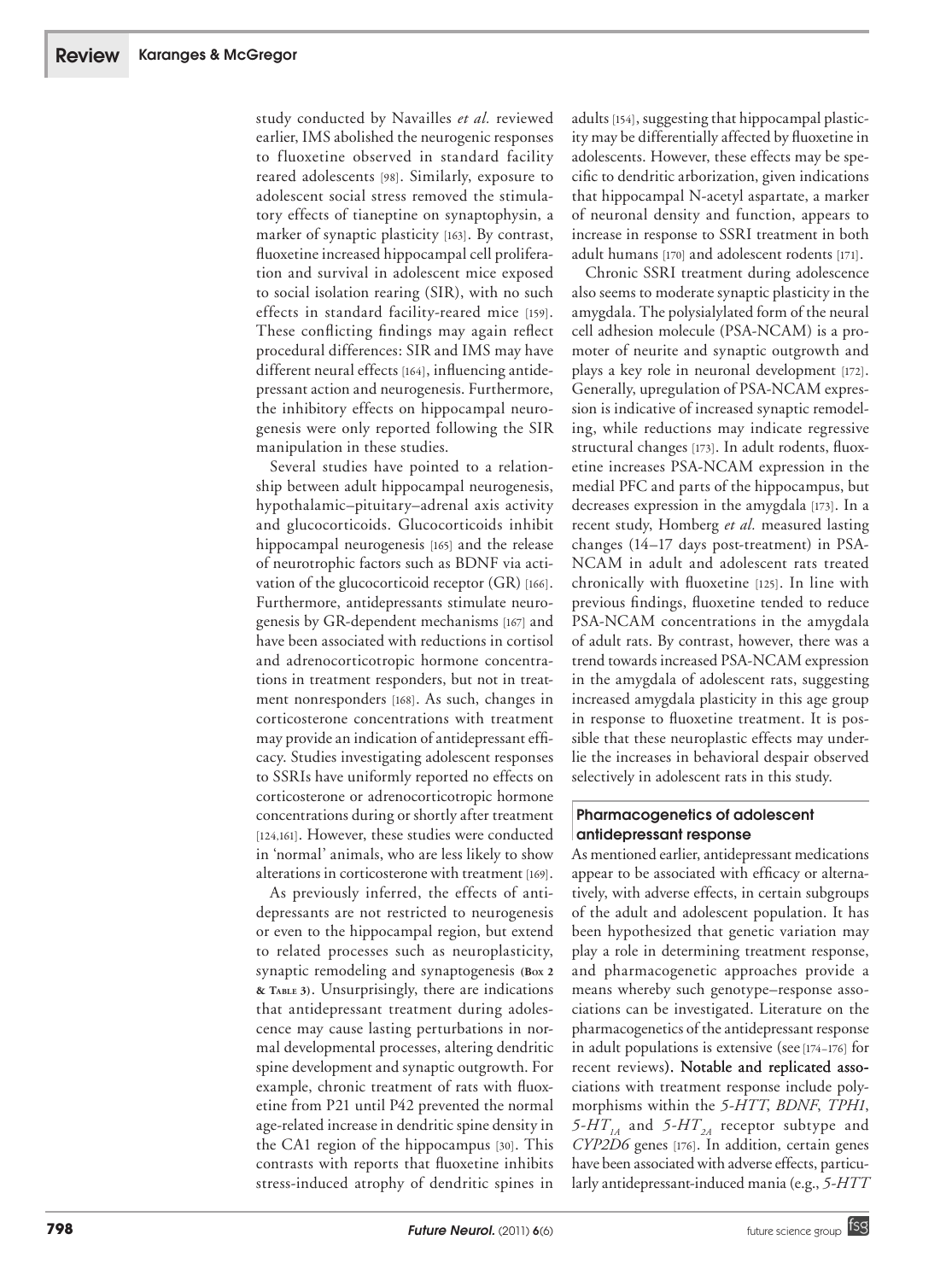**Box 2. Hippocampal protein expression is differentially altered by paroxetine in adolescent and adult rats.**

n A recent study in our laboratory examined the effects of the selective serotonin-reuptake inhibitor paroxetine on the hippocampal protein expression profile of adolescent (postnatal day 28–49) and adult (postnatal day 70–91) rats via 2D gel electrophoresis proteomics. As in our previous study [86], we administered paroxetine in drinking water at a target dose of 10 mg/kg for 22 days. Of the 30 proteins significantly altered by paroxetine administration, eight were altered only in adolescents and ten only in adults, suggesting differential regulation of expression profiles by paroxetine in adult and adolescent rats. Five such proteins are presented in TABLE 3.

Data taken from [KARANGES E & McGREGOR IS, UNPUBLISHED DATA].

polymorphisms) and treatment-emergent suicidal ideation (e.g., *BDNF*, *FKBP5*, *CREB1* and *GRIA3* polymorphisms) [174,177].

However, it is not possible to extend these findings to adolescent populations. Genes and their protein products can have different expression patterns, functions and interactions with other genes at different stages of development, thus associations between genes and treatment response may differ in younger populations. We have identified five pharmacogenetic studies of antidepressant response in children and adolescents (see TABLE **<sup>2</sup>**), some of which have been reviewed previously [109]. All are of relatively small scale and most are open-label, therefore the findings within must be treated with caution until sufficiently replicated. Furthermore, treatment response is unlikely to be moderated extensively by any one gene, but rather by a combination of many environmental and genetic factors [178]. Regardless, these studies may inform future research by highlighting potential moderators of antidepressant response in pediatric and adolescent populations.

One of the most extensively researched polymorphisms in adult populations is the 5-HTTlinked polymorphic region (*5-HTTLPR*) within the promoter of the *5-HTT* gene (*SLC6A4*). Studies have shown that the short (*s*) form of this variable-length repeat region is less transcriptionally active than the long (*l*) form, and has been associated with increased risk of major depressive disorder and other psychiatric diagnoses [179], poorer antidepressant response [180], and greater propensity to develop adverse effects [176], at least in caucasian populations. Accordingly, this polymorphic region has been investigated in all five known pediatric studies on the pharmacogenetics of antidepressant response. Of these, two report an association between poorer response to citalopram and the *s* allele or *ss* genotype in

**Table 3. Hippocampal protein expression changes following chronic paroxetine treatment of adolescent and adult rats.**

| Protein                                                                                                                                                                                                                                                                                                                                                                                                           | Fold change       |                   | <b>Protein function</b>                                                                                                                                         | <b>Implications and comments</b>                                                                            |  |  |  |  |
|-------------------------------------------------------------------------------------------------------------------------------------------------------------------------------------------------------------------------------------------------------------------------------------------------------------------------------------------------------------------------------------------------------------------|-------------------|-------------------|-----------------------------------------------------------------------------------------------------------------------------------------------------------------|-------------------------------------------------------------------------------------------------------------|--|--|--|--|
|                                                                                                                                                                                                                                                                                                                                                                                                                   | <b>Adolescent</b> | <b>Adult</b>      |                                                                                                                                                                 |                                                                                                             |  |  |  |  |
| Phosphodiesterase<br>10A (PDE10A)                                                                                                                                                                                                                                                                                                                                                                                 | $\leftrightarrow$ | $\perp$ 6.48      | Responsible for degradation of adenosine<br>and quanine nucleotides; role in regulation<br>of cAMP and cGMP signaling                                           | PDE10A polymorphisms have been<br>associated with major depression [207]                                    |  |  |  |  |
| Neurogenin 1                                                                                                                                                                                                                                                                                                                                                                                                      | $\leftrightarrow$ | ↑4.19             | Neurotrophic protein                                                                                                                                            | Neurotrophic actions of antidepressant<br>therapies may be important for their<br>therapeutic effects [153] |  |  |  |  |
| BH3-interacting<br>domain death agonist<br>(BID)                                                                                                                                                                                                                                                                                                                                                                  | ↑4.34             | <b>ND</b>         | Proapoptotic member of the Bcl-2 family;<br>sequesters antiapoptotic proteins<br>(e.g., Bcl-2) and activates proapoptotic<br>family members (e.g., Bax and Bak) | BID inhibitors have antidepressant<br>properties [208]                                                      |  |  |  |  |
| <b>PKC</b>                                                                                                                                                                                                                                                                                                                                                                                                        | $\downarrow$ 3.12 | $\leftrightarrow$ | Phosphoinositide signaling;<br>phosphorylation of proteins implicated in<br>cell proliferation, cell differentiation,<br>apoptosis and neurotransmitter release | Reductions in PKC signaling linked to<br>adolescent suicide [209]                                           |  |  |  |  |
| Syntaxin 7                                                                                                                                                                                                                                                                                                                                                                                                        | ↑ 5.74            | <b>ND</b>         | Component of the endosomal SNARE<br>complex; role in the transport of<br>neurotransmitter-containing vesicles                                                   | Implications for serotonin<br>neurotransmission                                                             |  |  |  |  |
| 2D gel electrophoresis proteomic analysis was conducted on hippocampal samples (n = 6/group) from adolescent (postnatal day 28–49) and adult (postnatal day<br>70-91) Wistar rats treated with paroxetine (10 mg/kg in drinking water) or standard drinking water for 22 days. Significant alterations in protein expression are<br>expressed as fold change in comparison with age-matched vehicle-treated gels. |                   |                   |                                                                                                                                                                 |                                                                                                             |  |  |  |  |

↔*: No difference versus controls;* ↑*: Increase;* ↓*: Decrease; ND: Not detected.*

*Data taken from* [Karanges E & McGregor IS, Unpublished Data]*.*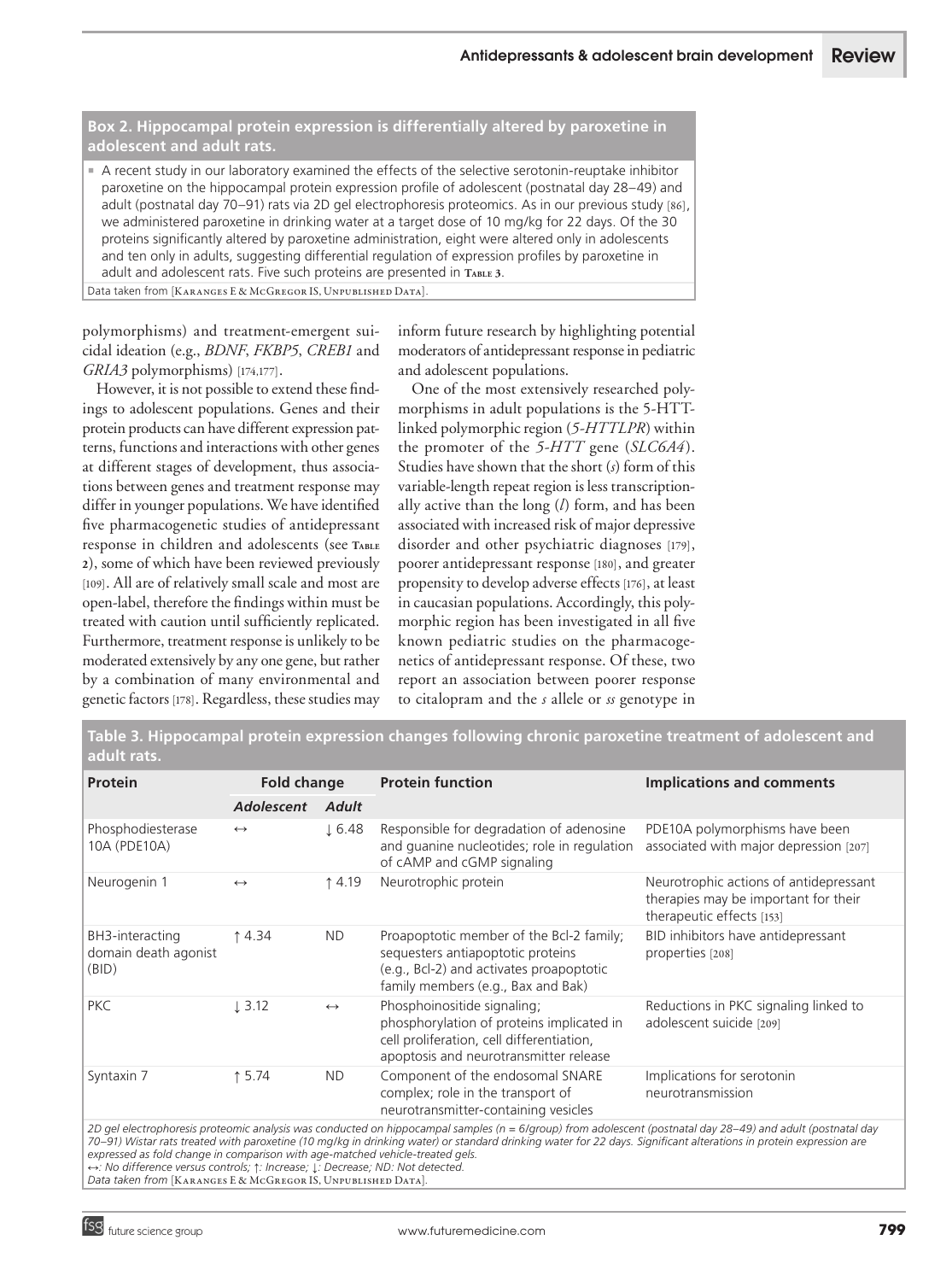children and adolescents with depression or anxiety disorders [181,182]. In addition, the *ss* genotype was associated with higher rates of suicidal ideation, although this was not restricted to treatment-emergent effects [182]. These studies suggest that reduced expression of the 5-HTT may contribute to poor treatment outcome in adolescents, as in adults. However, it should be noted that these two studies used patients from the same population pool, potentially limiting the generalizability of these results. Indeed, the *5-HTT* polymorphism was not associated with treatment response [183,184], suicidal events [183] or antidepressant-induced mania [185] in other pediatric populations. Interestingly, despite finding no association between *5-HTT* polymorphism and treatment response in young patients with depression, Joyce *et al.* report an association between the *ss* genotype and poorer response to fluoxetine in patients older than 25 years [184].

There are also other indications that variations in serotonergic function may influence SSRI response in children and adolescents. TPH2 is the rate-limiting enzyme in 5-HT biosynthesis, and there is some indication that polymorphisms in *TPH2* may play a role in susceptibility to major depression, suicidal behavior and antidepressant response in adult populations, although these associations have not been replicated [176]. Similarly, there is some evidence that the *TPH2* polymorphisms may predict antidepressant response in adolescents, whereby carriers of a *T* allele in the *TPH2* promoter (*G-703T*; *rs4570625*) show a somewhat poorer antidepressant response to citalopram [181]. This study also demonstrates an additive effect of this *TPH2* polymorphism and the *5-HTTLPR s* allele in predicting lower remission rates.

Finally, results from the Treatment of SSRI-Resistant Depression in Adolescents (TORDIA) study point to a relationship between polymorphisms in the *FKBP5* gene and onset of suicidal events during SSRI treatment [183]. The *FKBP5* gene encodes a co-chaperone protein that moderates the sensitivity of the GR to glucocorticoids. Certain polymorphisms in this gene increase the GR-induced expression of *FKBP5*, decreasing the sensitivity of the GR to glucocorticoids and impairing negative-feedback regulation of the hypothalamic–pituitary–adrenal axis in healthy controls, with opposite effects in many clinical populations [186]. In adult populations, these alleles have been associated with major depressive disorder and other psychiatric diagnoses [186], as well as treatment response to antidepressants [187]. However, while Brent *et al.* report associations between the *FKBP5 rs1360780 TT* genotype and suicidal events in the TORDIA population [183], the  $T$  allele has been associated with better response to antidepressants in adults [187,188], suggesting that these polymorphisms may have differential effects in different age groups.

## Conclusion

Despite their status as the current treatment of choice for depressive and anxiety disorders in children and adolescents, many questions remain concerning the efficacy and safety of SSRIs in this population. Given the malleability of the adolescent brain to environmental stimuli, exposure to psychotropic drugs during this developmental period can have unexpected short-term and enduring neural consequences. Indeed, studies in laboratory animals demonstrate a myriad of differences between the adult and adolescent neural response to SSRIs. Most notable are the age-specific alterations in monoaminergic components. Differential effects on the serotonin system (such as regional 5-HTT upregulation and the absence of typical desensitization in serotonergic receptor function) likely underlie differential dopaminergic and noradrenergic responses. Antidepressant administration during adolescence may also modify normal developmental neurotrophic processes, having lasting effects on the maturation of the brain regions involved in emotional regulation. However, the nature of these effects may be moderated by genetic and environmental factors including early life experiences, sex and coexisting psychopathology. In the absence of more certain conclusions on the short-term and enduring behavioral and neural consequences of antidepressant exposure during adolescence, the treatment of young persons with these agents should be approached with caution.

#### Future perspective

Although developmental stage is an obvious mediator of neural response to antidepressants, the precise nature of these effects and their links to behavioral response is not yet clear. The mechanisms by which antidepressants produce their therapeutic effects are complex and largely unknown, thus further research is required, even in adult populations. Despite this, the current findings on antidepressant effects in adults can guide future research into effects on adolescent populations.

Thus far, there has been a strong focus on monoaminergic and neurotrophic mediators of adolescent response to antidepressants. However,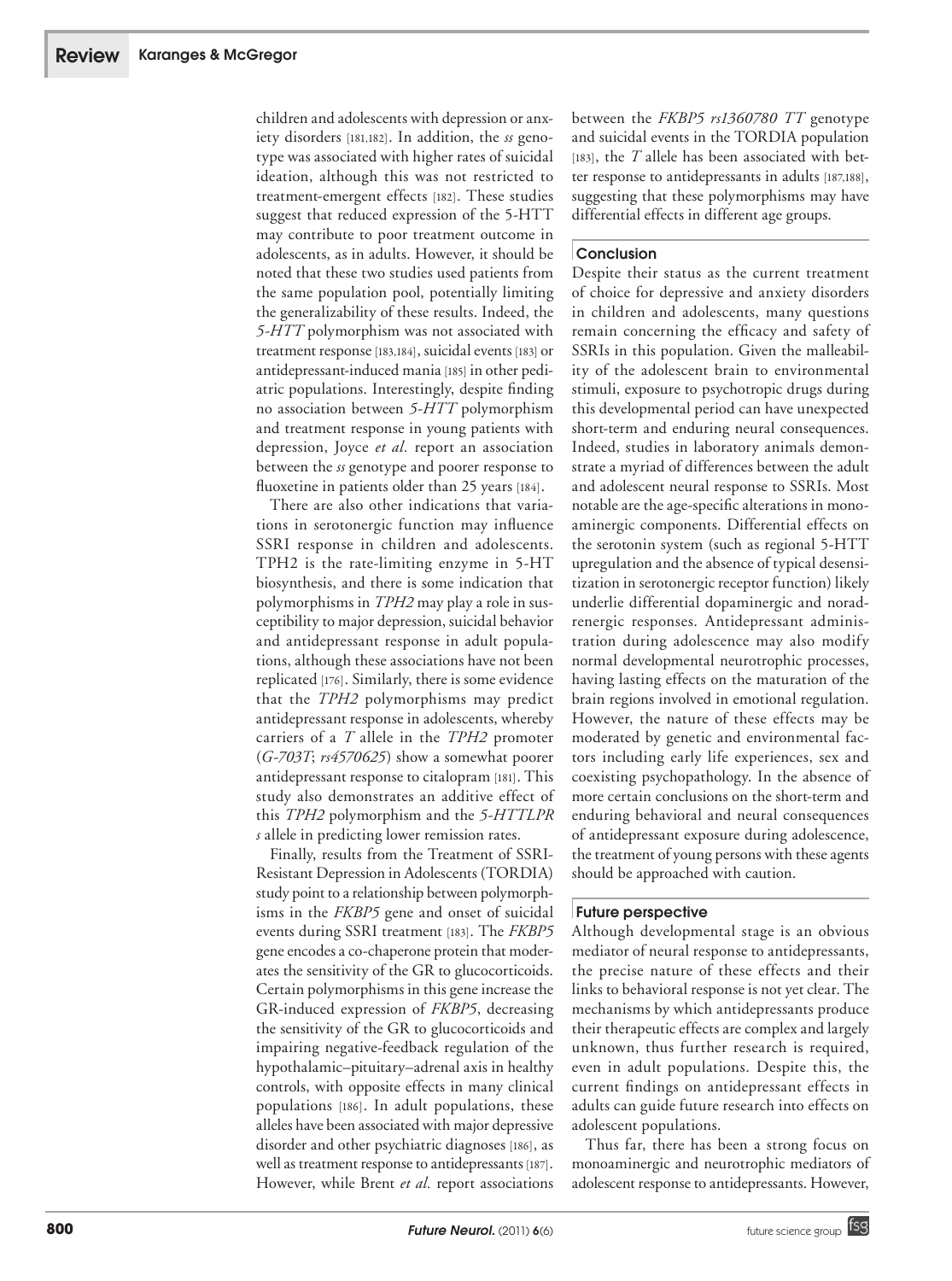there is increasing evidence that antidepressant action may be mediated by other systems and processes, many of which mature throughout adolescence. For example, glucocorticoid signaling is a recently recognized contributor to the antidepressant response [166], and it is of particular interest given the susceptibility of the brain to glucocorticoids during adolescence [43]. Epigenetic mechanisms such as histone acetylation, histone deacetylation and DNA methylation have also been associated with chronic stress, depressive disorders and the antidepressant response [189,190]. Indeed, chronic fluoxetine stimulates the expression of methyl-CpG DNA binding domain proteins and histone deacetylase 2, repressing gene expression in GABAergic interneurons of the adult rat brain [191]. Epigenetic mechanisms have also been implicated in synaptic plasticity and the enduring neurobiological

consequences of adolescent recreational drug use [192], suggesting a potential role in the antidepressant response in adolescents. Other mechanisms of interest include glutamatergic [193] and GABAergic neurotransmission [194], regulation of proinflammatory cytokines [195] and moderation of serotonergic signaling by miRNAs [196].

Currently, there is a paucity of human research on the neural response of young people to antidepressants, although pharmacogenetic studies are emerging. Ultimately, the goal of pharmacogenetic research is personalized medicine, whereby clinicians tailor treatment to individual patients based on genetic indicators of a favorable response. Progress toward this goal, whether in pediatric or adult populations, requires replication of previous findings with adequately powered and well-controlled studies [109,175].

## **Executive summary**

#### **Adolescent neural development**

- The developing brain is a highly malleable structure that is susceptible to environmental influences.
- Exposure to psychotropic drugs during the adolescent period can have lasting consequences on brain development, as well as having unexpected behavioral and neural outcomes in the short term.
- n Adolescent brain development is characterized by synaptic regression and pruning, increases in myelination, strengthening of connections between limbic and cortical regions and maturation of monoaminergic systems.

#### **Antidepressant treatment of children & adolescents**

- <sup>=</sup> Selective serotonin-reuptake inhibitors (SSRIs) are the first-line pharmacological treatment for adolescent depressive disorders.
- SSRIs, with the exception of fluoxetine, have minimal efficacy in children and adolescents.
- Peports that SSRIs are associated with an increased risk of psychiatric adverse effects such as suicidal ideation in children and adolescent populations have led the US FDA to introduce a black box warning on all SSRIs.
- $\blacksquare$  The mechanisms underlying SSRI-induced suicidality are unknown.

## **Neural effects of antidepressants in adolescents: considerations in reviewing the literature**

- $n$  Most of the available knowledge on neural effects of antidepressants in adolescents comes from animal studies.
- <sup>n</sup>Experiments using 'normal' animals are valuable in disentangling antidepressant response from disease state and in examining likely effects in nondepressed clinical populations, but are unable to demonstrate corrective effects of the drug on aberrant states or drug–disease interactions.
- **EX Conclusions may differ depending on drug selection and the timing of drug administration and outcome assessment.**

#### **Neural effects of antidepressants on major neurotransmitter systems in adolescent animals**

- **SSRIs have contrasting effects on serotonin transporter expression and serotonin receptor subtypes in adolescent compared with** adult animals.
- Dopaminergic upregulation in response to chronic SSRI treatment may be absent in adolescents.
- Early increases in noradrenergic activity may underlie the adverse psychiatric effects of antidepressant administration in adolescents.

#### **Neural effects of antidepressants on neural plasticity & neurogenesis in adolescent animals**

- n Antidepressants may have differing effects on neurogenesis depending on rearing environment, dose and species/strain in both adult and adolescent animals.
- <sup>=</sup> SSRIs may interact with increases in neuroplasticity during adolescence, modulating the growth and development of limbic regions.

# **Human findings: pharmacogenetics of adolescent antidepressant response**

- Pharmacogenetic studies of antidepressant response in children and adolescents are rare, small in scale and often open-label; therefore, replication of findings is vital.
- nantidepressant response and/or adverse effects in adolescents have been associated with polymorphisms in the 5-HTT, *TPH2* and *FKBP5* genes.

## **Future perspective**

n Antidepressants are known to affect a variety of neural systems and processes: future research should consider other hypotheses of antidepressant action. Imaging studies in children and adolescents may reveal important neural correlates of treatment.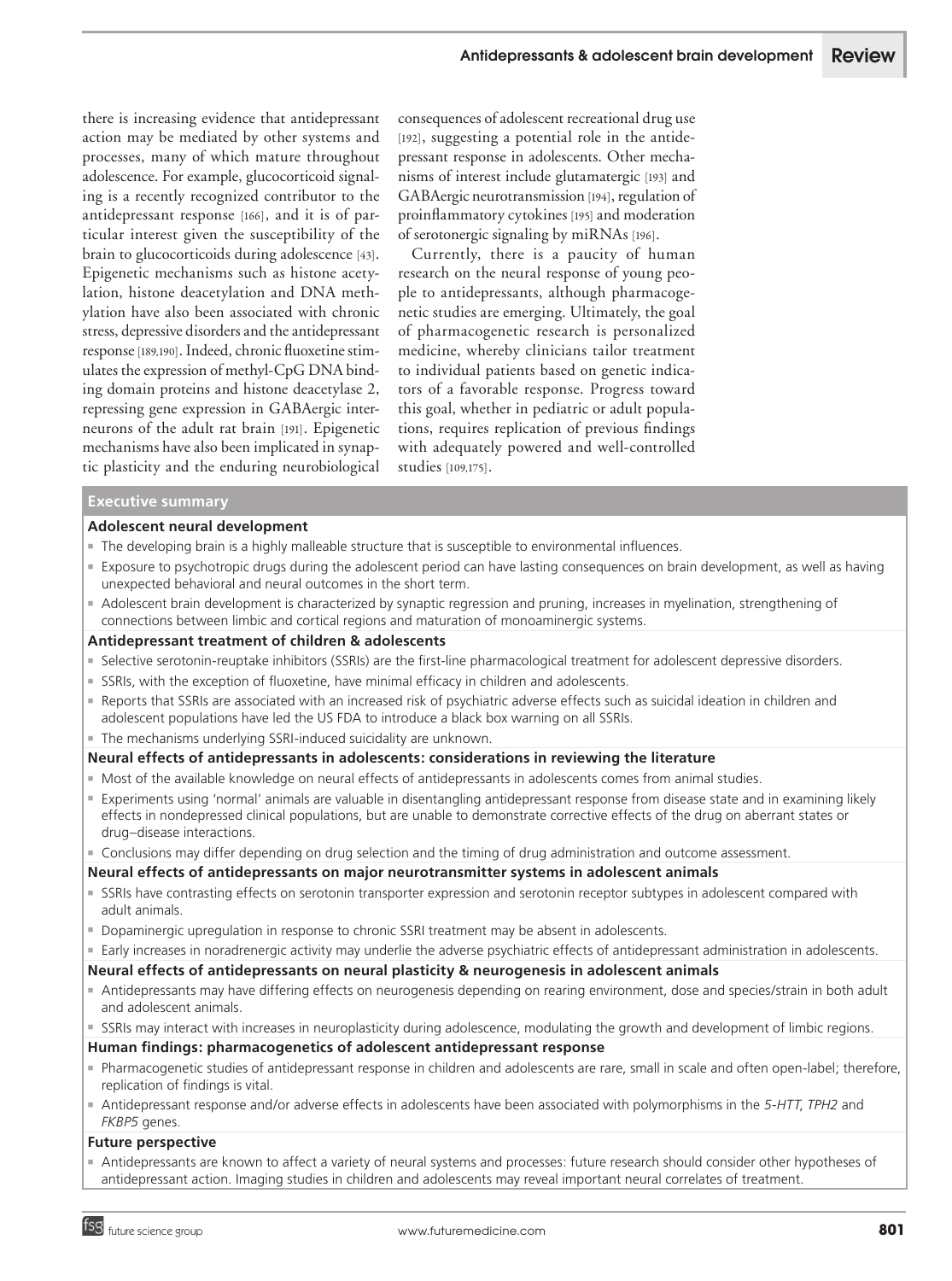Recent brain imaging studies have revealed neural correlates of adolescent psychopathology (e.g., 200]), but few have investigated correlates of antidepressant response in this population (but see [198,199]). Imaging studies have revealed regional effects of antidepressants on brain volume, neuronal activation and biochemistry in adults [200], highlighting the need for corresponding studies in adolescents.

# **Bibliography**

Papers of special note have been highlighted as: <sup>n</sup> of interest

- $\blacksquare$  of considerable interest
- 1. Bock N, Gerlach M, Rothenberger A. Postnatal brain development and psychotropic drugs. Effects on animals and animal models of depression and attentiondeficit/hyperactivity disorder*. Curr. Pharm. Des.* 16(22), 2474–2483 (2010).
- 2. Gentile S. Neurodevelopmental effects of prenatal exposure to psychotropic mediations *Depress. Anxiety* 27(7), 675–686 (2010).
	- 3. Oberlander TF, Gingrich JA, Ansorge MS. Sustained neurobehavioral effects of exposure to SSRI antidepressants during development: molecular to clinical evidence*. Clin. Pharmacol. Ther.* 86(6), 672–677 (2009).
	- 4. Roussotte F, Soderberg L, Sowell E. Structural, metabolic, and functional brain abnormalities as a result of prenatal exposure to drugs of abuse: evidence from neuroimaging*. Neuropsychol. Rev.* 20(4), 376–397 (2010).
- 5. Norman A, Crocker N, Mattson S, Riley E. Neuroimaging and fetal alcohol spectrum disorders*. Dev. Disab. Res. Rev.* 15(3), 209–217 (2009).
- 6. Crews F, He J, Hodge C. Adolescent cortical development: a critical period of vulnerability for addiction*. Pharmacol. Biochem. Behav.*  86(2), 189–199 (2007).
- 7. Lubman DI, Yücel M, Hall WD. Substance use and the adolescent brain: a toxic combination? *J. Psychopharmacol.* 21(8), 792–794 (2007).
- 8. Doremus-Fitzwater T, Varlinskaya E, Spear LP. Motivational systems in adolescence: possible implications for age differences in substance abuse and other risk-taking behaviors*. Brain Cogn.* 72(1), 114–123 (2010).
- 9. Schramm-Sapyta N, Walker Q, Caster J, Levin E, Kuhn C. Are adolescents more vulnerable to drug addiction than adults? Evidence from animal models*. Psychopharmacology (Berl.)* 206(1), 1–21 (2009).
- 10. Bava S, Tapert S. Adolescent brain development and the risk for alcohol and other drug problems*. Neuropsychol. Rev.*  20(4), 398–413 (2010).
- 11. Schneider M. Puberty as a highly vulnerable developmental period for the consequences of cannabis exposure*. Addict. Biol.* 13(2), 253–263 (2008).
- 12. Spear LP. Assessment of adolescent neurotoxicity: rationale and methodological considerations*. Neurotoxicol. Teratol.* 29(1), 1–9 (2007).
- 13. Andersen SL, Navalta CP. Altering the course of neurodevelopment: a framework for understanding the enduring effects of psychotropic drugs*. Int. J. Dev. Neurosci.*  22(5–6), 423–440 (2004).
- 14. Andersen SL, Navalta CP. Annual research review: new frontiers in developmental neuropharmacology: can long term therapeutic effects of drugs be optimized through carefully timed early intervention? *J. Child Psychol. Psyc.* 52(4), 476–503 (2011).
- **n** Consideration of the known and possibly **enduring consequences of administration of psychotropic drugs during development.**
- 15. Carlezon W, Konradi C. Understanding the neurobiological consequences of early exposure to psychotropic drugs: linking behavior with molecules*. Neuropharmacology*  47(Suppl. 1), 47–60 (2004).
- 16. Hsia Y, MacLennan K. Rise in psychotropic drug prescribing in children and adolescents during 1992–2001: a population-based study in the UK*. Eur. J. Epidemiol.* 24(4), 211–216 (2009).
- 17. Moreno C, Laje G, Blanco C, Jiang H, Schmidt A, Olfson M. National trends in the outpatient diagnosis and treatment of bipolar disorder in youth*. Arch. Gen. Psychiat.* 64(9), 1032–1039 (2007).
- 18. Mayes R, Bagwell C, Erkulwater J. ADHD and the rise in stimulant use among children*. Harv. Rev. Psychiat.* 16(3), 151–166 (2008).
- 19. McCutcheon J, Marinelli M. Age matters*. Eur. J. Neurosci.* 29(5), 997–1014 (2009).
- 20. Tau G, Peterson B. Normal development of brain circuits*. Neuropsychopharmacology* 35(1), 147–168 (2009).

## Financial & competing interests disclosure

*The authors have no relevant affiliations or financial involvement with any organization or entity with a financial interest in or financial conflict with the subject matter or materials discussed in the manuscript. This includes employment, consultancies, honoraria, stock ownership or options, expert testimony, grants or patents received or pending, or royalties. No writing assistance was utilized in the production of this manuscript.*

- 21. Lenroot R, Giedd J. Brain development in children and adolescents: insights from anatomical magnetic resonance imaging*. Neurosci. Biobehav. Rev.* 30(6), 718–729  $(2006)$ .
- 22. Brenhouse HC, Andersen SL. Developmental trajectories during adolescence in males and females: a cross-species understanding of underlying brain changes*. Neurosci. Biobehav. Rev.* 35(8), 1687–1703 (2011).
- 23. Steinberg L. Cognitive and affective development in adolescence*. Trends Cog. Sci.*  9(2), 69–74 (2005).
- 24. Casey B, Jones R. Neurobiology of the adolescent brain and behavior: implications for substance use disorders*. J. Am. Acad. Child Adolesc. Psychiat.* 49(12), 1189–1201 (2010).
- 25. Paus T. Mapping brain maturation and cognitive development during adolescence*. Trends Cog. Sci.* 9(2), 60–68 (2005).
- 26. Paus T, Keshavan M, Giedd J. Why do many psychiatric disorders emerge during adolescence? *Nat. Rev. Neurosci.* 9(12), 947–957 (2008).
- 27. Giedd J. The teen brain: insights from neuroimaging*. J. Adolesc. Health* 42(4), 335–343 (2008).
- 28. Cowen D, Takase L, Fornal C, Jacobs B. Age-dependent decline in hippocampal neurogenesis is not altered by chronic treatment with fluoxetine*. Brain Res.* 1228, 14–19 (2008).
- 29. He J, Crews F. Neurogenesis decreases during brain maturation from adolescence to adulthood*. Pharmacol. Biochem. Behav.* 86(2), 327–333 (2007).
- 30. Norrholm S, Ouimet C. Chronic fluoxetine administration to juvenile rats prevents age-associated dendritic spine proliferation in hippocampus*. Brain Res.* 883(2), 205–215  $(2000)$ .
- 31. Newman-Tancredi A, Kleven M. Pharmacology of 'atypicality' of antipsychotic drugs: status and perspectives*. Arch. Psychiatr. Psychother.* 4, 5–11 (2010).
- 32. Arnsten A. Stimulants: therapeutic actions in ADHD*. Neuropsychopharmacology* 31(11), 2376–2383 (2006).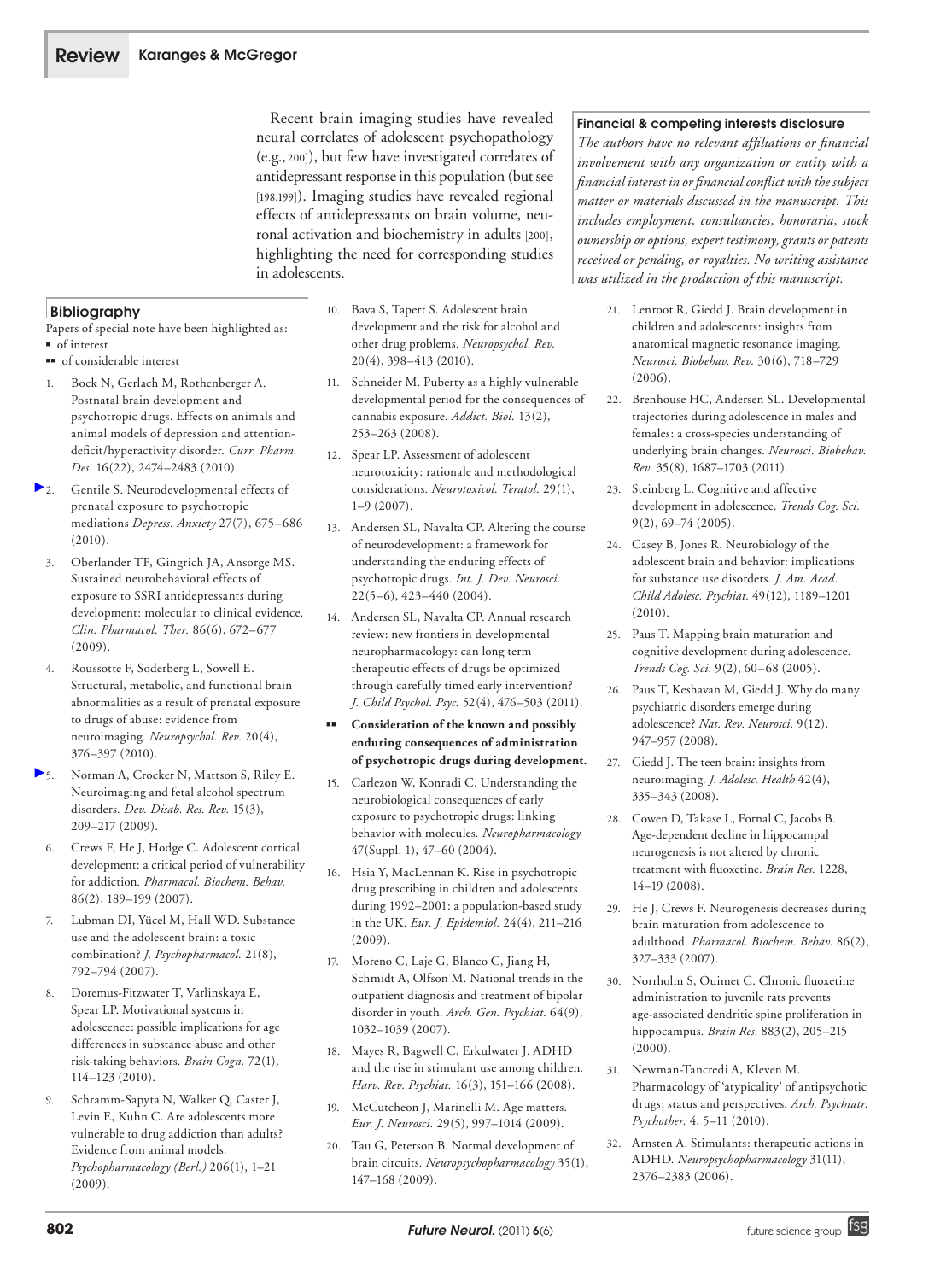- 33. Benes FM, Taylor JB, Cunningham MC. Convergence and plasticity of monoaminergic systems in the medial prefrontal cortex during the postnatal period: implications for the development of psychopathology*. Cereb. Cortex* 10(10), 1014–1027 (2000).
- 34. Wood M, Wren P. Serotonin-dopamine interactions: implications for the design of novel therapeutic agents for psychiatric disorders*. Prog. Brain Res.* 172, 213–230 (2008).
- 35. Sekine Y, Suzuki K, Ramachandran P, Blackburn T, Ashby J, Charles R. Acute and repeated administration of fluoxetine, citalopram, and paroxetine significantly alters the activity of midbrain dopamine neurons in rats: an *in vivo* electrophysiological study*. Synapse* 61(2), 72–77 (2007).
- 36. Dremencov E, El Mansari M, Blier P. Noradrenergic augmentation of escitalopram response by risperidone: electrophysiologic studies in the rat brain*. Biol. Psychiat.* 61(5), 671–678 (2007).
- 37. Wahlstrom D, Collins P, White T, Luciana M. Developmental changes in dopamine neurotransmission in adolescence: behavioral implications and issues in assessment*. Brain Cogn.* 72(1), 146–159 (2010).
- 38. Spear LP. The adolescent brain and age-related behavioral manifestations*. Neurosci. Biobehav. Rev.* 24(4), 417–463 (2000).
	- 39. Murrin L, Sanders J, Bylund D. Comparison of the maturation of the adrenergic and serotonergic neurotransmitter systems in the brain: implications for differential drug effects on juveniles and adults*. Biochem. Pharmacol.* 73(8), 1225–1236 (2007).
	- 40. Moll G, Mehnert C, Wicker M *et al.* Age-associated changes in the densities of presynaptic monoamine transporters in different regions of the rat brain from early juvenile life to late adulthood*. Dev. Brain Res.*  119(2), 251–257 (2000).
	- 41. Happe H, Coulter C, Gerety M *et al.* a-2 adrenergic receptor development in rat CNS: an autoradiographic study*. Neuroscience*  123(1), 167–178 (2004).
	- 42. Sanders JD, Happe HK, Bylund DB, Murrin LC. Development of the norepinephrine transporter in the rat CNS*. Neuroscience* 130(1), 107–117 (2005).
- 43. Lupien S, McEwen B, Gunnar M, Heim C. Effects of stress throughout the lifespan on the brain, behaviour and cognition*. Nat. Rev. Neurosci.* 10(6), 434–445 (2009).
- 44. Olfson M, Marcus S. National patterns in antidepressant medication treatment*. Arch. Gen. Psychiat.* 66(8), 848–856 (2009).
- 45. Pamer C, Hammad T, Wu Y *et al.* Changes in US antidepressant and antipsychotic prescription patterns during a period of FDA actions*. Pharmacoepidemiol. Drug Saf.* 19(2), 158–174 (2010).
- 46. Pratt H. Point-counter-point: psychotherapy in the age of pharmacology*. Pediatr. Clin. North Am.* 58(1), 1–9 (2011).
- 47. Delaney M. A critical evaluation of the role of cognitive behaviour therapy in children and adolescents with depression*. Cognit. Behavi. Therapist* 2(02), 83–91 (2009).
- 48. Masi G, Liboni F, Brovedani P. Pharmacotherapy of major depressive disorder in adolescents*. Exp. Opin. Pharmacother.*  11(3), 375–386 (2010).
- 49. Smiga S, Elliott G. Psychopharmacology of depression in children and adolescents*. Pediatr. Clin. North Am.* 58(1), 155–171 (2011).
- 50. Whittington C, Kendall T, Fonagy P, Cottrell D, Cotgrove A, Boddington E. Selective serotonin reuptake inhibitors in childhood depression: systematic review of published versus unpublished data*. Lancet*  363(9418), 1341–1345 (2004).
- <sup>n</sup> **Influential meta-analysis exploring the risks and benefits of selective serotoninreuptake inhibitors in adolescents, with a focus on unpublished studies.**
- 51. Tsapakis E, Soldani F, Tondo L, Baldessarini R. Efficacy of antidepressants in juvenile depression: meta-analysis*. Br. J. Psychiat.* 193(1), 10–17 (2008).
- 52. Cheung A, Emslie G, Mayes T. Review of the efficacy and safety of antidepressants in youth depression*. J. Child Psychol. Psyc.* 46(7), 735–754 (2005).
- 53. Barbui C, Esposito E, Cipriani A. Selective serotonin reuptake inhibitors and risk of suicide: a systematic review of observational studies*. Can. Med. Assoc. J.* 180(3), 291–297 (2009).
- 54. Stone M, Laughren T, Jones M *et al.* Risk of suicidality in clinical trials of antidepressants in adults: analysis of proprietary data submitted to US Food and Drug Administration*. BMJ* 339, B2880 (2009).
- [5](http://www.futuremedicine.com/action/showLinks?doi=10.2217%2Ffnl.11.51&pmid=16520440&crossref=10.1001%2Farchpsyc.63.3.332&coi=1%3ACAS%3A528%3ADC%252BD28XislGis7Y%253D&citationId=p_60)5. Hammad TA, Laughren T, Racoosin J. Suicidality in pediatric patients treated with antidepressant drugs*. Arch. Gen. Psychiat.* 63, 332–339 (2006).
- 56. Robertson H, Allison D. Drugs associated with more suicidal ideations are also associated with more suicide attempts*. PloS One* 4(10), E7312 (2009).
- [5](http://www.futuremedicine.com/action/showLinks?doi=10.2217%2Ffnl.11.51&pmid=17898344&crossref=10.1176%2Fappi.ajp.2007.06122018&citationId=p_62)7. Laje G, Paddock S, Manji H *et al.* Genetic markers of suicidal ideation emerging during citalopram treatment of major depression*. Am. J. Psychiat.* 164(10), 1530 (2007).
- 58. Schneeweiss S, Patrick AR, Solomon DH *et al.* Comparative safety of antidepressant agents for children and adolescents regarding suicidal acts*. Pediatrics* 125(5), 876–888 (2010).
- 59. King R, Riddle M, Chappell P *et al.* Emergence of self-destructive phenomena in children and adolescents during fluoxetine treatment*. J. Am. Acad. Child Adolesc. Psychiat.* 30(2), 179–186 (1991).
- 60. Teicher M, Glod C, Cole J. Emergence of intense suicidal preoccupation during fluoxetine treatment*. Am. J. Psychiat.* 147(2), 207–210 (1990).
- [6](http://www.futuremedicine.com/action/showLinks?doi=10.2217%2Ffnl.11.51&pmid=16894062&crossref=10.1001%2Farchpsyc.63.8.865&citationId=p_66)1. Olfson M, Marcus S, Shaffer D. Antidepressant drug therapy and suicide in severely depressed children and adults: a case–control study*. Arch. Gen. Psychiat.*  63(8), 865–872 (2006).
- 62. Sinyor M, Schaffer A, Levitt A. The Sequenced Treatment Alternatives to Relieve Depression (STAR\*D) trial: a review*. Can. J. Psychiatry* 55(3), 126–135 (2010).
- [6](http://www.futuremedicine.com/action/showLinks?doi=10.2217%2Ffnl.11.51&pmid=16390886&crossref=10.1176%2Fappi.ajp.163.1.28&citationId=p_68)3. Trivedi MH, Rush AJ, Wisniewski SR *et al.* Evaluation of outcomes with citalopram for depression using measurement-based care in STAR\*D: implications for clinical practice*. Am. J. Psychiat.* 163(1), 28–40  $(2006)$ .
- 64. McHenry LB, Jureidini JN. Industrysponsored ghostwriting in clinical trial reporting: a case study*. Account. Res.* 15(3), 152–167 (2008).
- [6](http://www.futuremedicine.com/action/showLinks?doi=10.2217%2Ffnl.11.51&pmid=11437014&crossref=10.1097%2F00004583-200107000-00010&coi=1%3ASTN%3A280%3ADC%252BD3MzotVehtA%253D%253D&citationId=p_70)5. Keller M, Ryan N, Strober M *et al.* Efficacy of paroxetine in the treatment of adolescent major depression: a randomized, controlled trial*. J. Am. Acad. Child Adolesc. Psychiat.*  40(7), 762–772 (2001).
- [6](http://www.futuremedicine.com/action/showLinks?doi=10.2217%2Ffnl.11.51&pmid=16721321&crossref=10.1097%2F01.chi.0000214189.73240.63&citationId=p_71)6. Emslie G, Wagner K, Kutcher S *et al.* Paroxetine treatment in children and adolescents with major depressive disorder: a randomized, multicenter, double-blind, placebo-controlled trial*. J. Am. Acad. Child Adolesc. Psychiat.* 45(6), 709–719 (2006).
- 67. Mann J, Emslie G, Baldessarini R *et al.* ACNP task force report on SSRIs and suicidal behavior in youth*. Neuropsychopharmacology*  31(3), 473–492 (2005).
- Rosack J. FDA warns of suicide risk with paroxetine*. Psychiatr. News* 38(14), 1–37 (2003).
- 69. Wagner K, Ambrosini P, Rynn M *et al.* Efficacy of sertraline in the treatment of children and adolescents with major depressive disorder*. JAMA* 290(8), 1033–1041 (2003).
- Wagner K, Robb A, Findling R, Jin J, Gutierrez M, Heydorn W. A randomized, placebo-controlled trial of citalopram for the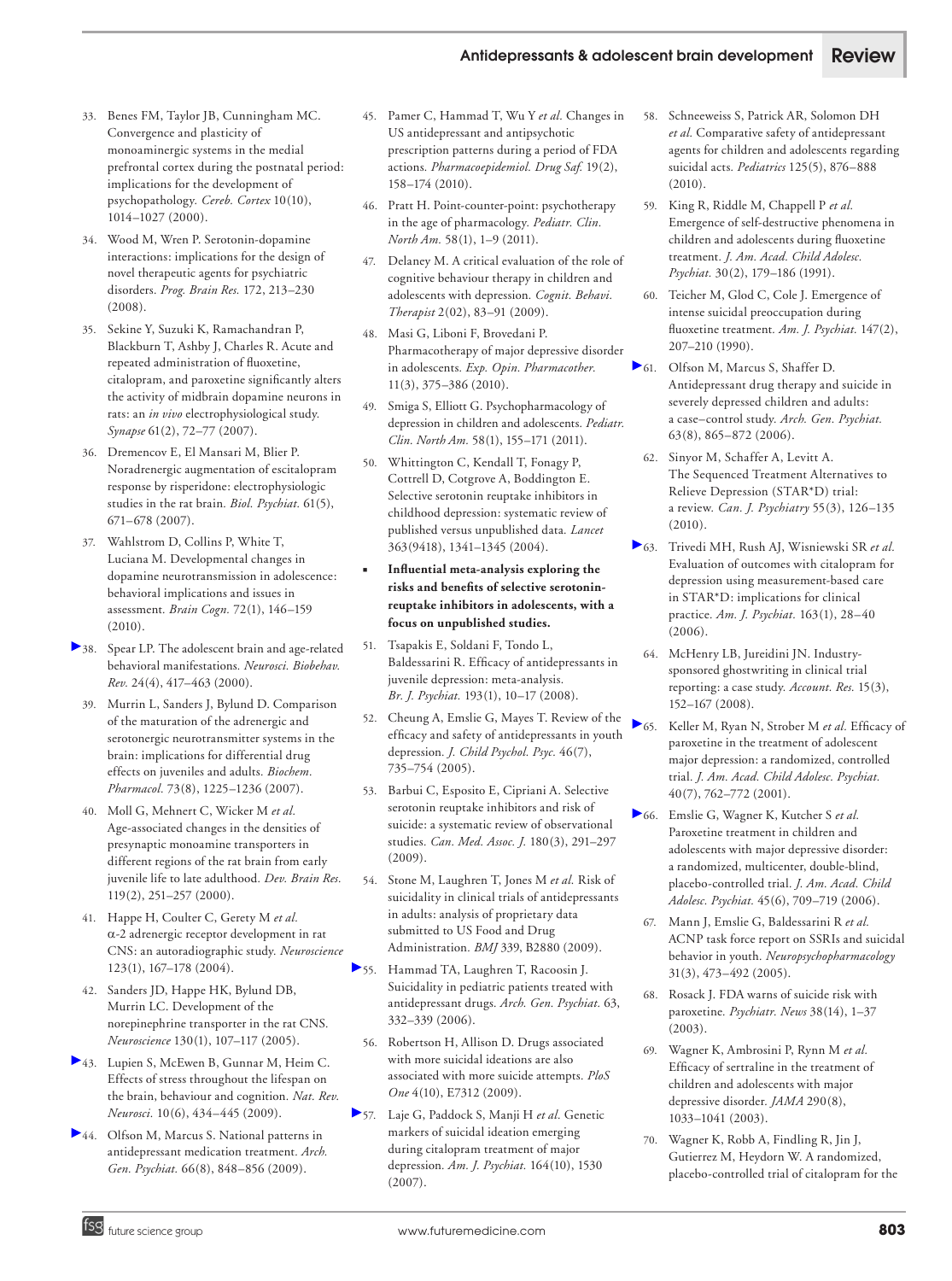# Review Karanges & McGregor

treatment of major depression in children and adolescents*. Am. J. Psychiat.* 161(6), 1079–1083 (2004).

- 71. Bridge JA, Iyengar S, Salary CB *et al.* Clinical response and risk for reported suicidal ideation and suicide attempts in pediatric antidepressant treatment: a meta-analysis of randomized controlled trials*. JAMA* 297(15), 1683–1696 (2007).
- 72. March J, Silva S, Petrycki S *et al.* Fluoxetine, cognitive-behavioral therapy, and their combination for adolescents with depression: Treatment for Adolescents with Depression Study (TADS) randomized controlled trial. *JAMA* 292(7), 807–820 (2004).
- 73. Emslie GJ, Heiligenstein JH, Wagner KD *et al.* Fluoxetine for acute treatment of depression in children and adolescents: a placebo-controlled, randomized clinical trial*. J. Am. Acad. Child Adolesc. Psychiat.*  41(10), 1205–1215 (2002).
- 74. Jureidini J, Tonkin A, Mansfield PR. TADS study raises concerns*. BMJ* 329(7478), 1343 (2004).
- 75. Rosack J. FDA issues controversial black box warning*. Psychiatr. News* 39, 1–48 (2004).
- 76. Gibbons RD, Brown CH, Hur K *et al.* Early evidence on the effects of regulators' suicidality warnings on SSRI prescriptions and suicide in children and adolescents*. Am. J. Psychiat.* 164, 1356–1363 (2007).
- 77. Antonuccio D. Treating depressed children with antidepressants: more harm than benefit? *J. Clin. Psychol. Med. Settings* 15(2), 92–97 (2008).
- 78. Pompili M, Serafini G, Innamorati M *et al.* Antidepressants and suicide risk: a comprehensive overview*. Pharmaceuticals*  3(9), 2861–2883 (2010).
- 79. Gibbons RD, Kwan H, Bhaumik DK, Mann JJ. The relationship between antidepressant prescription rates and rate of early adolescent suicide *Am. J. Psychiat.* 163, 1898–1904 (2006).
- 80. Baldessarini RJ, Tondo L, Strombom IM *et al.* Ecological studies of antidepressant treatment and suicidal risks*. Harv. Rev. Psychiat.* 15(4), 133–145 (2007).
- 81. Isacsson G, Rich CL, Jureidini J, Raven M. The increased use of antidepressants has contributed to the worldwide reduction in suicide rates*. Br. J. Psychiat.* 196(6), 429–433 (2010).
- 82. Hammad TA, Mosholder AD. Suicide and antidepressants: beware extrapolation from ecological data*. BMJ* 341, C6844 (2010).
- 83. Teixeira MZ. Antidepressants, suicidality and rebound effect: evidence of similitude? *Homeopathy* 98(2), 114–121 (2009).
- 84. Harada T, Sakamoto K, Ishigooka J. Incidence and predictors of activation syndrome induced by antidepressants*. Depress. Anxiety* 25(12), 1014–1019 (2008).
- 85. Carrey NJ, Dursun S, Clements R, Renton KEN, Waschbusch DAN, MacMaster FP. Noradrenergic and serotonergic neuroendocrine responses in prepubertal, peripubertal, and postpubertal rats pretreated with desipramine and sertraline*. J. Am. Acad. Child Adolesc. Psychiat.* 41(8), 999–1006 (2002).
- 86. Karanges E, Li KM, Motbey C, Callaghan PD, Katsifis A, McGregor IS. Differential behavioural and neurochemical outcomes from chronic paroxetine treatment in adolescent and adult rats: a model of adverse antidepressant effects in human adolescents? *Int. J. Neuropsychopharmacol.*  14(4), 491–504 (2011).
- Direct comparison of adult and adolescent **behavioral and neural responses to paroxetine in rats.**
- 87. West CHK, Ritchie JC, Weiss JM. Paroxetine-induced increase in activity of locus coeruleus neurons in adolescent rats: implication of a countertherapeutic effect of an antidepressant*. Neuropsychopharmacology*  35(8), 1653–1663 (2010).
- **n Preclinical study showing the contrasting effects of short-term antidepressant administration on noradrenergic activity in the adult and adolescent brain, with implications for the mechanisms underlying treatment-emergent suicidality in youth.**
- 88. Huang GJ, Bannerman D, Flint J. Chronic fluoxetine treatment alters behavior, but not adult hippocampal neurogenesis*. Mol. Psychiat.* 13(2), 119–121 (2008).
- 89. Mason SS, Baker KB, Davis KW *et al.* Differential sensitivity to SSRI and tricyclic antidepressants in juvenile and adult mice of three strains*. Eur. J. Pharmacol.* 602(2–3), 306–315 (2009).
- 90. Oh J, Zupan B, Gross S, Toth M. Paradoxical anxiogenic response of juvenile mice to fluoxetine*. Neuropsychopharmacology* 34(10), 2197–2207 (2009).
- 91. Lewis DA. Antipsychotic medications and brain volume: do we have cause for concern? *Arch. Gen. Psychiat.* 68(2), 126–127 (2011).
- 92. Mark TL. For what diagnoses are psychotropic medications being prescribed? A nationally representative survey of physicians*. CNS Drugs*  24(4), 319–326 (2010).
- 93. Milea D, Verpillat P, Guelfucci F, Toumi M, Lamure M. Prescription patterns of antidepressants: findings from a US claims database*. Curr. Med. Res. Opin.* 26(6), 1343–1353 (2010).
- 94. Jureidini JN, McHenry LB. Key opinion leaders and paediatric antidepressant overprescribing*. Psychother. Psychosom.* 78(4), 197–201 (2009).
- 95. Hammen C. Stress and depression*. Ann. Rev. Clin. Psychol.* 1, 293–319 (2005).
- 96. Nugent NR, Tyrka AR, Carpenter LL, Price LH. Gene–environment interactions: early life stress and risk for depressive and anxiety disorders*. Psychopharmacology (Berl.)*  214(1), 175–196 (2011).
- 97. Nestler EJ, Hyman SE. Animal models of neuropsychiatric disorders*. Nat. Neurosci.*  13(10), 1161–1169 (2010).
	- 98. Navailles S, Hof PR, Schmauss C. Antidepressant drug-induced stimulation of mouse hippocampal neurogenesis is age-dependent and altered by early life stress*. J. Comp. Neurol.* 509(4), 372–381 (2008).
	- 99. Reed A, Happe H, Petty F, Bylund D. Juvenile rats in the forced-swim test model the human response to antidepressant treatment for pediatric depression*. Psychopharmacology (Berl.)* 197(3), 433–441 (2008).
	- 100. Andersen SL. Trajectories of brain development: point of vulnerability or window of opportunity? *Neurosci. Biobehav. Rev.* 27(1–2), 3–18 (2003).
- 101. Gaspar P, Cases O, Maroteaux L. The developmental role of serotonin: news from mouse molecular genetics*. Nat. Rev. Neurosci.* 4(12), 1002–1012 (2003).
	- 102. Ansorge MS, Zhou M, Lira A, Hen R, Gingrich JA. Early-life blockade of the 5-HT transporter alters emotional behavior in adult mice*. Science* 306(5697), 879–881  $(2004)$ .
- 103. Holick KA, Lee DC, Hen R, Dulawa SC. Behavioral effects of chronic fluoxetine in BALB/cJ mice do not require adult hippocampal neurogenesis or the serotonin 1A receptor*. Neuropsychopharmacology* 33(2), 406–417 (2008).
- 104. Warren BL, Iñiguez SD, Alcantara LF *et al.* Juvenile administration of concomitant methylphenidate and fluoxetine alters behavioral reactivity to reward- and mood-related stimuli and disrupts ventral tegmental area gene expression in adulthood*. J. Neurosci.* 31(28), 10347–10358 (2011).
- 105. Wegerer V, Moll GH, Bagli M, Rothenberger A, Rüther E, Huether G. Persistently increased density of serotonin transporters in the frontal cortex of rats treated with fluoxetine during early juvenile life*. J. Child Adolesc. Psychopharmacol.* 9(1), 13–24 (1999).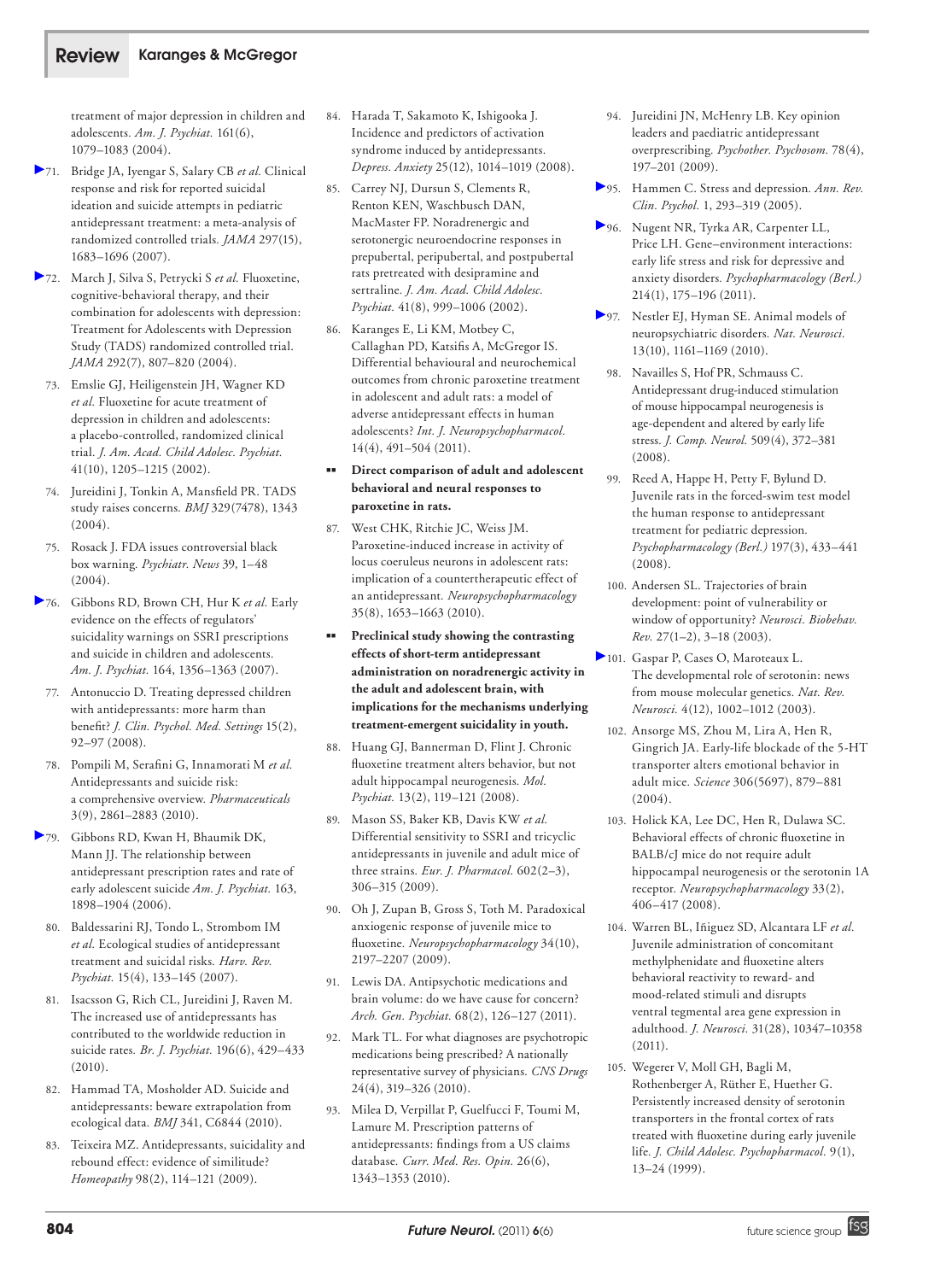- 106. Kovacevic T, Skelin I, Diksic M. Chronic fluoxetine treatment has a larger effect on the density of a serotonin transporter in the Flinders sensitive line (FSL) rat model of depression than in normal rats*. Synapse* 64(3), 231–240 (2010).
- 107. Smith EG. Association between antidepressant half-life and the risk of suicidal ideation or behavior among children and adolescents: confirmatory analysis and research implications*. J. Affect. Disord.*  114(1–3), 143–148 (2009).
- 108. Luellen BA, Gilman TL, Andrews AM. Presynaptic adaptive responses to constitutive versus adult pharmacologic inhibition of serotonin uptake. In: *Experimental Models in Serotonin Transporter Research*. Kalueff AV, Laporte JL (Eds). Cambridge University Press, UK, 1–42 (2010).
- 109. Kronenberg S, Frisch A, Rotberg B, Carmel M, [1](http://www.futuremedicine.com/action/showLinks?doi=10.2217%2Ffnl.11.51&pmid=17316819&crossref=10.1016%2Fj.brainresrev.2007.01.002&citationId=p_128)21. Michelsen KA, Schmitz C, Apter A, Weizman A. Pharmacogenetics of selective serotonin reuptake inhibitors in pediatric depression and anxiety*. Pharmacogenomics* 9(11), 1725–1736 (2008).
- 110. Lapin IP, Oxenkrug G. Intensification of the central serotoninergic processes as a possible determinant of the thymoleptic effect*. Lancet*  293(7586), 132–136 (1969).
- 111. Cowen PJ. Serotonin and depression: pathophysiological mechanism or marketing myth? *Trends Pharmacol. Sci.* 29(9), 433–436 (2008).
- 112. Goodyer IM. Emanuel miller lecture: early onset depressions – meanings, mechanisms and processes*. J. Child Psychol. Psychiat.*  49(12), 1239–1256 (2008).
- 113. Artigas F, Celada P, Laruelle M, Adell A. How does pindolol improve antidepressant action? *Trends Pharmacol. Sci.* 22(5), 224–228 (2001).
- 114. Blier P. Altered function of the serotonin 1A autoreceptor and the antidepressant response*. Neuron* 65(1), 1–2 (2010).
- 115. Yamauchi M, Miyara T, Matsushima T, Imanishi T. Desensitization of  $5-HT_{2A}$ receptor function by chronic administration of selective serotonin reuptake inhibitors*. Brain Res.* 1067(1), 164–169 (2006).
- 116. Licht CL, Marcussen AB, Wegener G, Overstreet DH, Aznar S, Knudsen GM. The brain 5-HT $\rm _4$  receptor binding is down-regulated in the Flinders sensitive line depression model and in response to paroxetine administration*. J. Neurochem.* 109(5), 1363–1374 (2009).
	- 117. Yamauchi M, Tatebayashi T, Nagase K, Kojima M, Imanishi T. Chronic treatment with fluvoxamine desensitizes  $5-HT_{2C}$  receptormediated hypolocomotion in rats*. Pharmacol. Biochem. Behav.* 78(4), 683–689 (2004).
- 118. Gould GG, Altamirano AV, Javors MA, Frazer A. A comparison of the chronic treatment effects of venlafaxine and other antidepressants on serotonin and norepinephrine transporters*. Biol. Psychiat.*  59(5), 408–414 (2006).
- 119. Hirano K, Seki T, Sakai N *et al.* Effects of continuous administration of paroxetine on ligand binding site and expression of serotonin transporter protein in mouse brain*. Brain Res.* 1053(1–2), 154–161  $(2005)$ .
- 120. Miura H, Kitagami T, Ozaki N. Suppressive effect of paroxetine, a selective serotonin uptake inhibitor, on tetrahydrobiopterin levels and dopamine as well as serotonin turnover in the mesoprefrontal system of mice*. Synapse* 61(9), 698–706 (2007).
- Steinbusch HWM. The dorsal raphe nucleus – from silver stainings to a role in depression*. Brain Res. Rev.* 55(2), 329–342 (2007).
- 122. Daubert EA, Condron BG. Serotonin: a regulator of neuronal morphology and circuitry*. Trends Neurosci.* 33(9), 424–434 (2010).
- 123. de Jong TR, Snaphaan LJAE, Pattij T *et al.* Effects of chronic treatment with fluvoxamine and paroxetine during adolescence on serotonin-related behavior in adult male rats*. Eur. Neuropsychopharmacol.* 16(1), 39–48 (2006).
- 124. Landry M, Frasier M, Chen Z *et al.* Fluoxetine treatment of prepubescent rats produces a selective functional reduction in the 5-HT $_{24}$  receptor mediated stimulation of oxytocin*. Synapse* 58(2), 102–109 (2005).
- 125. Homberg JR, Olivier JDA, Blom T *et al.* Fluoxetine exerts age-dependent effects on behavior and amygdala neuroplasticity in the rat*. PloS One* 6(1), E16646 (2011).
- 126. Riad M, Rbah L, Verdurand M, Aznavour N, Zimmer L, Descarries L. Unchanged density of  $5-HT_{14}$  autoreceptors on the plasma membrane of nucleus raphe dorsalis neurons in rats chronically treated with fluoxetine*. Neuroscience* 151(3), 692–700 (2008).
- 127. Richardson-Jones JW, Craige CP, Guiard BP *et al.* 5-HT $_{14}$  autoreceptor levels determine vulnerability to stress and response to antidepressants*. Neuron* 65(1), 40–52 (2010).
- 128. Iwamoto K, Nakatani N, Bundo M, Yoshikawa T, Kato T. Altered RNA editing of serotonin 2C receptor in a rat model of depression*. Neurosci. Res.* 53(1), 69–76 (2005).
- 129. Schmauss C. Regulation of serotonin 2C receptor pre-mRNA editing by serotonin*. Int. Rev. Neurobiol.* 63, 83–100 (2005).
- 130. Bhansali P, Dunning J, Singer SE, David L, Schmauss C. Early life stress alters adult serotonin 2C receptor pre-mRNA editing and expression of the subunit of the heterotrimeric G-protein Gq*. J. Neurosci.* 27(6), 1467–1473 (2007).
- 131. Yadid G, Friedman A. Dynamics of the dopaminergic system as a key component to the understanding of depression*. Prog. Brain Res.* 172, 265–286 (2008).
- 132. Nestler EJ, Carlezon JWA. The mesolimbic dopamine reward circuit in depression*. Biol. Psychiat.* 59(12), 1151–1159 (2006).
- 133. Dunlop BW, Nemeroff CB. The role of dopamine in the pathophysiology of depression*. Arch. Gen. Psychiat.* 64(3), 327–337 (2007).
- 134. Di Matteo V, Di Giovanni G, Pierucci M, Esposito E. Serotonin control of central dopaminergic function: focus on *in vivo* microdialysis studies*. Prog. Brain Res.* 172, 7–44 (2008).
- 135. West CHK, Weiss JM. Effects of chronic antidepressant drug administration and electroconvulsive shock on activity of dopaminergic neurons in the ventral tegmentum*. Int. J. Neuropsychopharmacol.*  14(2), 201–210 (2011).
- 136. Valentini V, Cacciapaglia F, Frau R, Di Chiara G. Selective serotonin reuptake blockade increases extracellular dopamine in noradrenaline rich isocortical but not prefrontal areas: dependence on serotonin 1A receptors and independence from noradrenergic innervation*. J. Neurochem.*  93(2), 371–382 (2005).
- 137. Di Giovanni G, Di Matteo V, Pierucci M, Esposito E. Serotonin-dopamine interaction: electrophysiological evidence*. Prog. Brain Res.*  172, 45–71 (2008).
- 138. Kalk N, Nutt D, Lingford-Hughes A. The role of central noradrenergic dysregulation in anxiety disorders: evidence from clinical studies*. J. Psychopharmacol. (Oxf.)* 25(1), 3–16 (2011).
- 139. Blier P, Briley M. The noradrenergic symptom cluster: clinical expression and neuropharmacology*. Neuropsychiatr. Dis. Treat.* 7(1), 15–20 (2011).
- 140. Kawahara Y, Kawahara H, Kaneko F, Tanaka M. Long-term administration of citalopram reduces basal and stress-induced extracellular noradrenaline levels in rat brain*. Psychopharmacology (Berl.)* 194(1), 73–81 (2007).
- 141. West CHK, Ritchie JC, Boss-Williams KA, Weiss JM. Antidepressant drugs with differing pharmacological actions decrease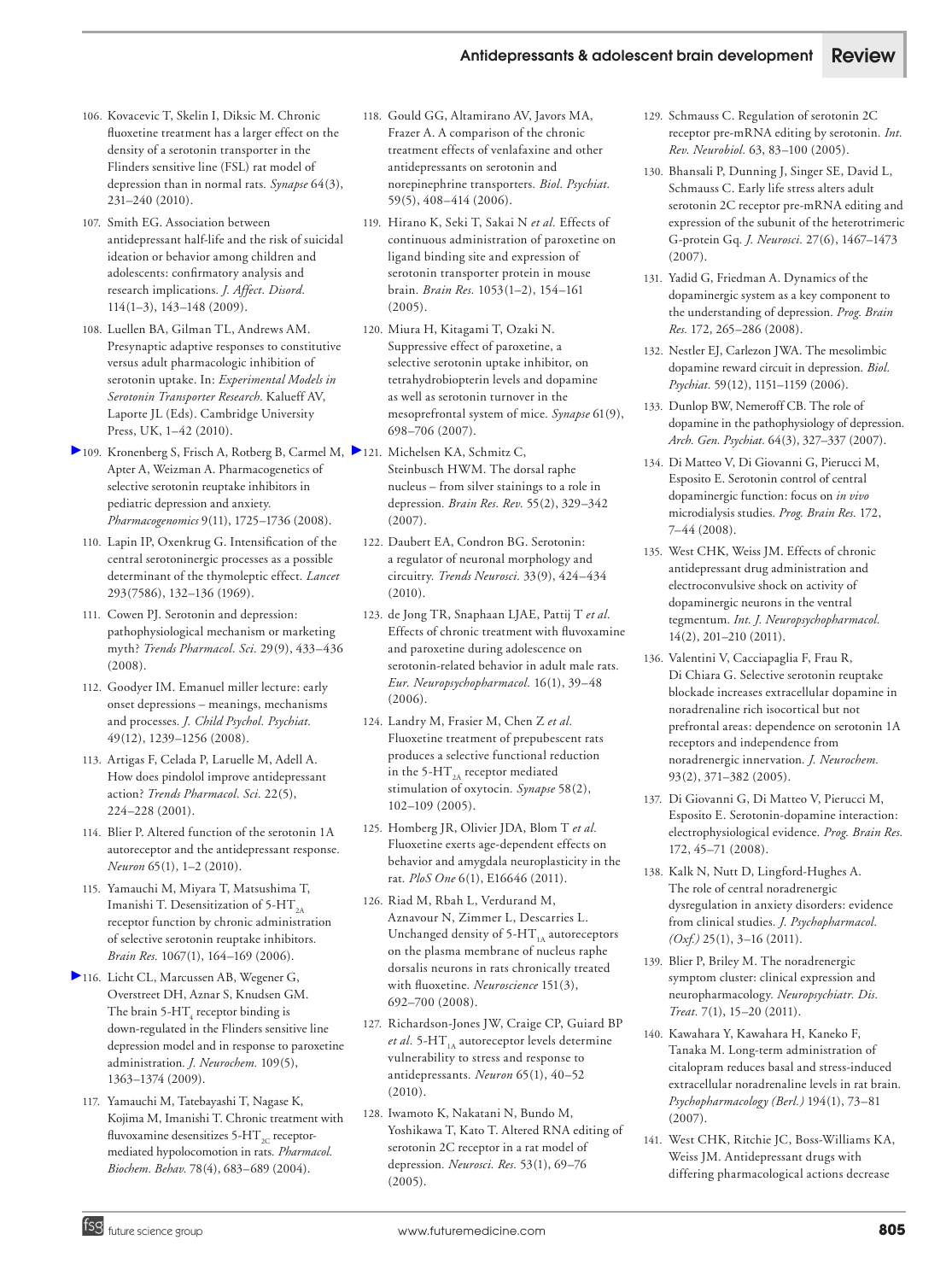# Review Karanges & McGregor

activity of locus coeruleus neurons*. Int. J. Neuropsychopharmacol.* 12(05), 627–641  $(2009)$ 

- 142. Weiss JM, Boss-Williams KA, Moore JP, Demetrikopoulos MK, Ritchie JC, West CHK. Testing the hypothesis that locus coeruleus hyperactivity produces depression-related changes via galanin*. Neuropeptides* 39(3), 281–287  $(2005)$ .
- 143. West CHK, Ritchie JC, Weiss JM. Addendum to paroxetine-induced increase in activity of locus coeruleus neurons in adolescent rats: implication of a countertherapeutic effect of an antidepressant*. Neuropsychopharmacology*  35(8), 1836–1837 (2010).
- 144. Owens MJ, Krulewicz S, Simon JS *et al.* Estimates of serotonin and norepinephrine transporter inhibition in depressed patients treated with paroxetine or venlafaxine*. Neuropsychopharmacology* 33(13), 3201–3212 (2008).
- 145. Sahay A, Hen R. Adult hippocampal neurogenesis in depression*. Nat. Neurosci.*  10(9), 1110–1115 (2007).
- 146. Balu DT, Lucki I. Adult hippocampal neurogenesis: regulation, functional implications, and contribution to disease pathology*. Neurosci. Biobehav. Rev.* 33(3), 232–252 (2009).
- 147. Drzyzga LR, Marcinowska A, Obuchowicz E. Antiapoptotic and neurotrophic effects of antidepressants: a review of clinical and experimental studies*. Brain Res. Bull.* 79(5), 248–257 (2009).
- 148. Feldmann RE. Causality of stem cell based neurogenesis and depression-to be or not to be, is that the question? *J. Psychiatr. Res.*  41(9), 713–723 (2007).
- 149. Duman RS, Monteggia LM. A neurotrophic model for stress-related mood disorders*. Biol. Psychiat.* 59(12), 1116–1127 (2006).
- 150. Surget A, Saxe M, Leman S *et al.* Drugdependent requirement of hippocampal neurogenesis in a model of depression and of antidepressant reversal*. Biol. Psychiat.* 64(4), 293–301 (2008).
- 151. Lucassen P, Meerlo P, Naylor A *et al.* Regulation of adult neurogenesis by stress, sleep disruption, exercise and inflammation: implications for depression and antidepressant action*. Eur. Neuropsychopharmacol.* 20(1), 1–17 (2010).
	- 152. Ito M, Seki T, Liu J *et al.* Effects of repeated electroconvulsive seizure on cell proliferation in the rat hippocampus*. Synapse* 64(11), 814–821 (2010).
- 153. Santarelli L, Saxe M, Gross C *et al.* Requirement of hippocampal neurogenesis for the behavioral effects of antidepressants. *Science* 301(5634), 805–809 (2003).
	- 154. Bessa J, Ferreira D, Melo I *et al.* The mood-improving actions of antidepressants do not depend on neurogenesis but are associated with neuronal remodeling*. Mol. Psychiat.* 14(8), 764–773 (2009).
		- Preclinical study exploring the roles **of adult hippocampal neurogenesis and neural plasticity in the antidepressant response.**
	- 155. Kosten TA, Galloway MP, Duman RS, Russell DS, D'Sa C. Repeated unpredictable stress and antidepressants differentially regulate expression of the *bcl-2* family of apoptotic genes in rat cortical, hippocampal, and limbic brain structures*. Neuropsychopharmacology* 33(7), 1545–1558 (2007).
	- 156. Murray F, Hutson PH. Hippocampal *Bcl-2* expression is selectively increased following chronic but not acute treatment with antidepressants, 5-HT<sub>14</sub> or 5-HT<sub>2C/2B</sub> receptor antagonists*. Eur. J. Pharmacol.* 569(1–2), 41–47 (2007).
	- 157. Wang JW, David DJ, Monckton JE, Battaglia F, Hen R. Chronic fluoxetine stimulates maturation and synaptic plasticity of adult-born hippocampal granule cells*. J. Neurosci.* 28(6), 1374–1384 (2008).
	- 158. DeCarolis NA, Eisch AJ. Hippocampal neurogenesis as a target for the treatment of mental illness: a critical evaluation*. Neuropharmacology* 58(6), 884–893 (2010).
	- <sup>n</sup> **Critique of the involvement of neurogenesis in mental illness (including depression) and its treatment.**
	- 159. Ibi D, Takuma K, Koike H *et al.* Social isolation rearing induced impairment of the hippocampal neurogenesis is associated with deficits in spatial memory and emotion related behaviors in juvenile mice*. J. Neurochem.* 105(3), 921–932 (2008).
	- 160. Kozisek ME, Middlemas D, Bylund DB. The differential regulation of BDNF and TrkB levels in juvenile rats after four days of escitalopram and desipramine treatment*. Neuropharmacology* 54(2), 251–257 (2008).
	- 161. Hodes GE, Yang L, Van Kooy J, Santollo J, Shors TJ. Prozac during puberty: distinctive effects on neurogenesis as a function of age and sex*. Neuroscience* 163(2), 609–617 (2009).
- 162. Snyder JS, Choe JS, Clifford MA *et al.* Adult-born hippocampal neurons are more numerous, faster maturing, and more involved in behavior in rats than in mice*. J. Neurosci.* 29(46), 14484 (2009).
- 163. Leussis MP, Lawson K, Stone K, Andersen SL. The enduring effects of an adolescent social stressor on synaptic density, part II: poststress reversal of synaptic loss in the cortex by adinazolam and MK 801*. Synapse*  62(3), 185–192 (2008).
- 164. Weiss IC, Domeney AM, Heidbreder CA, Moreau JL, Feldon J. Early social isolation, but not maternal separation, affects behavioral sensitization to amphetamine in male and female adult rats*. Pharmacol. Biochem. Behav.* 70(2–3), 397–409 (2001).
- 165. David DJ, Samuels BA, Rainer Q *et al.* Neurogenesis-dependent and -independent effects of fluoxetine in an animal model of anxiety/depression*. Neuron* 62(4), 479–493 (2009).
- 166. Anacker C, Zunszain PA, Carvalho LA, Pariante CM. The glucocorticoid receptor: pivot of depression and of antidepressant treatment? *Psychoneuroendocrinology* 36(3), 415–425 (2011).
	- 167. Anacker C, Zunszain PA, Cattaneo A *et al.* Antidepressants increase human hippocampal neurogenesis by activating the glucocorticoid receptor*. Mol. Psychiat.* 16(7), 738–750 (2011).
	- 168. Jeon Y, Park E, Yi J. ACTH and cortisol in major depressive disorders: antidepressant responders and non-responders*. Eur. Neuropsychopharmacol.* 18, S334–S335 (2008).
	- 169. Szymanska M, Budziszewska B, Jaworska-Feil L *et al.* The effect of antidepressant drugs on the HPA axis activity, glucocorticoid receptor level and FKBP51 concentration in prenatally stressed rats*. Psychoneuroendocrinology* 34(6), 822–832 (2009).
- 170. Huang Y, Chen W, Li Y, Wu X, Shi X, Geng D. Effects of antidepressant treatment on N-acetyl aspartate and choline levels in the hippocampus and thalami of post-stroke depression patients: a study using 1 H magnetic resonance spectroscopy*. Psychiat. Res.* 182(1), 48–52 (2010).
- 171. Hui J, Zhang Z, Liu S *et al.* Adolescent escitalopram administration modifies neurochemical alterations in the hippocampus of maternally separated rats*. Eur. Neuropsychopharmacol.* 20(12), 875–883 (2010).
- 172. Bisaz R, Conboy L, Sandi C. Learning under stress: a role for the neural cell adhesion molecule NCAM*. Neurobiol. Learn. Mem.*  91(4), 333–342 (2009).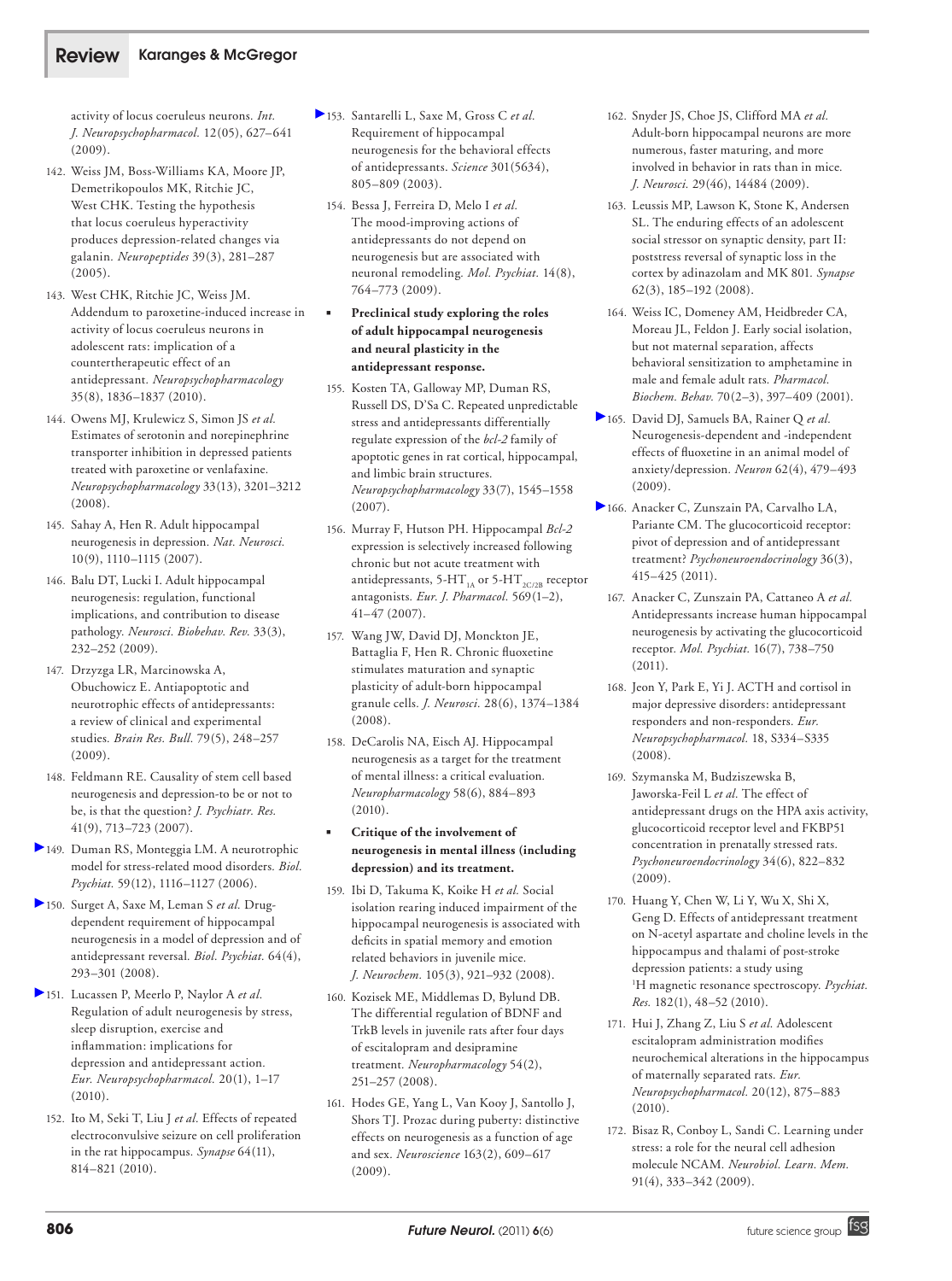- 173. Varea E, Castillo-Gomez E, Gomez-Climent MA *et al.* Chronic antidepressant treatment induces contrasting patterns of synaptophysin and PSA-NCAM expression in different regions of the adult rat telencephalon*. Eur. Neuropsychopharmacol.*  17(8), 546–557 (2007).
- 174. Brent D, Melhem N, Turecki G. Pharmacogenomics of suicidal events*. Pharmacogenomics* 11(6), 793–807 (2010).
- 175. Porcelli S, Drago A, Fabbri C, Gibiino S, Calati R, Serretti A. Pharmacogenetics of antidepressant response*. J. Psychiat. Neurosci.*  36(2), 87–113 (2011).
- 176. Kato M, Serretti A. Review and metaanalysis of antidepressant pharmacogenetic findings in major depressive disorder*. Mol. Psychiat.* 15(5), 473–500 (2010).
- 177. Daray FM, Thommi SB, Ghaemi SN. The pharmacogenetics of antidepressantinduced mania: a systematic review and meta-analysis*. Bipolar Disord.* 12(7), 702–706 (2010).
- 178. Zandi PP, Judy JT. The promise and reality of pharmacogenetics in psychiatry*. Clin. Lab. Med.* 30(4), 931–974 (2010).
	- 179. Serretti A, Calati R, Mandelli L, De Ronchi D. Serotonin transporter gene variants and behavior: a comprehensive review*. Curr. Drug Targets* 7(12), 1659–1669  $(2006)$
	- 180. Serretti A, Kato M, De Ronchi D, Kinoshita T. Meta-analysis of serotonin transporter gene promoter polymorphism (*5-HTTLPR*) association with selective serotonin reuptake inhibitor efficacy in depressed patients*. Mol. Psychiat.* 12(3), 247–257 (2006).
	- 181. Rotberg B, Kronenberg S, Carmel M *et al.* Serotonin pathway genes polymorphisms and the clinical response to citalopram among children and adolescents*. Eur. Neuropsychopharmacol.* 18, S224–S224 (2008).
- 182. Kronenberg S, Apter A, Brent D *et al.* Serotonin transporter polymorphism (*5-HTTLPR*) and citalopram effectiveness and side effects in children with depression and/or anxiety disorders*. J. Child Adolesc. Psychopharmacol.* 17(6), 741–750 (2007).
- 183. Brent D, Melhem N, Ferrell R *et al.* Association of *FKBP5* polymorphisms with suicidal events in the Treatment of Resistant Depression in Adolescents (TORDIA) study*. Am. J. Psychiat.* 167(2), 190–197 (2010).
- 184. Joyce PR, Mulder RT, Luty SE *et al.* Age-dependent antidepressant pharmacogenomics: polymorphisms of the

serotonin transporter and G protein 3 subunit as predictors of response to fluoxetine and nortriptyline*. Int. J. Neuropsychopharmacol.* 6(4), 339–346 (2003).

- [1](http://www.futuremedicine.com/action/showLinks?doi=10.2217%2Ffnl.11.51&crossref=10.1016%2Fj.biopsych.2006.06.010&coi=1%3ACAS%3A528%3ADC%252BD28XhtFSksLzO&citationId=p_194)85. Baumer FM, Howe M, Gallelli K, Simeonova DI, Hallmayer J, Chang KD. A pilot study of antidepressant-induced mania in pediatric bipolar disorder: characteristics, risk factors, and the serotonin transporter gene*. Biol. Psychiat.* 60(9), 1005–1012 (2006).
	- 186. Binder EB. The role of FKBP5, a cochaperone of the glucocorticoid receptor in the pathogenesis and therapy of affective and anxiety disorders*. Psychoneuroendocrinology*  34, S186–S195 (2009).
- [1](http://www.futuremedicine.com/action/showLinks?doi=10.2217%2Ffnl.11.51&pmid=18191112&crossref=10.1016%2Fj.biopsych.2007.10.026&coi=1%3ACAS%3A528%3ADC%252BD1cXmsFOjt7w%253D&citationId=p_196)87. Lekman M, Laje G, Charney D *et al.* The *FKBP5*-gene in depression and treatment response – an association study in the Sequenced Treatment Alternatives to Relieve Depression (STAR\* D) cohort*. Biol. Psychiat.* 63(12), 1103–1110 (2008).
- [1](http://www.futuremedicine.com/action/showLinks?doi=10.2217%2Ffnl.11.51&system=10.2217%2F14622416.9.7.841&coi=1%3ACAS%3A528%3ADC%252BD1cXotVCjtrk%253D&citationId=p_197)88. Kirchheiner J, Lorch R, Lebedeva E *et al.* Genetic variants in *FKBP5* affecting response to antidepressant drug treatment*. Pharmacogenomics* 9(7), 841–846 (2008).
	- 189. Baudry A, Mouillet-Richard S, Launay JM, Kellermann O. New views on antidepressant action*. Curr. Opin. Neurobiol.* doi: 10.1016/j. conb.2011.03.005 (2011) (Epub ahead of print).
- [1](http://www.futuremedicine.com/action/showLinks?doi=10.2217%2Ffnl.11.51&pmid=20555253&crossref=10.1097%2FFBP.0b013e32833c20c0&citationId=p_199)90. Morris MJ, Karra AS, Monteggia LM. Histone deacetylases govern cellular mechanisms underlying behavioral and synaptic plasticity in the developing and adult brain*. Behav. Pharmacol.* 21(5–6), 409–419 (2010).
	- 191. Cassel S, Carouge D, Gensburger C *et al.* Fluoxetine and cocaine induce the epigenetic factors *MeCP2* and *MBD1* in adult rat brain*. Mol. Pharmacol.* 70(2), 487–492 (2006).
	- 192. Dudley KJ, Li X, Kobor MS, Kippin TE, Bredy TW. Epigenetic mechanisms mediating vulnerability and resilience to psychiatric disorders*. Neurosci. Biobehav. Rev.* 35(7), 1544–1551 (2011).
	- 193. Hashimoto K. Emerging role of glutamate in the pathophysiology of major depressive disorder*. Brain Res. Rev.* 61(2), 105–123 (2009).
	- 194. Luscher B, Shen Q, Sahir N. The GABAergic deficit hypothesis of major depressive disorder*. Mol. Psychiat.* 16(4), 383–406 (2010).
- [1](http://www.futuremedicine.com/action/showLinks?doi=10.2217%2Ffnl.11.51&pmid=20373471&crossref=10.1002%2Fhup.1103&coi=1%3ACAS%3A528%3ADC%252BC3cXnt1Kjt7Y%253D&citationId=p_204)95. Janssen DGA, Caniato RN, Verster JC, Baune BT. A psychoneuroimmunological review on cytokines involved in

antidepressant treatment response*. Hum. Psychopharmacol.* 25(3), 201–215  $(2010)$ .

- [1](http://www.futuremedicine.com/action/showLinks?doi=10.2217%2Ffnl.11.51&crossref=10.1126%2Fscience.1193692&coi=1%3ACAS%3A528%3ADC%252BC3cXhtFGjtLrP&citationId=p_205)96. Baudry A, Mouillet-Richard S, Schneider B, Launay JM, Kellermann O. miR-16 targets the serotonin transporter: a new facet for adaptive responses to antidepressants*. Science*  329(5998), 1537–1541 (2010).
	- 197. Huang H, Fan X, Williamson DE, Rao U. White matter changes in healthy adolescents at familial risk for unipolar depression: a diffusion tensor imaging study*. Neuropsychopharmacology* 36(3), 684–691 (2010).
	- 198. Maslowsky J, Mogg K, Bradley BP *et al.* A preliminary investigation of neural correlates of treatment in adolescents with generalized anxiety disorder*. J. Child Adolesc. Psychopharmacol.* 20(2), 105–111 (2010).
	- 199. Makkonen I, Riikonen R, Kuikka JT *et al.* Brain derived neurotrophic factor and serotonin transporter binding as markers of clinical response to fluoxetine therapy in children with autism*. J. Pediatr. Neurol.* 9(1), 1–8 (2011).
	- 200. Bellani M, Dusi N, Yeh PH, Soares JC, Brambilla P. The effects of antidepressants on human brain as detected by imaging studies. Focus on major depression*. Prog. Neuropsychopharmacol. Biol. Psychiat.* 35(7), 1544–1552 (2011).
	- 201. Jureidini JN, McHenry LB, Mansfield PR. Clinical trials and drug promotion: selective reporting of Study 329*. Int. J. Risk Saf. Med.*  20, 73–81 (2008).
	- <sup>n</sup> **Detailed description of the controversy surrounding Study 329, including extensive citation of internal company documents.**
- 202. Falit B. The path to cheaper and safer drugs: revamping the pharmaceutical industry in light of GlaxoSmithKline's settlement*. J. Law Med. Ethics* 33(1), 174–179 (2007).
- 203. Jureidini J, McHenry LB. Conflicted medical journals and the failure of trust*. Account. Res.*  18, 45–54 (2011).
- 204. Healy D. Our censored journals*. Mens Sana Monogr.* 6, 244–256 (2008).
- 205. Lacasse JR, Leo J. Ghostwriting at elite academic medical centers in the United States*. PLoS Med.* 7(2), E1000230 (2010).
- 206. McHenry LB, Jureidini JN. Privatization of knowledge and the creation of biomedical conflicts of interest*. J. Ethics Mental Health*  4, S1–S6 (2009).
- [2](http://www.futuremedicine.com/action/showLinks?doi=10.2217%2Ffnl.11.51&pmid=17008408&crossref=10.1073%2Fpnas.0602795103&citationId=p_217)07. Wong ML, Whelan F, Deloukas P *et al.* Phosphodiesterase genes are associated with susceptibility to major depression and